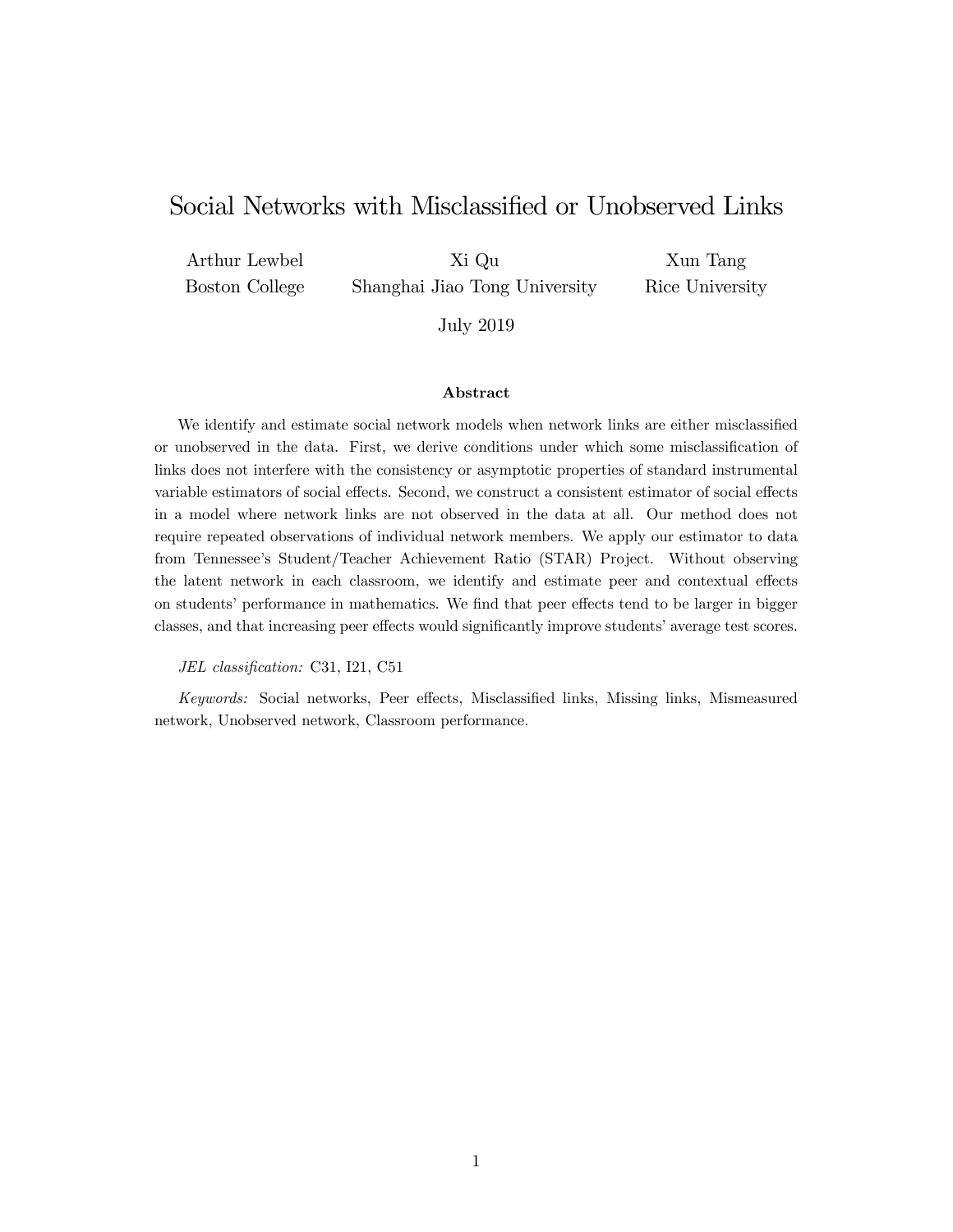### 1 Introduction

In many social and economic environments, an individual's behavior or outcome (e.g. a consumption choice or a test score) depends not only on his own characteristics, but also on the behavior and characteristics of other individuals. We refer to such dependence between two individuals as a link and individuals with such links as neighbors. A social network consists of a group of linked individuals. In general, the set of neighbors varies across individuals within the group, and each individual may assign heterogenous weights to his neighbors. The structure of a social network is fully characterized by a square matrix which lists all links (with possibly heterogenous weights) among the individuals in the group, known as the *adjacency matrix*.

Much of the econometric literature on social networks focuses on disentangling and estimating various social effects based on observed outcomes and characteristics of network members. These structural parameters include the effects on each individual's outcome of (i) the individual's own characteristics (direct effects) and group characteristics (correlated effects), (ii) the characteristics of his neighbors (*contextual effects*) and (iii) the outcomes of his neighbors (*peer effects*).

Existing methods of estimating these structural network effect parameters require either that the adjacency matrix of links among individuals in the sample be observed (as in, e.g., Bramoullé, Djebbari and Fortin (2009)), or that we observe many observations of outcomes of the same individuals (as in, e.g., Blume, Brock, Durlauf and Jayaraman (2015) or De Paula, Rasul and Souza  $(2018)$ .<sup>1</sup>

1.1. Our contribution. In this paper we relax these data requirements. We first consider the case where some network links are either misreported or missing. Here we provide good news for empirical researchers; we show that standard instrumental variable estimation and quasi-maximum likelihood estimation of network models (consisting of either many separate networks or a single growing network) remain consistent even in the presence of misclassified or unreported links, as long as the number of such links does not grow too quickly with the sample size.

We next consider point identification and estimation of structural social effects parameters when the adjacency matrix is not observed at all, and where individuals are each observed only once. Since many surveys do not include link data, these results have many potential applications.

In this case where the adjacency matrix is unobserved, we assume the data consists of individuals in many separate (or almost separate) networks, such as students in many different schools or residents of many different villages. In this data generating process, we know the group or network each individual belongs to (e.g., which school or village each person is in), but we do not observe any information about the links between individuals within each group. Instead, we assume each group network is a draw from some underlying distribution of possible networks, and we identify some features of that underlying distribution along with the structural parameters of the model. The

<sup>1</sup>Blume et al (2015) do not explicitly assume many observations of the same individuals. Rather, they assume that the reduced-form coefficients implied by a fixed unknown network is identified, which would presumably require some kind of repeated observations in practice.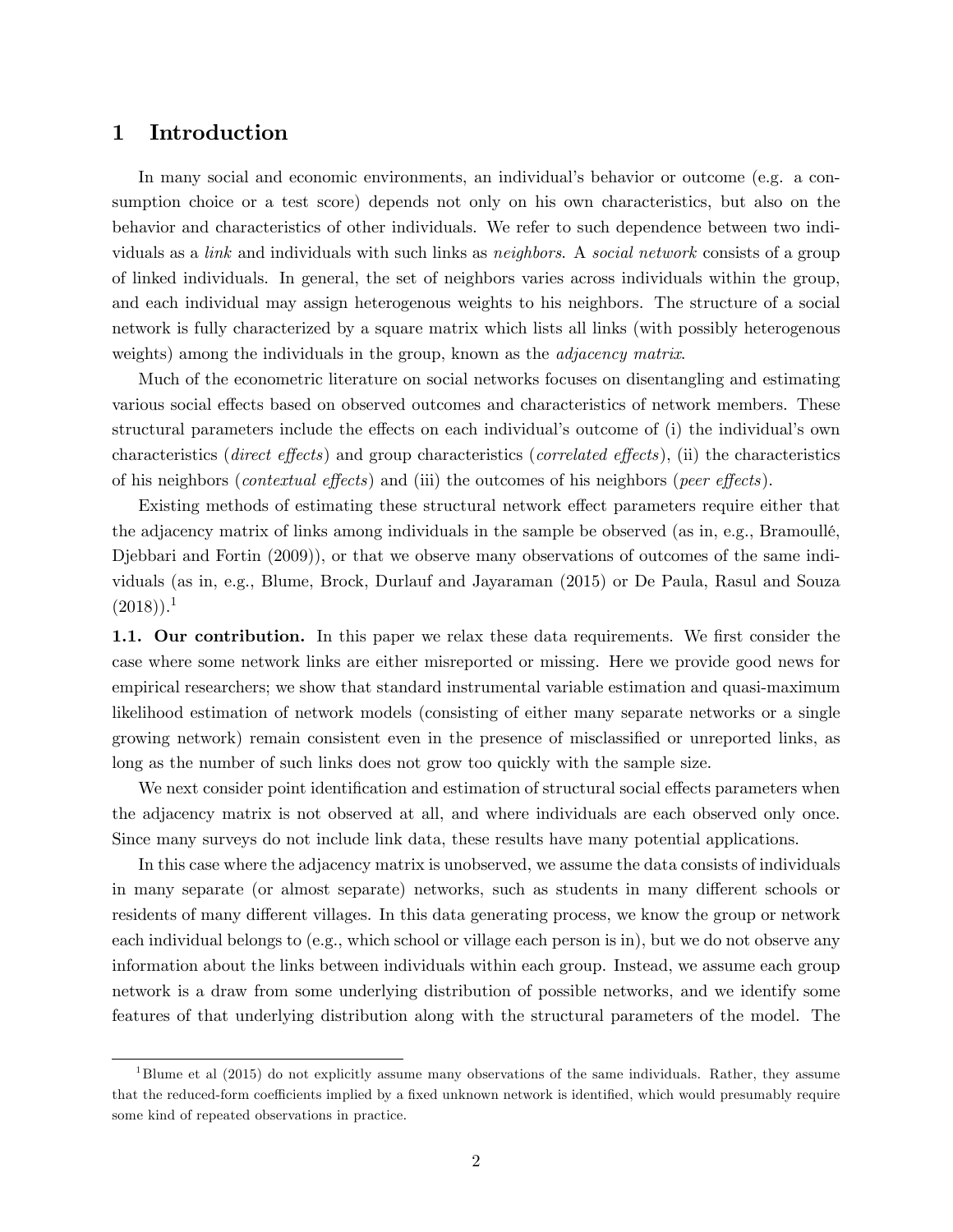first and second parts of the paper are unified by applying our earlier results to these unobserved networks, thereby allowing some links to exist between groups.

We illustrate these results by identifying and estimating the magnitude of peer and contextual effects of student outcomes in classrooms, using a data set that contains no information about the social links among the students, and where each student in each class is only observed once.

1.2. Motivation. There are many reasons why network links may be mismeasured or unreported. Typical surveys in economics only deal with individuals and not connections, and so provide no link data at all. Other surveys collect data on proximity or similarity of individuals (e.g., geographic location) from which links might be imputed, but any such imputation will likely entail errors, such as not linking people who happen to be friends despite living far apart.

Misclassification of links may also arise because links that are observed in one context may be irrelevant for outcomes under study, e.g., two people who are observed as linked on a social media platform may be connected there for business or political reasons, and have no effect on each other's personal outcomes.

Even in data sets where observed links are directly relevant for observed outcomes, link data may suffer from a variety of reporting or recording errors. For example, many surveys limit the number of links (e.g., the number of friends) one can report, leading to missing links for popular individuals. Studies that measure links within groups such as classrooms or villages may not observe links across these groups, (e.g. friendships across classrooms or villages). Also, in some surveys on networks with undirected links, an individual A could claim to be friends with B, but B does not report being friends with A. This leaves the status of their undirected link uncertain.

Finally, as noted above, existing results that identify social interactions without link data require many repeated observations of the same network, which are often not available either because individuals may only be observed once (or a small number of times), or because the underlying network could change over time.

**1.3. The Model.** Let  $y_i \in \mathbb{R}$  and  $X_i \in \mathbb{R}^K$  denote the outcome and exogenous covariates for individual i respectively. The sample data includes observations of  $y_i$  and  $X_i$  for  $i = 1, ..., n$ . The asymptotics are that n goes to infinity. Let  $\overline{y}_i$  and  $\overline{X}_i$  denote the average outcome and average covariates among all individuals linked with individual i.

Consider the model

$$
y_i = \alpha + \lambda \overline{y}_i + X'_i \beta + \overline{X}'_i \gamma + \varepsilon_i,
$$

where  $\varepsilon_i$  is the i.i.d. error term. The structural parameters of interest include the intercept  $\alpha \in \mathbb{R}$ , the endogenous peer effect  $\lambda \in \mathbb{R}$ , the vector of individual effects  $\beta \in \mathbb{R}^K$ , and the vector of contextual effects  $\gamma \in \mathbb{R}^K$ .

The adjacency matrix, denoted by  $G^*$ , is an *n*-by-*n* matrix whose  $(i, j)$ -th component equals one if i is linked to j and zero otherwise. Constructing  $\overline{y}_i$  and  $\overline{X}_i$  requires knowing who is linked to individual i, because only those people are included in these averages. So construction of  $\overline{y}_i$  and  $\overline{X}_i$  for every individual i in the sample requires that  $G^*$  be observed.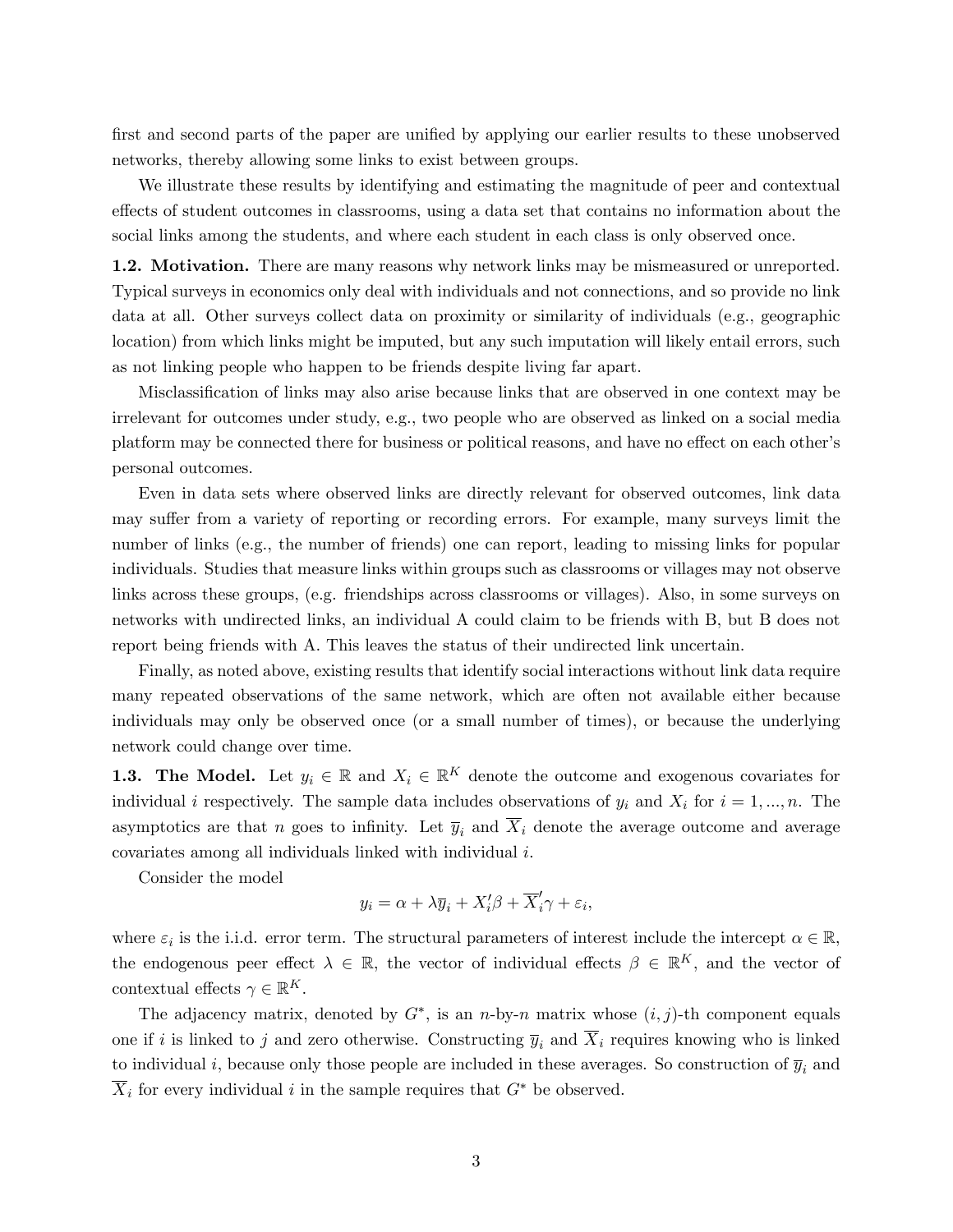A popular estimator for the structural coefficients (or social effects)  $\alpha$ ,  $\lambda$ ,  $\beta$ , and  $\gamma$  is the instrumental-variable  $(IV)$  estimator which uses the covariates for all individuals j who are friends of friends of i to construct instruments for  $\overline{y}_i$  (see Bramoullé, Djebbari and Fortin (2009)). This estimator assumes that the data includes perfect measurement of all links in  $G^*$  so that  $\overline{y}_i$  and  $X_i$ as well as the instruments for  $\bar{y}_i$  can be constructed from the sample. Another possible estimator is quasi-maximum likelihood estimator (QMLE), which is based on parameterizing the distribution of  $\varepsilon_i$ 's and maximizing the associated likelihood function. This estimator also assumes  $G^*$  is correctly observed in data.

1.4. Estimation with misclassified links. Our first set of results characterizes the impact of misclassification of links in the data on the asymptotic properties of IV estimators of  $\alpha$ ,  $\lambda$ ,  $\beta$ , and  $\gamma$ . For these results, instead of observing the true adjacency matrix  $G^*$ , we observe  $H^*$ , which is a noisy measure of  $G^*$ . The difference between  $H^*$  and  $G^*$  is the matrix of measurement errors in the network in our data.

We investigate the asymptotic properties of the IV estimator when the misclassified links matrix  $H^*$  is used instead of the true  $G^*$  for constructing  $\overline{y}_i$ ,  $X_i$  and the instruments for  $\overline{y}_i$ . As noted above, the results are good news for researchers. If the expected number of misclassified links grows at a rate slower than  $\sqrt{n}$ , then the IV estimator remains  $\sqrt{n}$ -consistent and asymptotically normal under regularity assumptions, and the usual formulas for estimating standard errors remain consistent. Therefore, under these conditions researchers can safely ignore the presence of these misclassified links, because both the estimator and its standard errors based on  $H^*$  remain valid.<sup>2</sup> We show the same result also holds for parameters that are estimated using QMLE.

These results can be applied to many of the above listed examples of measurement errors in link data. For example, consider the common modeling environment where the data come from many independent small groups, such as schools or villages. We can think of the groups as blocks along the diagonal of a single growing network  $G^*$ . Models using such data often ignore or assume away links between individuals across villages or schools (i.e., links between one block and another), either for theoretical convenience or because no data are collected on such links. Under the general framework we consider, this is equivalent to misclassifying all links that exist outside the diagonal blocks in  $G^*$ . Our results show that IV estimators (and QMLE) using such a block-diagonal  $H^*$ as a proxy for the true  $G^*$  remain consistent, and the usual standard error formulas remains valid, provided  $G^*$  is sufficiently sparse outside the diagonal blocks and the links within the diagonal blocks are mostly correctly measured.

1.5. Identification and Estimation without link data. Our second set of results consists of a new constructive point identification strategy and an associated closed-form estimator for the case where the data contain no link information at all (that is, the data does not even report a noisy measure of adjacency matrix  $H^*$ ). For these results we assume observed individuals are in

<sup>&</sup>lt;sup>2</sup>We also find that if the expected number of misclassified links grows at a rate faster than  $\sqrt{n}$  but slower than n, then the IV estimator is still consistent. However, in this case the rate of convergence of the coefficients is less than  $\sqrt{n}$  and the usual standard error formulas no longer apply.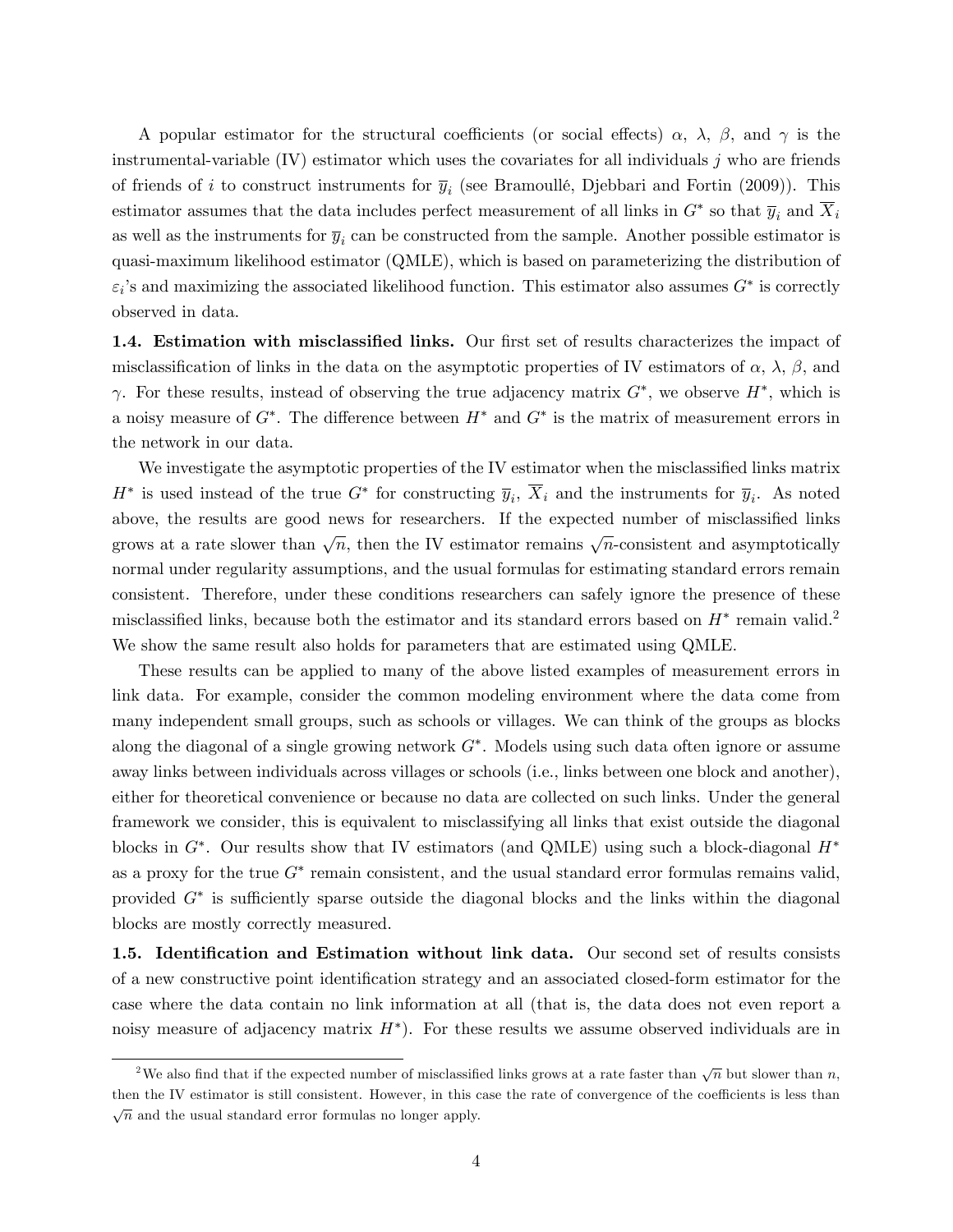finite-sized groups indexed by  $l = 1, ..., L$  with  $L \to \infty$ . In data these groups might correspond to classrooms or villages. This is equivalent to assuming the true unobserved adjacency matrix  $G^*$  is block diagonal (i.e., consists of  $L$  diagonal blocks). Suppose we know what block each individual belongs to (e.g., what classroom or village), but do not have any information regarding the links within each block. Later we also consider the extension of our method to allow additional unobserved sparse links outside these diagonal blocks, as above.

Our identification strategy makes use of the fact that the same unobserved  $G^*$  that determines  $\overline{y}_i$ also determines  $X_i$ , and information about  $X_i$  (on average) can be recovered from the reduced-form coefficients obtained by regressing each  $y_i$  on the  $X_j$ 's for all individuals j in the same group as i (analogous to indirect least squares estimation of simultaneous systems of equations). Observation of many groups is what allows us to identify these reduced-form coefficients.<sup>3</sup>

One attractive feature of this identification strategy is that it is constructive, so the same steps used for identification can be replicated in data to obtain parameter estimates. Another feature is that it does not require us to model how links are formed, e.g., no parametric or structural assumptions are needed regarding how link probabilities are determined.

1.6. Classroom outcomes in Tennessee elementary schools. We apply our estimator without link data to estimate the impact of social networks on the test performance of elementary school students from a data set collected in Tennessee, USA. For example, without observing any data on the links between students, we identify the peer effects coefficient  $\lambda$ , and estimate it to be  $0.85$  in small classes and  $0.92$  in large classes. Both estimates are statistically significant. These estimates are roughly similar to those obtained by other researchers who use a linear-in-means specification for identification with this data. We also find that, ceteris paribus, increasing the magnitude of peer effects would result in improved average test scores.

Would it be worthwhile to institute policies that encourage students to form additional links or friendships? Our results suggest that the impacts of such policies would be small, and could even have negative effects depending on class size. This is an example of a counterfactual exercise we can perform that would be difficult by other means with this data. We also test and reject alternative model specifications, including linear-in-means social interaction and simple link formation in random Poisson networks (also known as Erdős-Rényi (1959) networks).

The next section is a short literature review. This is followed by our formal model. We then present our results for mismeasured networks, followed by our new identification and estimation method for unobserved networks. We then present some simulation results, followed by our empirical application and conclusions. Proofs and derivations are in the Appendix.

<sup>3</sup>Another way to see the intuition behind our method is to note that the partial impacts of each vector of individual characteristics on the outcome are determined by the same form of interaction between the adjacency matrix and the structural social effect of that particular characteristic. Thus, by relating reduced-form coefficients of various characteristics in the regression, we can disentangle the structural social effects without observing or explicitly modeling the link structure.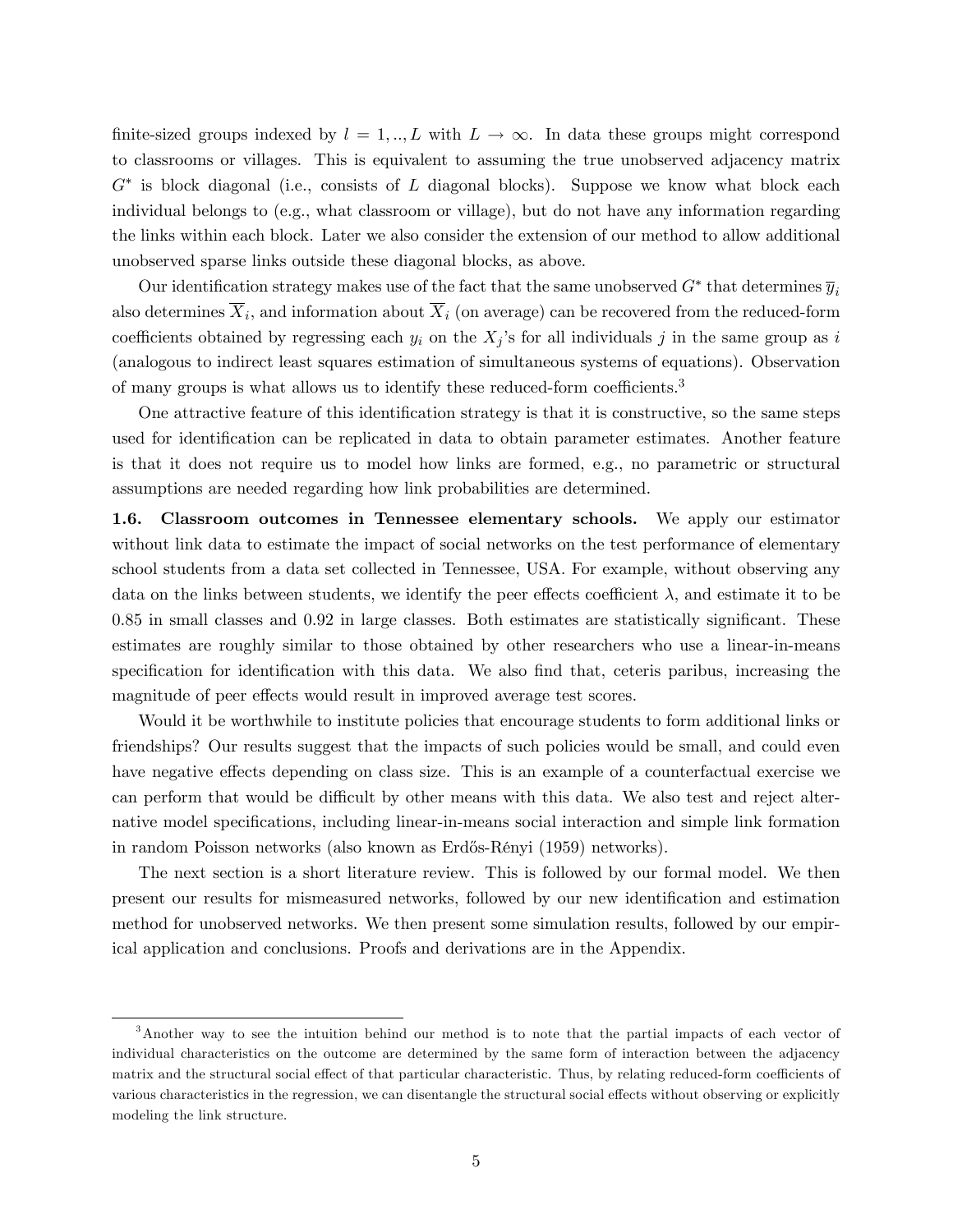### 2 Literature Review

Typical social interactions models may allow an individual's outcome to depend on his or her own characteristics, to contextual influences from his or her peers' characteristics, and to endogenous effects from his or her peers' outcomes. The traditional linear-in-means model (which assumes everyone is linked with everyone either within groups or in the whole network) suffers from the "reflection problem" as pointed out by Manski (1993). This identification problem can be overcome in models with more complicated social interaction structures. Lee (2007) uses conditional maximum likelihood and instrumental variable methods to estimate peer and contextual effects in a spatial autoregressive social interaction model, assuming links are perfectly observed in the data. Bramoullé, Djebbari and Fortin (2009) and Lin (2010) provide specific conditions on observed network structure in order to identify peer effects in social interaction models.

Given results like these, the model described in the introduction has been widely used to estimate peer effects in a variety of settings. Examples are studies of peer influence on students academic performance, sport and club activities, and delinquent behaviors (Hauser et al., 2009; Calvó-Armengol et al., 2009; Lin, 2010; Lee et al., 2010; Liu et al., 2014; Boucher et al., 2014; Patacchini and Zenou, 2012). These models all require the assumption that the network structure is exogenously given and is correctly measured in the data.

The issue of potentially misclassified links is acknowledged and discussed in Patacchini and Venanzoni (2014), Liu et al. (2014), and Lin (2015) among others. But these papers do not provide a formal analysis of the asymptotic impact of mismeasured links on the performance of standard estimators. Our results in Section 4.1 fill this void. $4$ 

There are several publications that investigate identification when network links are unobserved. Blume, Brock, Durlauf and Jayaraman (2015) provide identification results in a setting where the network structure is a fixed, unobserved model element that need to be recovered jointly with the social effects. Their results assume that the reduced-form coefficients in front of individual characteristics for a given *fixed* network structure are already known to researchers. In the setting of cross-sectional data, this essentially requires the latent network structure be identical across a large number of cross-sectional units (e.g., groups such as classes or villages).

De Paula, Rasul and Souza (2018) identify and estimate a linear social network model where the

<sup>&</sup>lt;sup>4</sup>Referring to potential omission of friends, Patacchini and Venanzoni (2014) say that, "in the large majority of cases (more than 94%), students tend to nominate best friends who are students in the same school and thus are systematically included in the network (and in the neighborhood patterns of social interactions)". Liu et al. (2014) report that "less than  $1\%$  of the students in our sample show a list of ten best friends, less than  $3\%$  a list of five males and roughly 4% a list of five females. On average, they declare that they have 4.35 friends with a small dispersion around this mean value (standard deviation equal to 1.41), and in the large majority of cases (more than  $90\%$ ) the nominated best friends are in the same school." Lin (2015) says, "this nomination constraint only affects a small portion of our sample, as less than 10% of the sample have listed five male or female friends. Therefore, this restriction should not have a significant impact on the results." This last speculation is precisely what our first set of results establishes: that consistency of estimates will not be effected if the number of omitted (and hence misclassified) links is sufficiently small.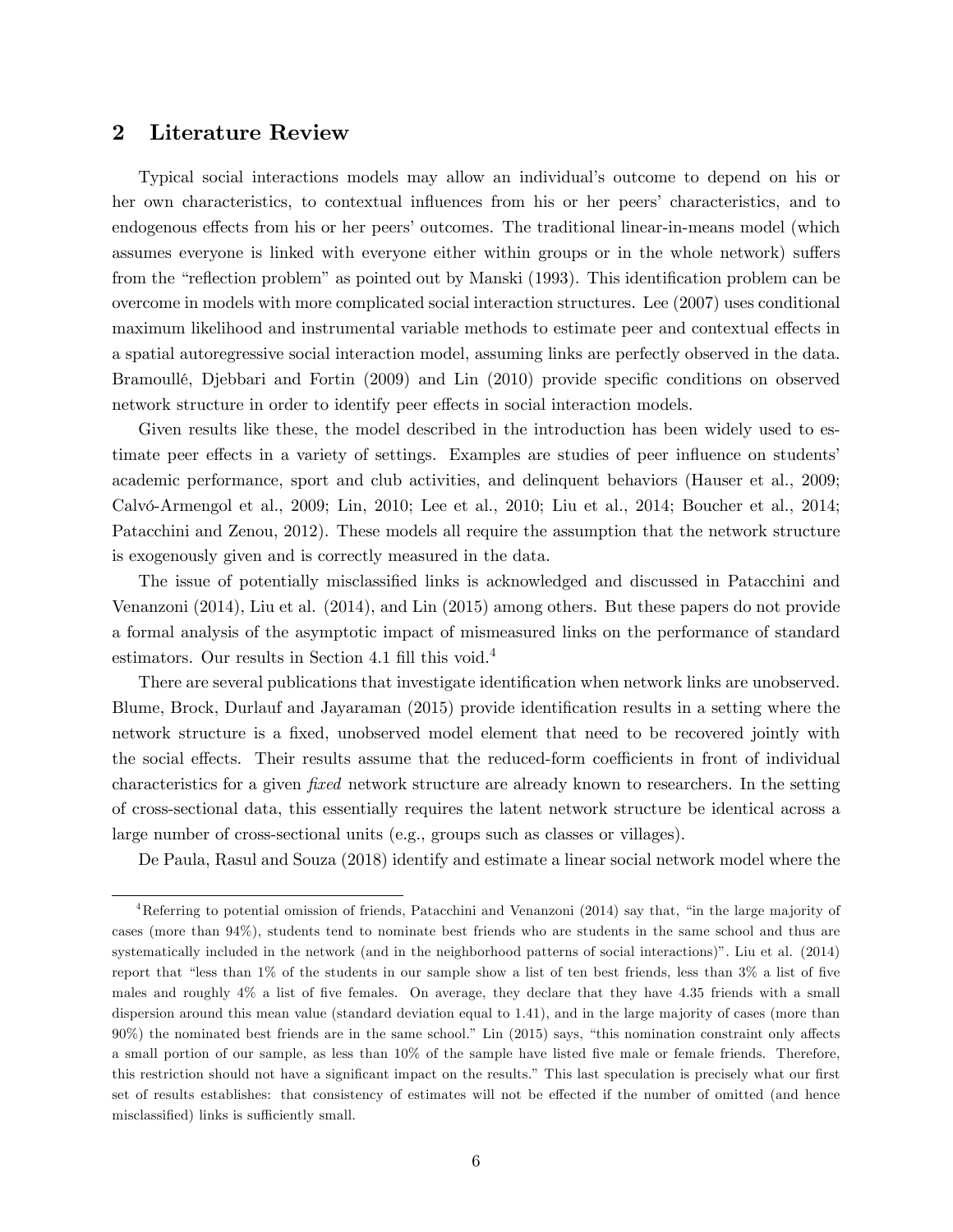network is completely unobserved. They require a panel data structure where researchers observe outcomes across multiple periods for a single fixed latent network. In their model, individual outcomes vary over time, conditional on covariates, because they are generated by random draws of unobserved errors in each time period, while the unknown network structure is assumed to be constant over time.<sup>5</sup> With many time periods and aided by some notion of sparsity, they propose a consistent estimator for the social effects.

The assumptions we need to deal with unobserved networks (in the second part of our paper) are motivated by a different data structure, and therefore differ fundamentally from those in De Paula, Rasul and Souza (2018). First, our method allows the unobserved network structure to vary across groups (e.g., classes or villages), and can be applied in a cross-sectional setting where the network varies across groups within a single period. We do not require a panel structure with the network fixed over time. Asymptotics in our case are defined in terms of the number of groups (each of which only needs to be observed once), not time periods.

Second, our identification argument differs qualitatively from De Paula, Rasul and Souza (2018) in that we capitalize on the relationship between the reduced-form impacts of multiple individual characteristics on outcomes. Our identification strategy also entails a mild exclusion restriction, such as the absence of contextual effects for certain characteristics. This is an assumption others have also used in the literature, e.g. Graham and Hahn (2005). We use these assumptions to disentangle the structural social effects from moments of the network structure in the reduced-form coefficients of individual characteristics.

Third, our identification strategy is constructive, and thus leads to a simple two-stage estimator that has a closed form. The estimator is easy to compute, and attains standard consistency and asymptotic normality.

### 3 The Model

Let  $y = (y_1, ..., y_n)' \in \mathbb{R}^n$  be a vector of individual outcomes, let  $\iota = (1, ..., 1)'$  and  $\varepsilon = (\varepsilon_1, ..., \varepsilon_n)'$ be *n*-dimensional column vectors, and let  $X = (x_1, ..., x_n)'$  be an *n*-by-K matrix that consists of *n* vectors of exogenous regressors  $x_i \in \mathbb{R}^K$ . Let  $G^*$  be the *n*-by-*n* adjacency matrix that summarizes the actual, unobserved link structure in the network, with  $G_{ij}^* = 1$  if i and j are linked and  $G_{ij}^* = 0$ otherwise. Let  $G_{ii}^* = 0$  by convention in the literature. Define a row-normalized adjacency matrix  $G\text{ by }G_{ij}=G_{ij}^*/\left(\sum_{j'}G_{ij'}^*\right)$ ), with  $\sum_j$  summing over  $j = 1, 2, ..., n$ . By construction, each row in G sums up to one. Throughout the paper, we maintain that  $\min_i \sum_j G_{ij}^* > 0$  with probability one. This means almost surely there are no isolated individuals in the network, or equivalently no rows of zeros in  $G^*$ . This condition is standard in the literature and it ensures that the row-normalized adjacency matrix  $G$  is well-defined.

<sup>&</sup>lt;sup>5</sup>In a general framework of a single large network, the setup in De Paula, Rasul and Souza (2018) is analogous to an unobserved block diagonal adjacency matrix, with each block defined by a time period and each being identical to all the others. Such a setup is motivated by a long panel of observations of the same fixed group of people, e.g., each block corresponds to the same classroom of friends being observed in a different time period.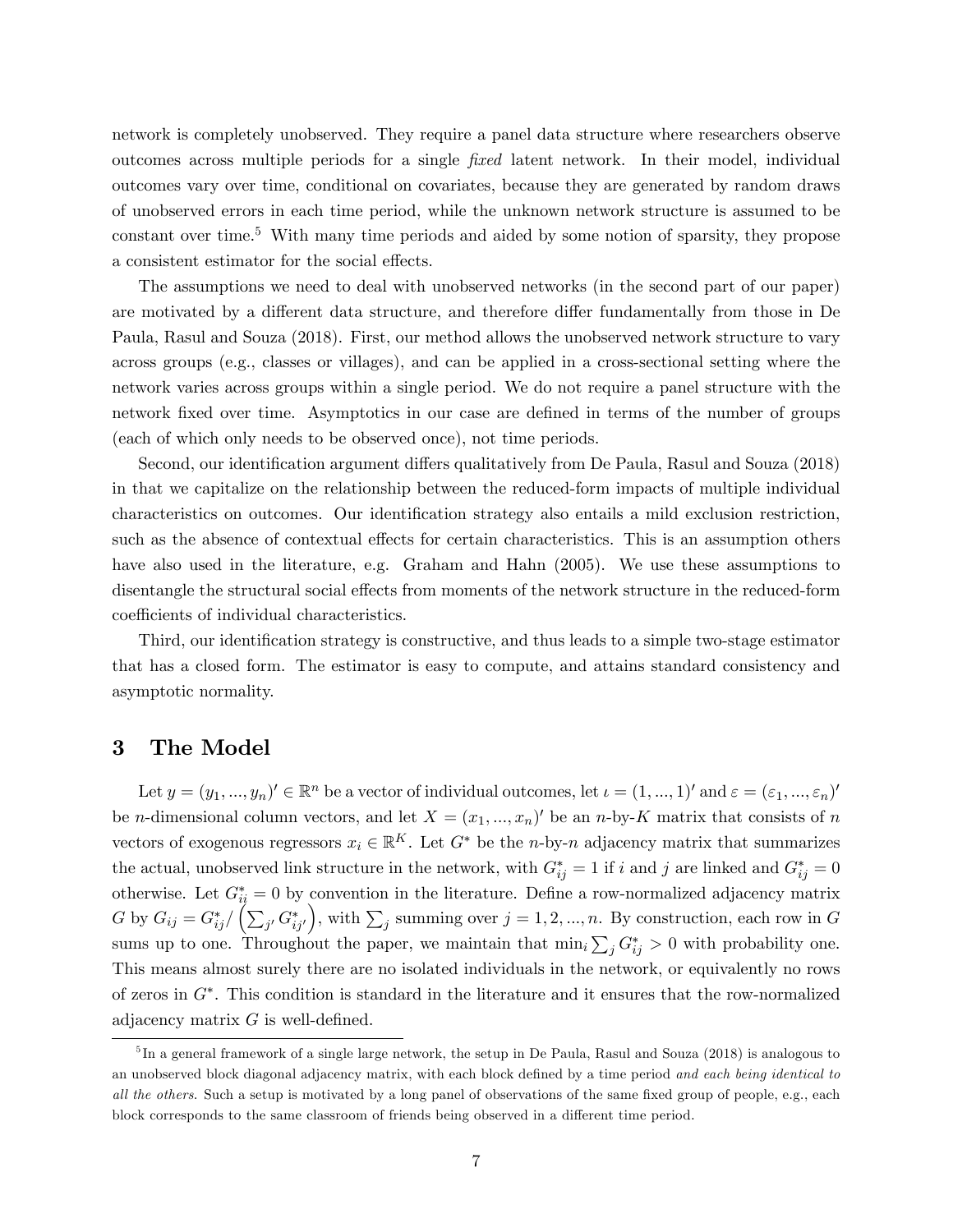We assume a linear social network model where outcomes are determined by:

$$
y = \alpha \iota + \lambda Gy + X\beta + GX\gamma + \varepsilon. \tag{1}
$$

To reiterate,  $\lambda \in \mathbb{R}$  is a non-zero endogenous peer effect,  $\beta \in \mathbb{R}^K$  is a vector of exogenous individual effects,  $\gamma \in \mathbb{R}^K$  is a vector of contextual effects, and  $\alpha \in \mathbb{R}$  is the structural intercept. We assume that  $|\lambda| < 1$ .

Our goal is to identify and estimate the social effects  $(\lambda, \beta', \gamma')'$  and  $\alpha$ , using observations of  $(y, X)$  but allowing for misclassification or unobservability of  $G^*$  and G. The data report  $(y, X)$ over a single large network with  $n$  individuals as in  $(1)$ . As discussed in the introduction, this general framework subsumes models where observations in the data are from multiple, unlinked networks. Such models can be represented as a special case where  $G^*$  is block-diagonal.

### 4 Misclassified Links

A typical instrumental-variable method like Bramoullé, Djebbari and Fortin (2009) estimates  $\lambda, \beta, \gamma$  and  $\alpha$  via two-stage least squares (2SLS), using  $G^2X$  as instruments for  $Gy$  on the righthand side of (1). This implies using information about friends of friends as instruments for friends<sup>7</sup> outcomes. If network links in  $G$  are misclassified in the sample, then the right-hand side vectors Gy and GX as well as the instruments  $G^2X$  will be measured with errors. This raises questions about the validity of the IV method when links are misclassified. We consider the impact of misclassified links on the consistency and the asymptotic distribution of the IV estimator and of a quasi maximum likelihood estimator. In particular, we show in this section that these estimators remain consistent for  $\lambda, \beta, \gamma$  and  $\alpha$ , as long as the expected number of misclassified links increases at a rate slower than the sample size n. Furthermore, these estimators are root-n asymptotically normal and the conventional standard errors remain valid if the expected number misclassified links increases at a rate slower than  $\sqrt{n}$ .

Our results provide good news for applied researchers. As long as the number of misclassified links increases at a sufficiently slow rate with the sample size, the presence of misclassified links can be completely ignored: standard estimators remain valid, and both the 2SLS and QMLE estimators have the same limiting distribution as if all the links were correctly measured.

#### 4.1 Mismeasured instruments in 2SLS

Suppose the sample data does not report the actual adjacency matrix  $G^*$ , but provides instead a proxy measure  $H^*$ , whose off-diagonal components  $H^*_{ij} \in \{0, 1\}$  are random misclassification of  $G^*_{ij}$ . Let H be the row-normalization of  $H^*$ , i.e.,  $H_{ij} = H^*_{ij}/\left(\sum_{j'} H^*_{ij'}\right)$ ). Assume  $\min_{i \leq n} \sum_j H^*_{ij} > 0$ with probability one so that the row normalization is well-defined.

A feasible IV estimator for  $(\alpha, \beta, \gamma, \lambda)$  uses  $H^2X$  as instruments for Hy. Let  $\Delta \equiv H - G$  denote the misclassification error, and write the structural form in  $(1)$  as:

$$
y = \alpha \iota + \lambda H y + X \beta + H X \gamma + \widetilde{\epsilon}, \tag{2}
$$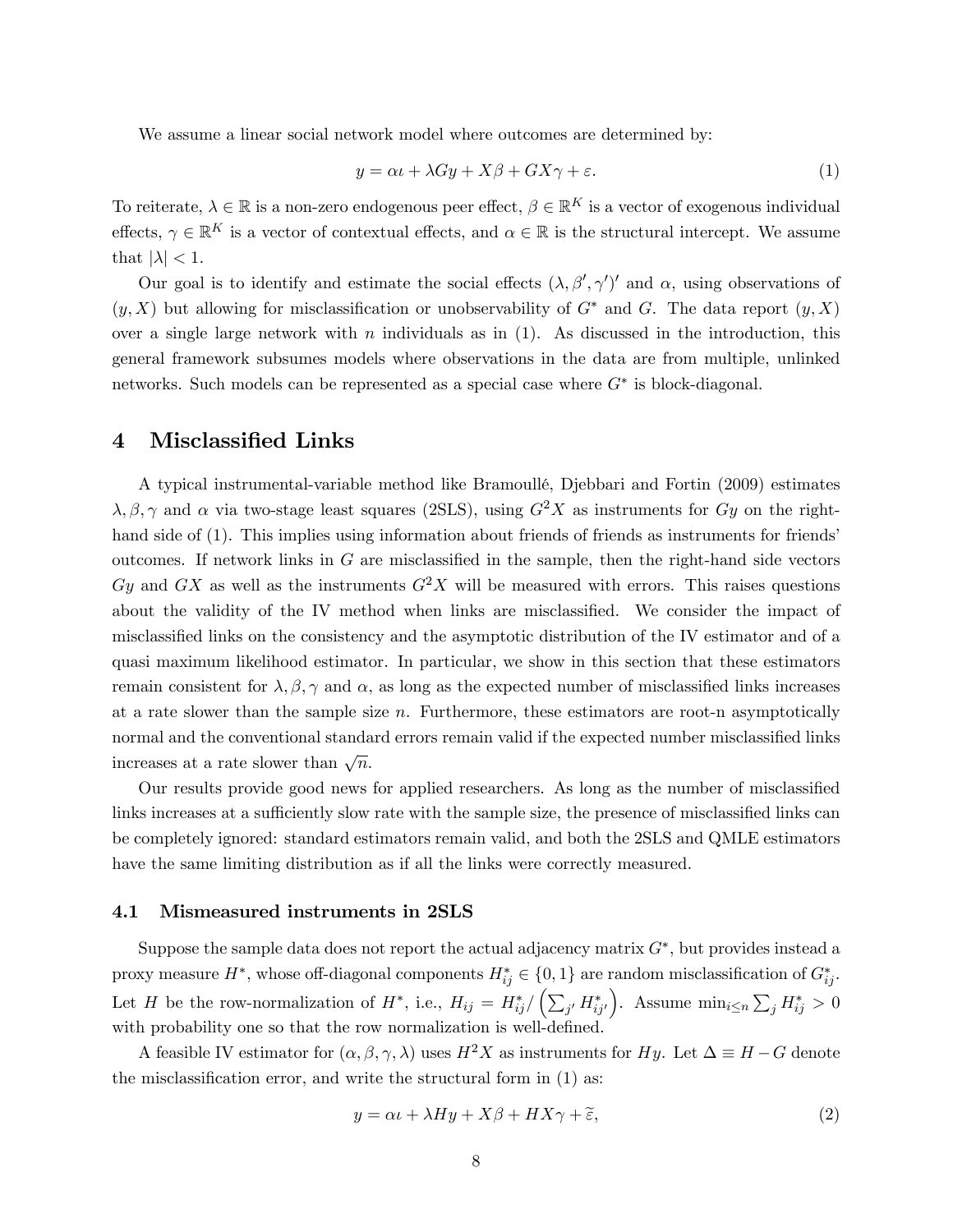where

$$
\widetilde{\varepsilon} \equiv \varepsilon - \lambda \Delta y - \Delta X \gamma.
$$

Let  $R \equiv (\iota, Hy, X, HX)$  denote an n-by- $(2K + 2)$  matrix of explanatory variables in (2), let  $V \equiv$  $(\iota, H^2X, X, HX)$  denote an n-by- $(3K+1)$  matrix of instruments. The IV estimator is:

$$
(\hat{\alpha}, \hat{\lambda}, \hat{\beta}', \hat{\gamma}')' = \left[ R'V(V'V)^{-1}V'R \right]^{-1} R'V(V'V)^{-1}V'y. \tag{3}
$$

We first show this estimator is consistent when the order of misclassification error is small in the following sense.

#### Assumption 1  $E\left(\sum_i\sum_j\right)$  $\Big| H^*_{ij} - G^*_{ij}$   $= O(n^s)$  for some  $s < 1$ .

Assumption 1 requires the expected number of misclassified links to increase at a rate slower than the sample size  $n$ . This condition holds, for example, if misclassification exists only for a subset of individuals of order  $O(n^s)$  with  $s < 1$  and the expected number of misclassified links is fixed for each individual in this subset. In contrast, this assumption will not hold if every component of  $G^*$ is misclassified independently with some probability  $\rho \in (0, 1)$ . In this case, the expected number of misclassified links would be  $\rho n(n-1)$ , which is  $O(n^2)$ .

We show that the estimation error of the IV estimator in (3) has a stochastic order of  $O_p(n^{-1/2} \vee$  $n^{s-1}$ ). To see the intuition, notice that

$$
(\hat{\alpha}, \hat{\lambda}, \hat{\beta}', \hat{\gamma}')' - (\alpha, \lambda, \beta', \gamma')' = \left[\frac{R'V}{n} \left(\frac{V'V}{n}\right)^{-1} \frac{V'R}{n}\right]^{-1} \frac{R'V}{n} \left(\frac{V'V}{n}\right)^{-1} \frac{V'\tilde{\varepsilon}}{n}.
$$
 (4)

Under regularity conditions in Assumption 2,  $(V'R)/n$  and  $(V'V)/n$  both converge in probability to constant matrices with rank  $(2K + 1)$ , and the last term on the right-hand side of (4) can be decomposed into

$$
\frac{1}{n}V'\tilde{\varepsilon} = \frac{1}{n}V'\varepsilon - \frac{1}{n}\lambda V'\Delta y - \frac{1}{n}V'\Delta X\gamma.
$$
\n(5)

Under exogeneity of  $G^*, H^*$ , the first term in this decomposition is  $O_p(n^{-1/2})$  by the Chebyshev's Inequality. The order of the second and third terms in (5) depends on the order of the misclassification errors and, as shown in the appendix, is  $O_p(n^{s-1})$ . Combining these results, we conclude that the estimation errors in (4) is  $O_p(n^{-1/2} \vee n^{s-1})$ . Thus the 2SLS estimator using  $H^2X$  as an instruments for  $Hy$  is consistent.

The rest of this subection formally states this result and sufficient conditions required for it to hold. Define a sequence of random vectors  $\{\xi_n\}_{n=1,2,\dots,\infty}$  to be *bounded* (denoted as " $\xi_n < \infty$ ") if there exists a finite constant  $\bar{\xi}$  such that  $Pr\{\|\xi_n\| \leq \bar{\xi}\} = 1$  for all n, where  $\|\cdot\|$  denotes the Euclidean norm. Let  $\sup_i$  be shorthand for  $\sup_{i\in\{1,...,n\}}$ . In what follows we suppress the dependence on sample size *n* in the notation for matrices  $G^*$  and  $H^*$ .

**Assumption 2** (i)  $\varepsilon$  is independent from  $(X, G^*, H^*)$ ;  $\varepsilon_i$  is independent across  $i \leq n$ , with  $E(\varepsilon_i) = 0$  for all i and  $\sup_i E(\varepsilon_i^2) < \infty$ . (ii)  $\sup_i \sum_j G_{ij}^*$ ,  $\sup_j \sum_i G_{ij}^*$ ,  $\sup_i \sum_j H_{ij}^*$ ,  $\sup_j \sum_i H_{ij}^*$ are bounded. (iii)  $\frac{1}{n}V'V$  and  $\frac{1}{n}V'R$  converge in probability to constant matrices with rank  $(2K+1)$ , and  $\sup_i E([x'_i x_i | G, H) < \infty$ .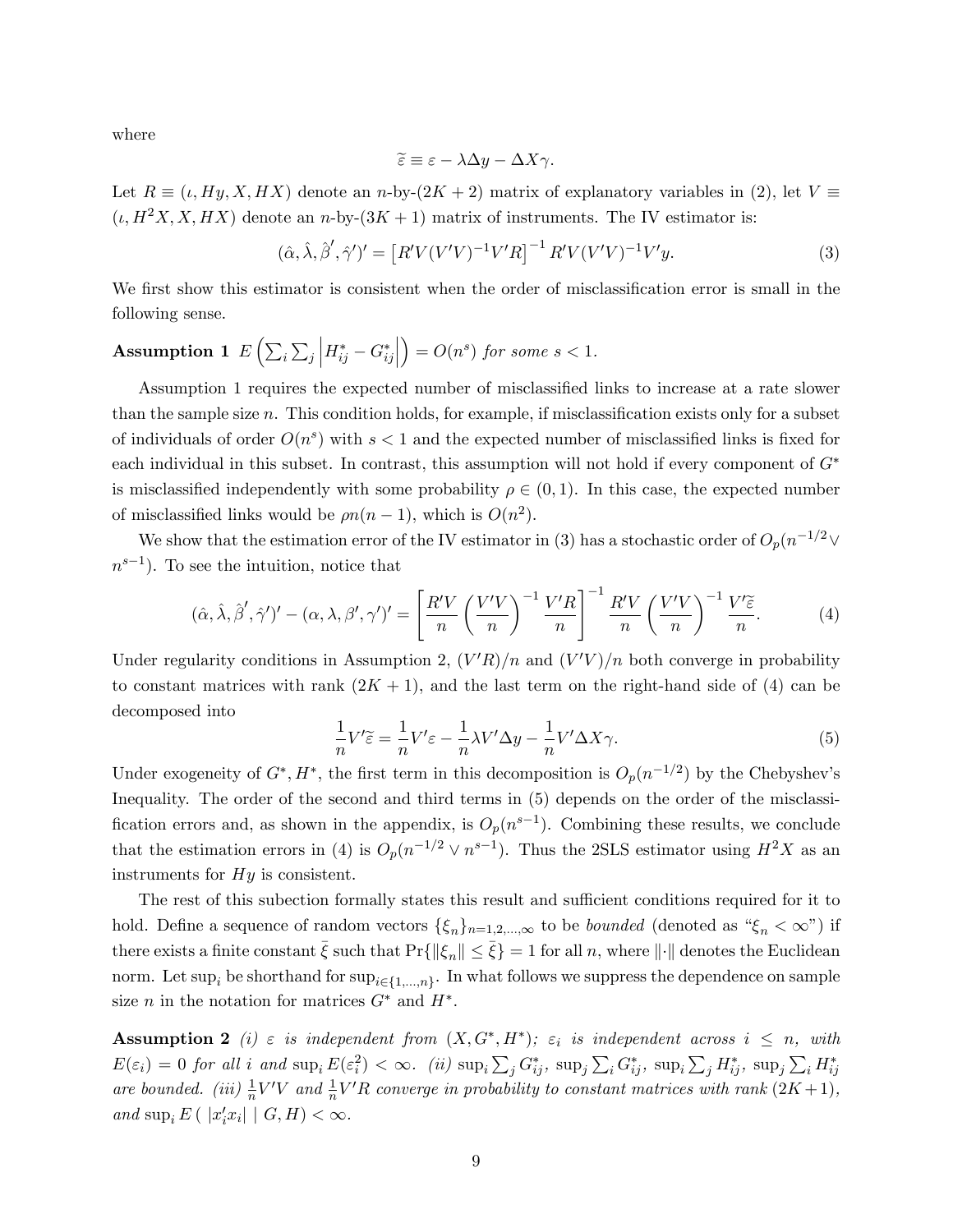Part (i) of Assumption 2 states that  $X, G^*$  are exogenous, and that  $\varepsilon$  is independent of the proxy  $H^*$ . Part (ii) requires the row and column sums of  $G^*, H^*$  to be bounded, which implies the column sums of G and H are bounded. The row sums of G and H are equal to one by construction.

Proposition 1 Under Assumptions 1 and 2,

$$
(\hat{\alpha}, \hat{\lambda}, \hat{\beta}', \hat{\gamma}')' - (\alpha, \lambda, \beta', \gamma') = O_p(n^{-1/2} \vee n^{s-1}).
$$

With  $s < 1$ , it then follows from this proposition that the IV estimator  $(\hat{\alpha}, \hat{\lambda}, \hat{\beta}', \hat{\gamma}')$  using instruments  $H^2X$  is consistent. Furthermore, if  $s < 1/2$ , the effect of misclassification vanishes fast enough so that it does not affect the root-n rate of convergence or the asymptotic distribution of these IV estimators. In the appendix, we provide similar results for alternative quasi-maximum likelihood estimators which treats  $H^*$  as the true adjacency matrix in the likelihood.

#### 4.2 Related applications

Our findings in Section 4.1 are applicable to a number of data scenarios that arise naturally in many contexts, including the following.

#### 1. Missing links across groups

Often network observations can be partitioned into naturally defined groups of individuals, such as classes or cohorts at schools, or villages in developing countries, or more general neighborhoods within geographic boundaries. In such cases, link data may only be collected or recorded within these groups, but not across groups. For example data collected within schools may not record friendships between individuals who go to different schools. Alternatively, the data may report links across groups, but a researcher may choose to ignore these cross-group links and only consider the links within each group, with the goal of building a tractable econometric model that applies the law of large numbers across the groups. In either situation, one may be concerned about whether ignoring possible links between groups affects the inference of social effects. Our findings in Section 4.1 show that such links can often be safely ignored.

To fix ideas, consider a sample of n individuals who are partitioned into  $L$  groups. The actual  $n$ -by-n adjacency matrix  $G^*$  consists of links between individuals from different groups as well as links among individuals within each group. However, suppose the data only report the links within each group. That is, the adjacency matrix reported in the data takes a block-diagonal form  $H^* \equiv diag\{H_1^*,...,H_L^*\}$ . Suppose each block  $H_l^*$  mostly reports correct links within group l (that is, within the block-diagonal elements in  $G^*$ ), but all links that exist outside these L diagonal blocks are misclassified as non-existent.

Our results in Section 4.1 suggest that if the total number of such misclassified links is small in the sense of Assumption 1, then one can ignore the misclassification issue and construct an IV estimator using instruments  $H^2X$  (with H being a row-normalization of  $H^*$  that contains misclassification errors). The IV estimator will still be consistent. Moreover, if Assumption 1 holds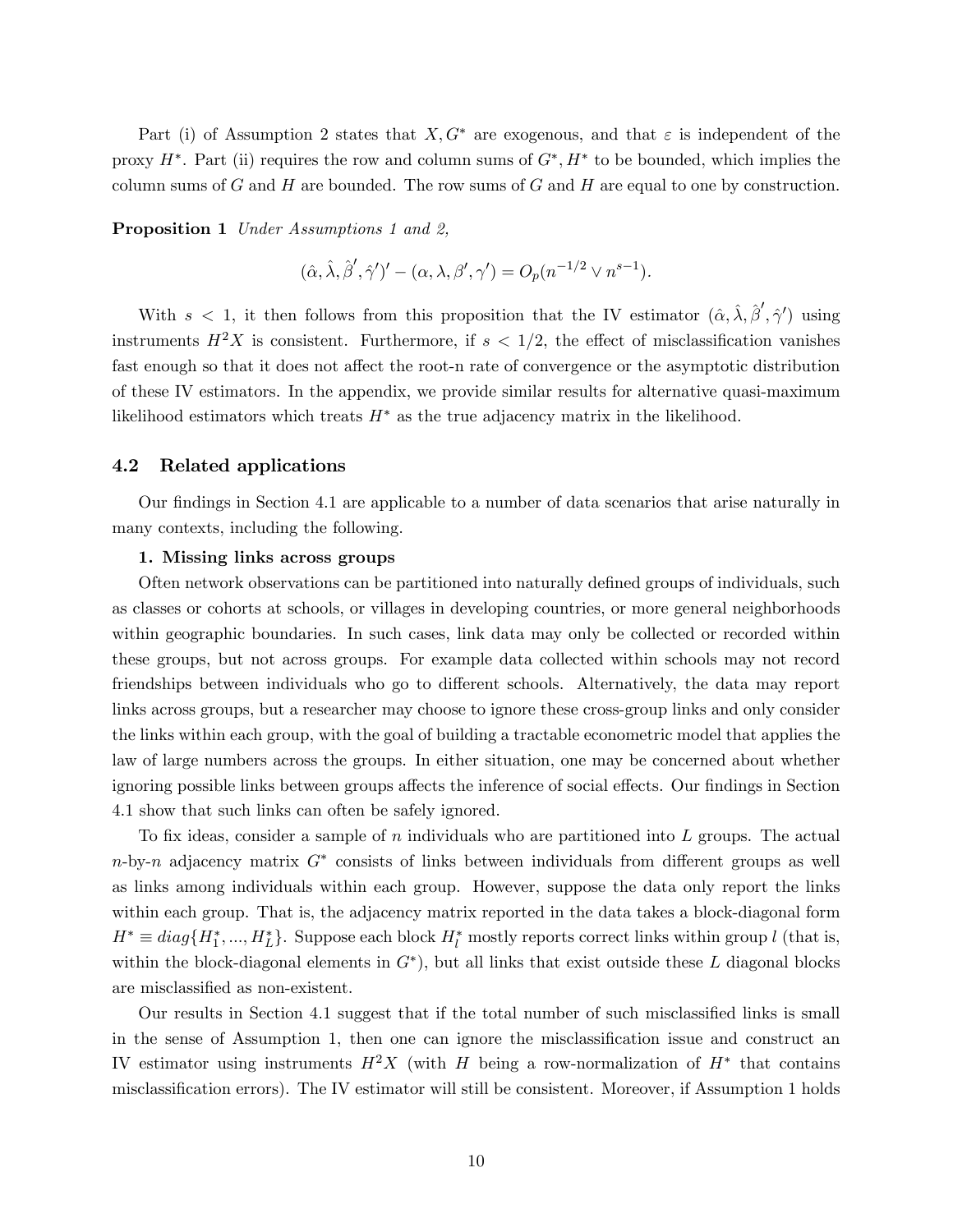with  $s \leq 1/2$ , then the estimator converges at the root-n rate to a zero mean normal distribution, and the usual formula for asymptotic variance remains valid.

#### 2. Panel data with time-varying links

Consider a panel data setting similar to De Paula, Rasul and Souza (2018), where the sample contains realizations in many time periods of outcomes over a single latent network. Suppose, in addition, that the sample only reports links in that network in one of the time periods (e.g., the initial or the final period in the sampling process). It is likely that the true network evolves over time (e.g., individuals may stop being friends, or form new friendships over time). How do such unobserved changes in the network over time affect the inference of social effects when observations are pooled across time?

Our findings show that, if the expected changes in links over time are sufficiently small, then the unobserved changes in the network can be safely ignored. The 2SLS estimator can still be root-n consistent and the usual formula for standard errors can remain valid for inference.

#### 3. Limits on reported links

Many friendship surveys place an upper limit on how many friends one can list. As a result, for the subset of individuals who have more friends than the upper limit, some links with friends will be misclassified as non-existent. This source of misclassification satisfies Assumption 1 if the number of such individuals grows at a sufficiently slow rate. The standard 2SLS coefficient estimates then remain consistent despite this source of error in the measurement of the network. Moreover, the usual standard errors on these coefficients also remain valid as long as the number of such popular individuals grows at a rate slower than root-n.

#### 4. Undirected graphs with directed data

In many applications,  $G^*$  is assumed to be symmetric (corresponding to an undirected network graph), so if individual i is linked to j then j is assumed to be linked to i. However, if i reports being linked with j and j does not report being linked to i, then whatever entry is put in positions  $i, j$  and  $j, i$  risks being mismeasured. As long as the number of such cases does not grow too quickly with  $n$ , our results show this problem can be safely ignored.

### 5 Unreported Links

In this section we consider the more difficult problem of identifying and estimating the model coefficients  $\alpha$ ,  $\beta$ ,  $\gamma$  and  $\lambda$  when the network is unobserved, so no  $H^*$  matrix is reported in the sample data. Since the vast majority of survey data does not include information on links across individuals, these results have potentially many applications.

To make such identification possible, we now assume that the unobserved adjacency matrix  $G^*$ is block diagonal. Later we will extend to the case where the adjacency matrix is close to block diagonal, by exploiting the results in the previous section. The data-generating process will be we observe what block (i.e., what group) each individual belongs to, but we have no knowledge of who is linked to whom within each block. For example, if the blocks are villages, then we know what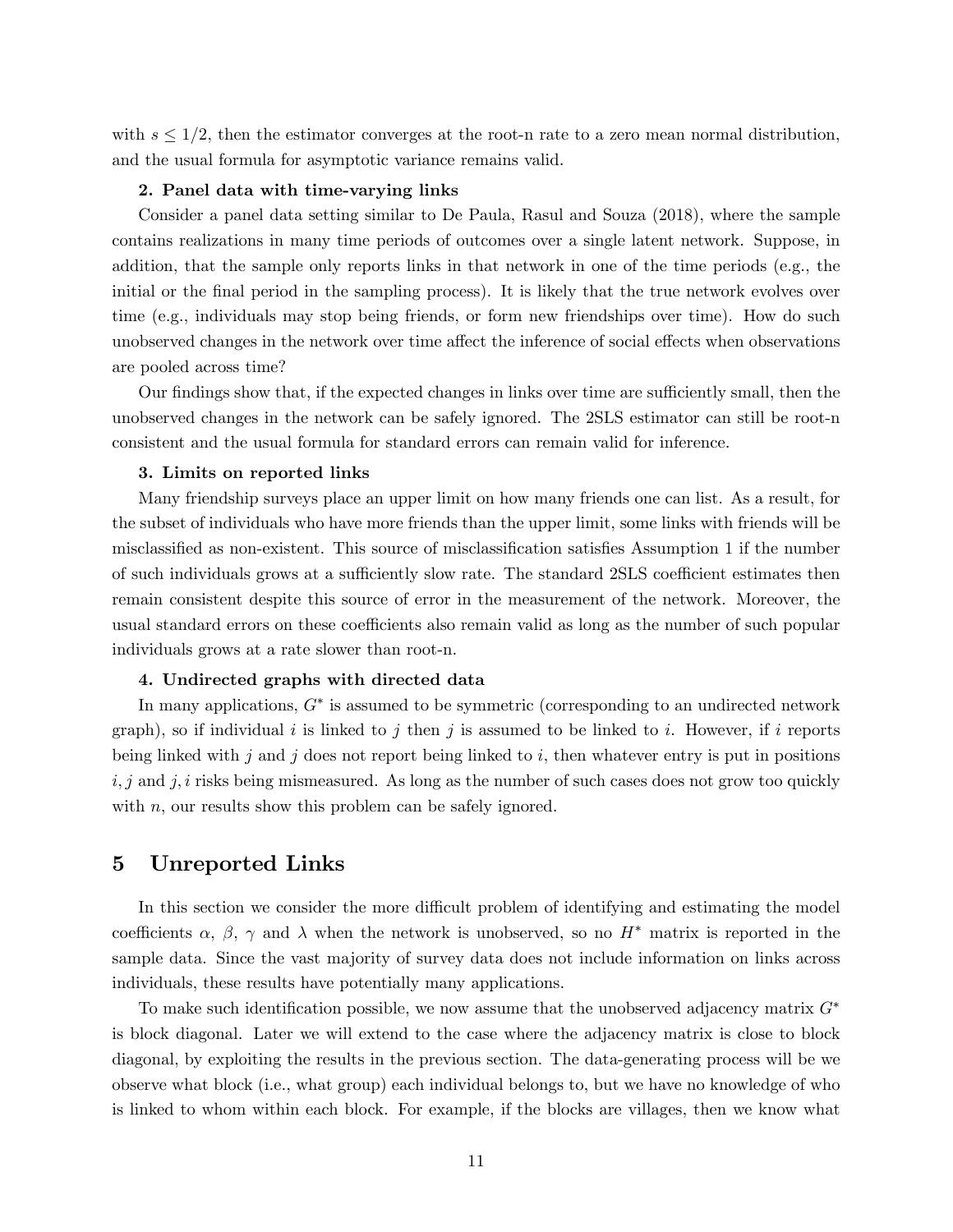village each individual in our sample resides in, but we do not observe who is linked with whom within each village.

We assume the unobserved network structure within each block is a draw from some underlying unknown distribution of possible networks. Then, based on reduced-form coefficients estimated across groups, we recover the structural coefficients in the model along with some features of the distributions of networks across groups (analogous to the way structural parameters are obtained from reduced-form coefficients via indirect least squares estimation). We provide a corresponding closed-form consistent estimator for the model coefficients, along with standard root-n asymptotics.

#### 5.1 Baseline model with many groups

To introduce the main idea in this section, first consider a baseline model where the sample consists of L independent groups, or networks. Each group involves  $n_l$  individuals and has an  $n_l \times n_l$ adjacency matrix  $G_l$ . The adjacency matrices vary across these groups, and are *not* reported in the data. For now, assume that no links exist between individuals from different groups. (We relax this assumption later in Section 5.8.) This baseline scenario Öts in the framework introduced in Section 3, with G consisting of L diagonal blocks  $\{G_l\}_{l \leq L}$  and zero entries outside these blocks.

We can rewrite (1) as a sequence of networks/groups indexed by  $l = 1, 2, ..., L$ :

$$
y_l = \alpha \iota + \lambda G_l y_l + X_l \beta + G_l X_l \gamma + \varepsilon_l, \tag{6}
$$

where  $y_l$  and  $\varepsilon_l$  are  $n_l \times 1$  vectors,  $\iota$  is an  $n_l \times 1$  vector of ones, and  $X_l$  an  $n_l \times K$  matrix.

This model is interesting in its own right, because in practice data sets are often collected from multiple independent groups of individuals. One example is the Add Health data set used extensively in the literature on social networks. In that example,  $L$  is the number of school-grades in the sample, and  $n_l$  the number of students in each school-grade l. In the Add Health data, each  $G_l$  is observed, while we will consider the more difficult problem in which each  $G_l$  is not observed.

De Paula et al (2018) show joint identification and estimation of the coefficients  $\alpha$ ,  $\beta$ ,  $\gamma$ , and  $\lambda$  in the model of equation (6) where  $G_l$  is unobserved, by assuming  $G_l = G_1$  for  $l = 2, ..., L$ , so that  $G_l$  is identical for all groups l. They envision panel data with many time periods indexed by l, in which outcomes are realized repeatedly over the same unobserved network (e.g. scores from multiple tests taken by the same classroom of students over time). Their model is therefore finitely parameterized, because the unknown parameters are the constant coefficients and all elements in a fixed adjacency matrix  $G_1$ , while the number of available observations goes to infinity as  $L \to \infty$ .

Across groups  $l = 1, ..., L$  in the sample, we instead assume that each unobserved  $G_l$  is a random draw from some underlying unknown distribution of adjacency matrices, which are not reported in the data. For example, our data could consist of outcomes and covariates from the members of  $L$  different classrooms or villages, each observed only once. We don't make specific assumptions about how the unobserved network in each classroom or village is formed, but instead assume each is an independent draw from some latent distribution of possible networks.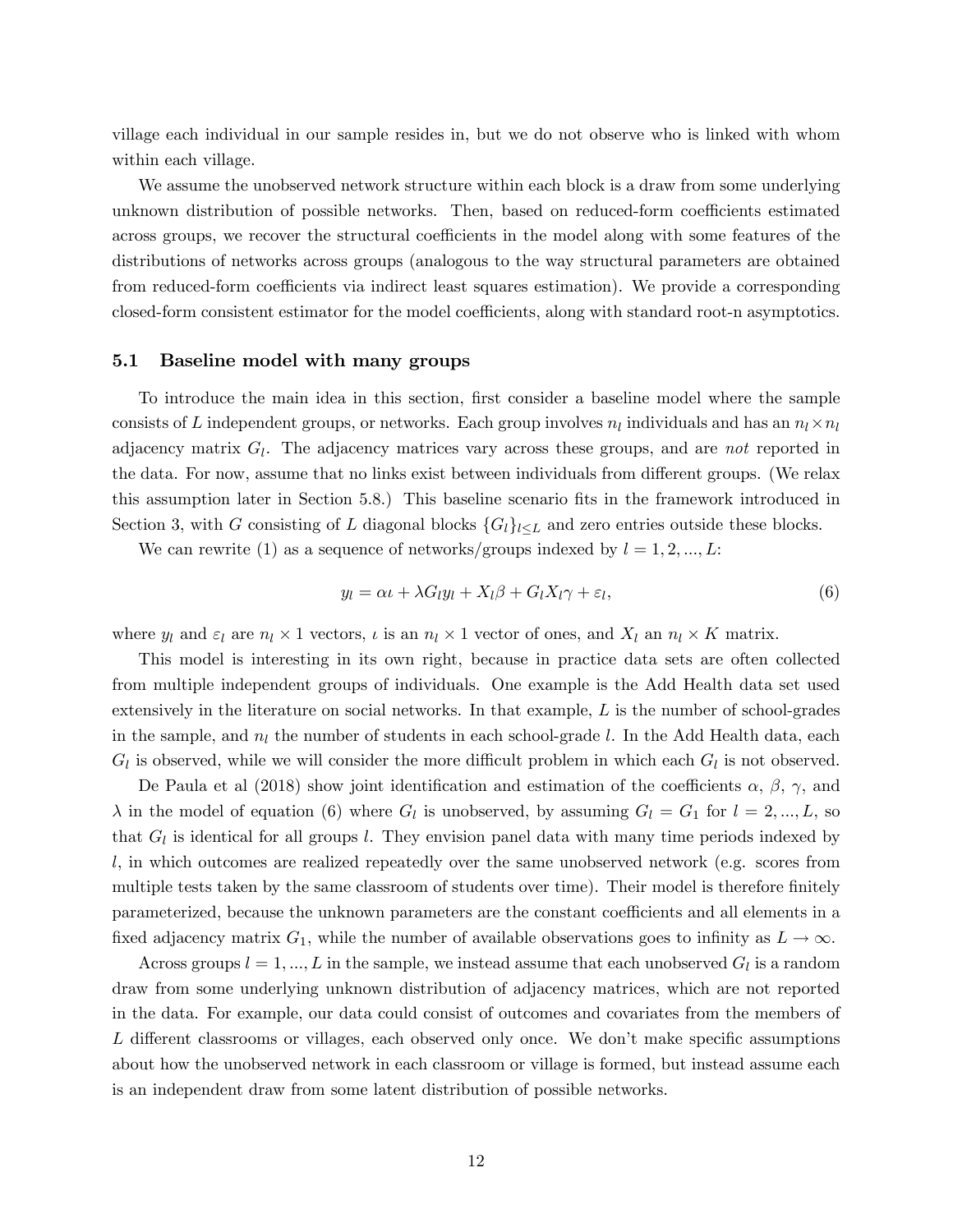Our method implicitly assumes the definition of groups is observed in the sample. That is, we know to which group  $l$  each individual in our sample belongs. This is justified because in practice groups are often defined by publicly observed information. Examples include geographic boundaries such as rural villages in India studied in Banerjee et al  $(2017)$  where each l is a village, or registration/enrollment records such as class enrollment in the Add Health data set, where each l is a school-grade.

#### 5.2 Identifying Assumptions

We maintain the following formal assumptions regarding the data-generating process. To ease exposition and notation, suppose for now that  $X_l$  does not include any group-level variables. This means none of the columns in  $X_l$  consists of  $n_l$  identical entries. Such group-level variables are easily accommodated by our method; details of how to do so are deferred to Section 5.6.1.

To fix ideas, suppose for now that all groups in the data-generating process share the same size  $n_l = n^*$ . (If we think of the individuals across all groups as being members of a single large network, then the size of that network is  $n = \sum_l n_l = L n^*$ .) Later we relax this by dividing the population into subgroups  $s$  and allow both the group size and some model coefficients to vary by s.

Let  $X_{l,ck}$  denote the k-th column in  $X_{l}$ . That is,  $X_{l,ck}$  is an  $n^* \times 1$  vector of the k-th regressor for all members in group l. Let  $w_l \equiv (1, X'_{l,c1}, X'_{l,c2}, ..., X'_{l,cK})'$  denote a  $(Kn^* + 1) \times 1$  vector that stacks regressors for all individuals in group l.

**Assumption 2.1** (Independent groups)  $(G_l, X_l, \varepsilon_l)$  are i.i.d. across groups  $l = 1, ..., L$ .

**Assumption 2.2** *(Exogenous networks)*  $E(\varepsilon_l | G_l, X_l) = 0$  for all l.

**Assumption 2.3** (Independence)  $G_l$  is independent of  $X_l$  for each  $l$ .<sup>6</sup>

**Assumption 2.4** (Rank and invertibility conditions) (i)  $E(w_lw_l')$  exists and is non-singular. (ii)  $I - \lambda G_l$  is invertible with probability one; and  $E(M_l) < \infty$  and  $E(M_lG_l) < \infty$  where  $M_l \equiv$  $(I - \lambda G_l)^{-1}.$ 

In Assumption 2.4, I is the identity matrix. Invertibility of  $M_l$  could require that  $|\lambda| < 1$ , which is a common assumption in the literature. Given Assumption 2.4, we can obtain the reduced form of  $(6)$  as

$$
y_l = M_l \left( \alpha t + X_l \beta + G_l X_l \gamma + \varepsilon_l \right), \, l = 1, \dots, L. \tag{7}
$$

Our method for identification can be readily generalized to where Assumptions 2.2 and 2.3 hold conditional on additional exogenous regressors instead of unconditionally. We omit that extension in our derivations below to save on notation.

To obtain identification, we will require two additional assumptions. One, given by Assumption 2.5 in the next subsection, rules out some pathological cases in which identification fails. The second is an exclusion restriction that will be discussed at length in Section 5.4.

<sup>&</sup>lt;sup>6</sup>This condition can be replaced by " $E(G^s|X)$  is mean independent of X for  $s = 1, 2, ..., \infty$ ".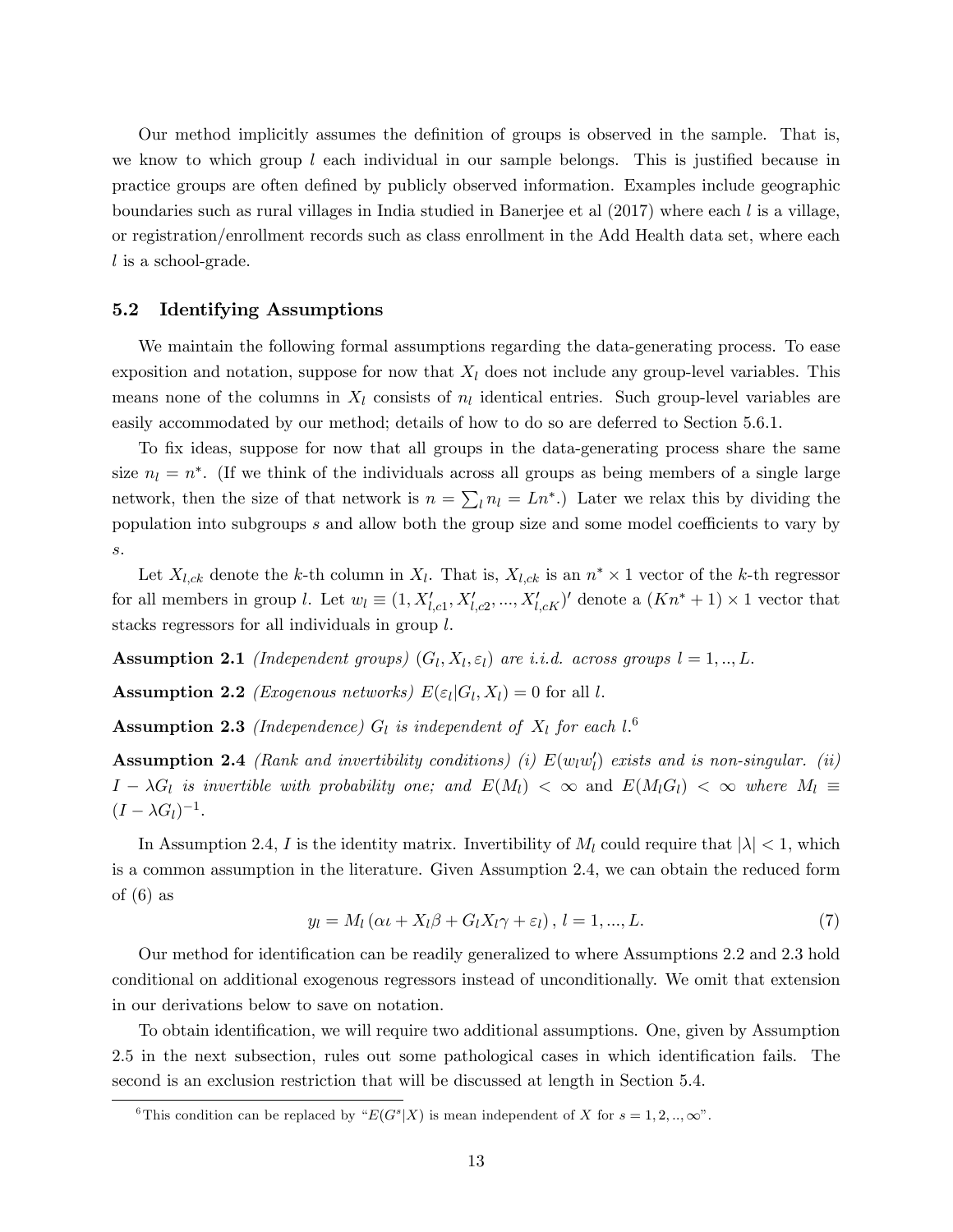#### 5.3 Identification

**Lemma 1** Under Assumptions 2.1-2.4, the following reduced-form parameters are identified:

$$
\mu_k \equiv E(\beta_k M_l + \gamma_k M_l G_l) \text{ for } k = 1, ..., K; \n\mu_0 \equiv \alpha/(1 - \lambda).
$$

For each characteristic indexed by  $k \leq K$ , the  $(i, j)$ th-component in  $\mu_k$  is the marginal effect of the k-th characteristic of individual j on the mean outcome of individual i in the reduced form (7) under Assumptions 2.1-2.4. We refer to  $\mu_k, k \leq K$  as *reduced-form coefficients* throughout the paper.

The intuition for identifying the reduced-form coefficients is as follows. Let  $y_{l,i}$  denote the outcome for student  $i$  in group  $l$ . By construction,

$$
E(y_{l,i}|X_l) = \mu_0 + e_i E(M_l) X_l \beta + e_i E(M_l G_l) X_l \gamma,
$$
\n(8)

where  $e_i$  is a  $1 \times n^*$  row unit vector whose *i*-th component is 1. This equation holds because  $G_l$ , and hence  $M_l$ , are independent from  $X_l$  in Assumption 2.3 and  $E(M_l \varepsilon_l | X_l) = E[M_l E(\varepsilon_l | X_l, G_l) | X_l] =$ 0 in Assumption 2.2. The equality in (8) also uses the fact that the block-diagonality and rownormalization of G imply

$$
\alpha M_l \iota = \alpha \left[ \sum_{s=0}^{\infty} (\lambda G_l)^s \right] \iota = \mu_0 \iota, l = 1, ..., L.
$$

The right-hand side of  $(8)$  is linear in all  $Kn^*$  components in  $X_l$ .

**Remark 1** It is interesting to note that the representation of  $E(y_l|X_l)$  in (8) is consistent not only with a simultaneous social network model with complete information in  $(6)$ , but also with an alternative model in which individuals have private information and rational expectation of peer outcomes:

$$
y_l = \alpha \iota + \lambda G_l E(y_l | G_l, X_l) + X_l \beta + G_l X_l \gamma + \varepsilon_l, \tag{9}
$$

where the private shocks  $\varepsilon_{l,i}$  are independent between group members conditional on the commonly known  $G_l$  and the exogenous characteristics  $X_l$ . In (6), individuals have complete information about others in the same group when the outcomes are simultaneously determined. In comparison, each group member in (9) has private shocks, and the outcomes are determined through rational expectation of others' outcomes conditional on each individual's information set  $(G_l, X_l)$ . Both models lead to the same representation of the conditional mean function

$$
E(y_l|G_l, X_l) = (I - \lambda G_l)^{-1}(\alpha \iota + X_l \beta + G_l X_l \gamma),
$$

which in turn implies (8) under Assumption 2.3.

For each  $i \leq n^*$ , regressing  $(y_{l,i})_{l=1,...,L}$  on  $(X_l)_{l=1,...,L}$  leads to consistent estimators for the intercept  $\mu_0$  and  $Kn^*$  slope coefficients in front of all components in  $X_l$ . (Consistency is defined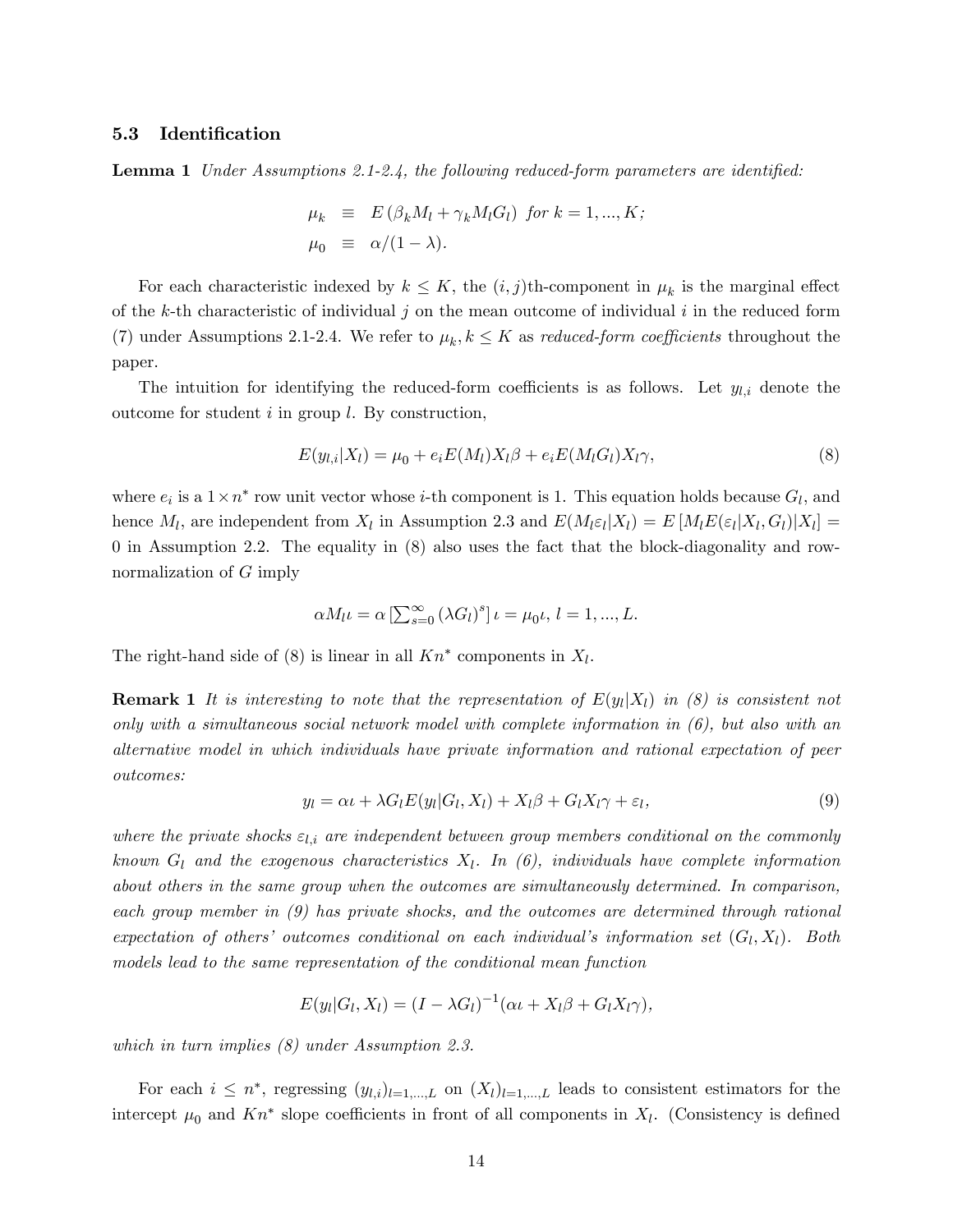as  $L \to \infty$ .) The full rank and the invertibility conditions in Assumption 2.4 guarantee the identification of these reduced-form coefficients. In such a regression of  $y_{l,i}$  on  $X_l$ , the slope coefficient for the k-th regressor of individual j in the group is  $\beta_k \tilde{e}_i E(M_l) e'_j$  $\Big]+ \gamma_k \, \Big[ e_i E\left(M_l G_l\right) e_j'$ i , where, for a generic  $n^* \times n^*$  matrix  $Q$ , the product  $e_i Q e_j'$  returns the  $(i, j)$ -th component in  $Q$ . Thus by regressing  $y_{l,i}$  on  $X_l$  for each  $i = 1, ..., n^*$ , we obtain consistent estimators for all  $n^* \times n^* \times K$  slope coefficients. Rearranging and packing these estimators into matrices leads to consistent estimators for the K matrices of reduced-form coefficients  $\mu_k$ , for  $k = 1, ..., K$ .

Next, we relate these reduced-form coefficients  $\mu_0, \mu_k$  to structural parameters  $\alpha, \lambda, \beta, \gamma$ . To do so, we require mild conditions that rule out pathological cases.

**Assumption 2.5** (Non-trivial effects) (i) For each  $k < K$ , the 2-by-2 matrix

$$
\left(\begin{array}{cc} \beta_k & \beta_K \\ \gamma_k & \gamma_K \end{array}\right)
$$

has full rank. (ii)  $\mu_K \neq cI$  for any  $c \in \mathbb{R}$ .

Part (i) of this assumption rules out the pathological case where two of K regressors have proportional contextual and peer effects. Part (i) holds, for example, if  $\gamma_K = 0$  (one of the regressors has no contextual effect) while  $\beta_K$  and  $\beta_k, \gamma_k$  are all nonzero for  $k < K$ . Part (ii) rules out another pathological case where the  $K$ -th regressor of each individual i has identical marginal effects on its own expected outcome, but no impact on that of any other group member. This condition is testable in principle, using the sample data  $(y_l, X_l)_{l=1,2,\dots,L}$ .

The next lemma establishes a simple linear relation between the reduced-form coefficients  $\mu_k$ and the structural social effects  $(\lambda, \beta, \gamma)$ . This relation provides the foundation for our constructive identification strategy and estimation method.

**Lemma 2** Suppose Assumptions 2.1-2.5 hold. Then for each  $k = 1, ..., K$  the equation

$$
a_k \mu_k + b_k \mu_K = I \tag{10}
$$

has a unique solution  $(a_k, b_k) \in \mathbb{R}^2$ , where

$$
\left(\begin{array}{c} a_k \\ b_k \end{array}\right) = \left(\begin{array}{cc} \beta_k & \beta_K \\ \gamma_k & \gamma_K \end{array}\right)^{-1} \left(\begin{array}{c} 1 \\ -\lambda \end{array}\right). \tag{11}
$$

*Proof of Lemma 2.* For any  $k = 1, ..., K$ , the inverted matrix on the right-hand side of (11) has full rank under condition (i) in Assumption 2.5. Hence the solution  $(a_k, b_k)$  is well-defined, and  $(a_k, b_k) \neq (0, 0)$ . By construction,  $a_k \beta_k + b_k \beta_k = 1$  and  $a_k \gamma_k + b_k \gamma_k = -\lambda$ . Therefore,

$$
a_k\mu_k + b_k\mu_K = E[M_l(a_k\beta_kI + a_k\gamma_kG_l + b_k\beta_KI + b_k\gamma_KG_l)] = E[M_l(I - \lambda G_l)] = I.
$$

Next, we need to show that for each k,  $(a_k, b_k)$  as defined in (11) is the *unique* solution for (10). In other words, we need to show there exists no  $(\tilde{a}_k, \tilde{b}_k) \neq (a_k, b_k)$  such that

$$
(\tilde{a}_k - a_k)\mu_k + (\tilde{b}_k - b_k)\mu_K = \mathbf{0}.\tag{12}
$$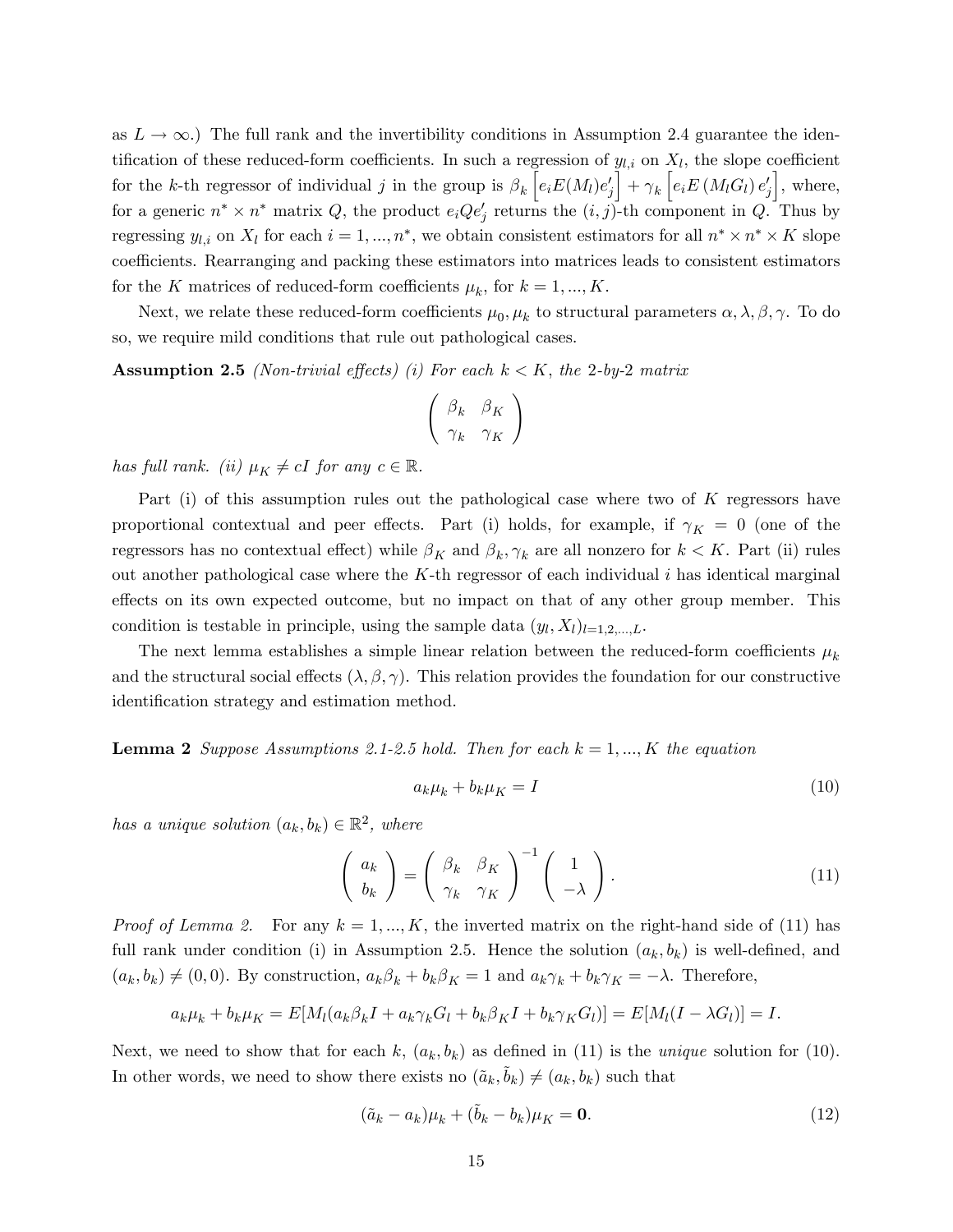Consider three mutually exclusive cases.

Case 1:  $\tilde{a}_k = a_k$ ,  $\tilde{b}_k \neq b_k$ . Then (12) requires  $\mu_K = 0$ .

Case 2:  $\tilde{a}_k \neq a_k$ ,  $\tilde{b}_k = b_k$ . Then (12) requires  $\mu_k = 0$ . This in turn implies  $\mu_K$  must be a scalar multiple of I in order for (10) to hold for  $(\tilde{a}_k, \tilde{b}_k)$ .

Case 3:  $\tilde{a}_k \neq a_k$ ,  $\tilde{b}_k \neq b_k$ . Then (12) requires  $\mu_k = -\frac{\tilde{b}_k - b_k}{\tilde{a}_k - a_k}$  $\frac{b_k - b_k}{\tilde{a}_k - a_k} \mu_K$ , which is a scalar multiple of  $\mu_K$ . Again, this implies that in order for (10) to hold for  $(\tilde{a}_k, \tilde{b}_k)$ ,  $\mu_K$  must be a scalar multiple of I. In each of these cases, the implication of (12) contradicts part (ii) of Assumption 2.5.  $\Box$ 

The reduced-form coefficients  $\mu_0$  and  $\mu_k$  are identified by Lemma 1. Therefore, for each  $k < K$ ,  $(a_k, b_k)$  can be recovered as the unique solution of (10). Lemma 2 implies that these constants  $(a_k, b_k)_{k \leq K}$  are related to the social effects  $(\lambda, \beta, \gamma)$  in a system of linear equations:

$$
\begin{pmatrix}\n\beta_k & \beta_K \\
\gamma_k & \gamma_K\n\end{pmatrix}\n\begin{pmatrix}\na_k \\
b_k\n\end{pmatrix} =\n\begin{pmatrix}\n1 \\
-\lambda\n\end{pmatrix} \text{ for } k = 1, ..., K - 1.
$$
\n(13)

Besides, by the row normalization of  $G$ ,

$$
m_k \equiv (t'\mu_k t)/n^* = \frac{\beta_k + \gamma_k}{1 - \lambda} \text{ for } k = 1, ..., K,
$$
 (14)

where  $m_k$  is the sum of all components in  $\mu_k$  divided by  $n^*$ , which is identified due to Lemma 1.

Combining (13) and (14), we have a linear system of  $2(K-1)+K$  equations for  $2K+1$  unknown parameters in  $\theta \equiv (\lambda, \beta', \gamma')'$  with  $\beta \equiv (\beta_1, \beta_2, ..., \beta_K)'$  and  $\gamma \equiv (\gamma_1, \gamma_2, ..., \gamma_K)'$ . The rank of the coefficient matrix in such a linear system is at most  $2K-1$  because  $a_k m_k + b_k m_K = 1$  for all  $k < K$ by construction. For example, consider the case with  $K = 3$ . Then the linear system is:

$$
\begin{pmatrix}\n0 & a_1 & 0 & b_1 & 0 & 0 & 0 \\
0 & 0 & a_2 & b_2 & 0 & 0 & 0 \\
1 & 0 & 0 & 0 & a_1 & 0 & b_1 \\
1 & 0 & 0 & 0 & 0 & a_2 & b_2 \\
m_1 & 1 & 0 & 0 & 1 & 0 & 0 \\
m_2 & 0 & 1 & 0 & 0 & 1 & 0 \\
m_3 & 0 & 0 & 1 & 0 & 0 & 1\n\end{pmatrix}\n\begin{pmatrix}\n\lambda \\
\beta_1 \\
\beta_2 \\
\beta_3 \\
\gamma_1 \\
\gamma_2 \\
\gamma_3\n\end{pmatrix} =\n\begin{pmatrix}\n1 \\
1 \\
0 \\
0 \\
m_1 \\
m_2 \\
m_3\n\end{pmatrix}.
$$
\n(15)

The rank of this coefficient matrix in (15) is bounded above by five.<sup>7</sup> For general cases with  $K > 3$ , the linear system is:

$$
\underbrace{\begin{pmatrix} 0_{(K-1)\times 1} & A & 0_{(K-1)\times K} \\ \iota_{(K-1)\times 1} & 0_{(K-1)\times K} & A \\ m & I & I \end{pmatrix}}_{\pi} \underbrace{\begin{pmatrix} \lambda \\ \beta \\ \gamma \end{pmatrix}}_{\theta} = \underbrace{\begin{pmatrix} \iota_{(K-1)\times 1} \\ 0_{(K-1)\times 1} \\ m \end{pmatrix}}_{d},
$$
\n(16)

 $7$ To see this, note that the sum of the first and the third row equals a weighted sum of the fifth and the last row (as  $a_1m_1 + b_1m_3 = 1$  by construction). Likewise, the sum of the second and fourth rows equals a weighted sum of the last two rows.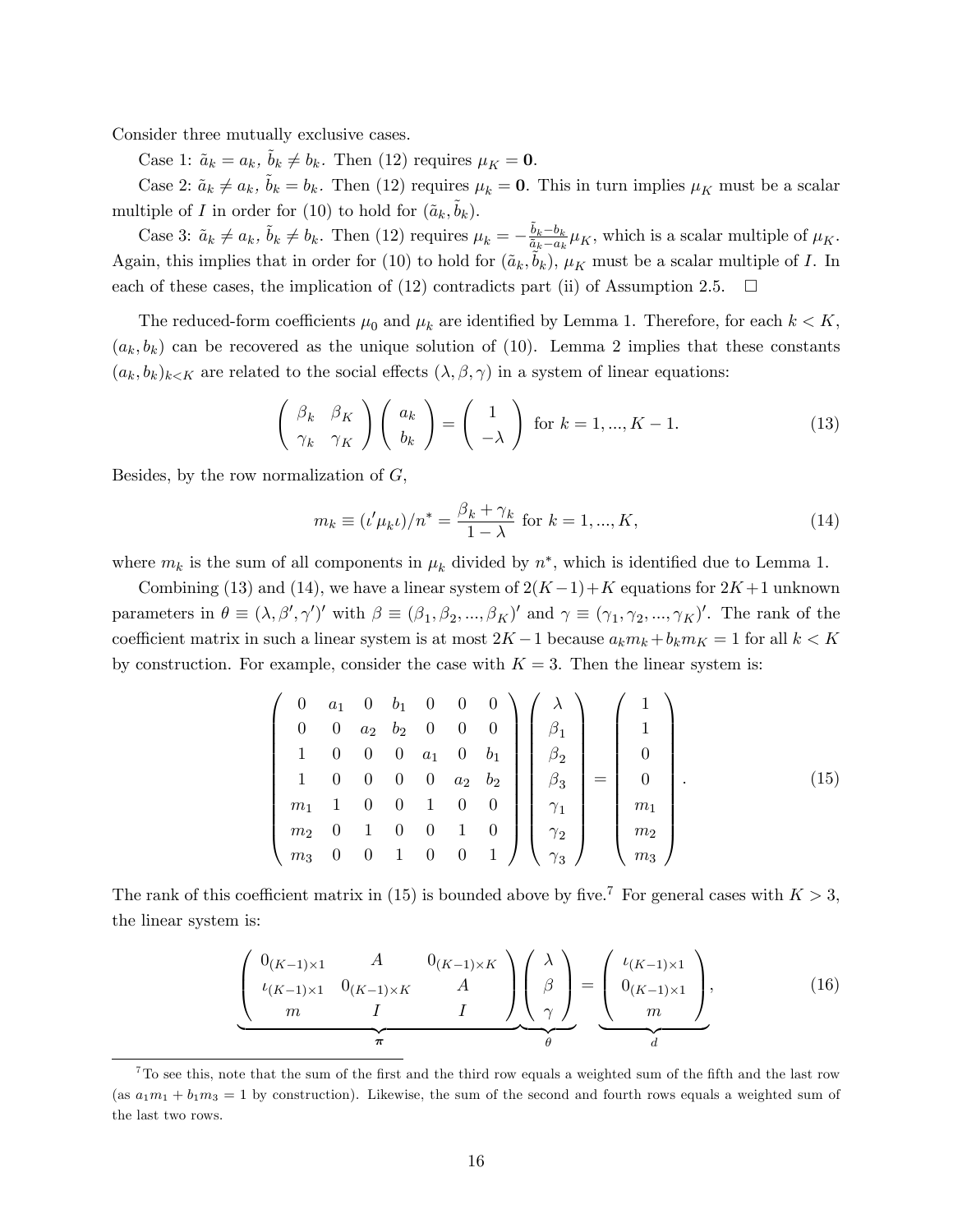with  $m \equiv (m_1, m_2, ..., m_K)'$ , I is a  $K \times K$  identity matrix, and A a  $(K-1)$ -by-K matrix constructed from  $(a_k, b_k)_{k=1,\ldots,K-1}$  as follows:

$$
A \equiv [diag(a_1, ..., a_{K-1}), (b_1, b_2, ..., b_{K-1})'].
$$

The rank of the coefficient matrix on the left side of (16) is generically  $2K - 1$ . It can not be greater than  $2K - 1$  by construction; and it is strictly less than  $2K - 1$  only for pathological values of parameters in the data-generating process. Moreover, the coefficient matrix, and hence its rank, is identified and can be inferred from sample data.

It will be useful for our empirical application (and for the exclusion restrictions to be introduced in the next subsection) to generalize our identification result, to the case where the population can be partitioned into S subsets, indexed by  $s = 1, 2, ..., S$ , based on observable information. Each subset pertains to a distinctive environment with a potentially different vector of structural parameters  $\theta^{(s)} \equiv (\lambda^{(s)}, \beta^{(s)}, \gamma^{(s)}) \in \mathbb{R}^{2K+1}$ . For example, an environment could be defined by the size of group. That is, all groups with size  $n_l = n^{(s)}$  in the sample are considered as independent draws from a sub-population indexed by s. We can allow the structural parameters to potentially vary across groups with different sizes.

Repeating the argument above for each environment indexed by  $s$ , we construct  $S$  linear systems

$$
\pi^{(s)}\theta^{(s)} = d^{(s)} \text{ for } s = 1, 2, ..., S,
$$

with  $\pi^{(s)}$ ,  $d^{(s)}$  defined as in (16) for each environment s. We then stack these S systems to get

$$
\Pi \theta = \mathbf{D},
$$

where  $\theta$  and  $\mathbf{D}$  are column vectors that stack  $\theta^{(s)}$  and  $d^{(s)}$  respectively for  $s \leq S$ ; and  $\mathbf{\Pi}$  is a blockdiagonal matrix with diagonal blocks being  $\pi^{(s)}, s \leq S$ . We also append to this system additional exclusion restrictions  $\mathbf{R}\theta = c$  where  $\mathbf{R}, c$  are known a priori (see the next subsection).

**Theorem 1**  $\theta$  is identified if  $[\Pi; R]$  has full rank.

This theorem follows immediately from Lemmas 1 and 2.

#### 5.4 Exclusion restrictions

To obtain the full rank condition needed for identification in Theorem 1, we require a (vectorvalued) exclusion restriction of the form  $\mathbf{R}\theta =c$ . The dimension of c, corresponding to the number of required restrictions on the coefficients  $\theta$ , depends on both K, the number of regressors in X, and on the number of environments S. For example, with  $S = 1$ , two linear restrictions on  $\theta$  will generally suffice for identifying  $\theta$ . We must be careful to ensure that the chosen restrictions do actually make the augmented coefficient matrix  $[\Pi; \mathbf{R}]$  attain full rank  $2K + 1$  given the structure of  $\Pi$ , analogous to the difference between the order condition and the rank condition in standard linear regression identification. We provide examples below.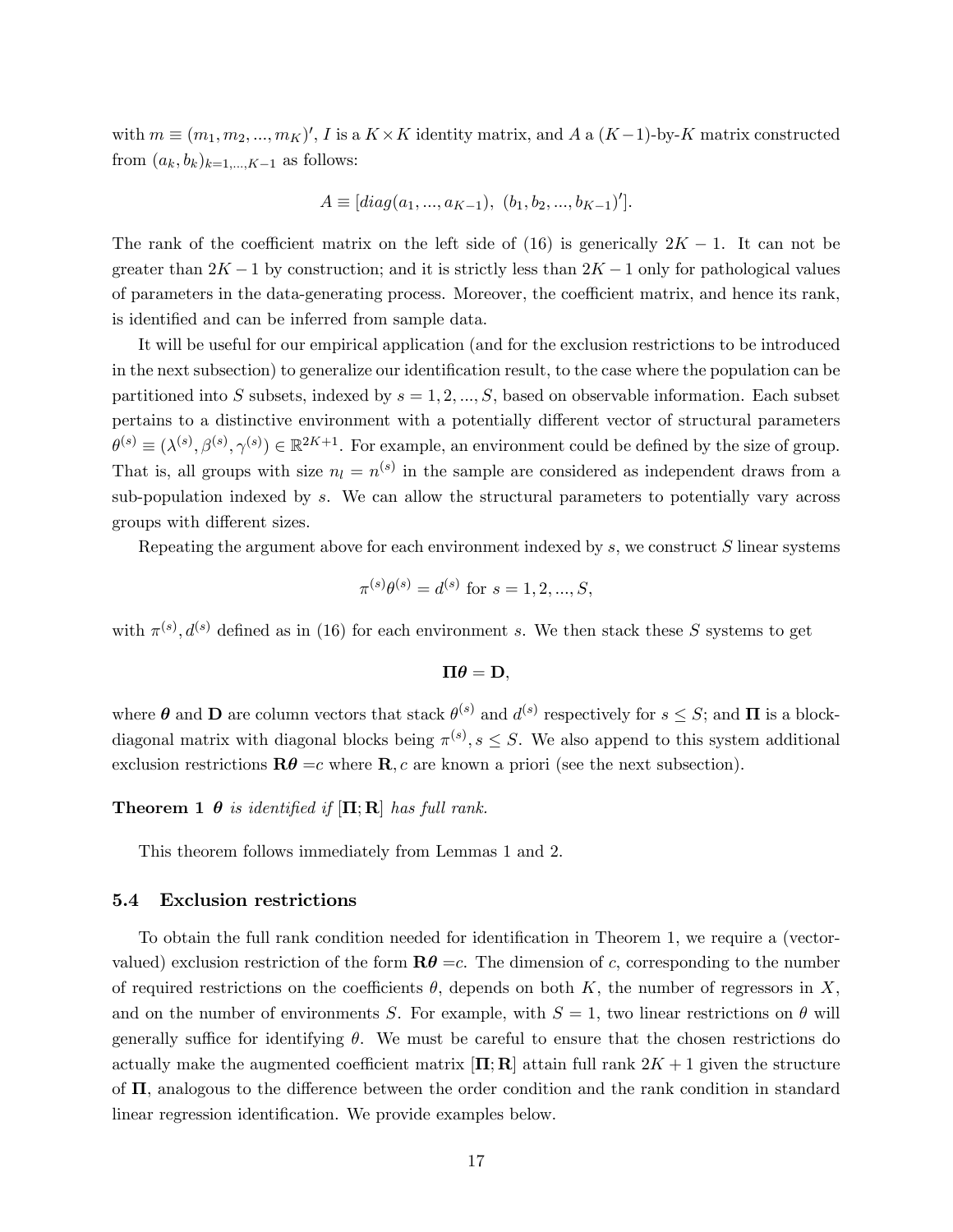There are two types of exclusion restrictions one can consider. The first type of exclusion restriction specifies that a given regressor in  $X_k$  has either no contextual effect or no individual effect, i.e., an element of either  $\beta$  or of  $\gamma$  is assumed to equal zero. Graham and Hahn (2005) use such an exclusion restriction to identify a linear-in-means social interaction model, which is the special case of social networks where all group members are linked with equal weights (so the adjacency matrix in their case is fully specified and known).

In the above example where  $K = 3$  and  $S = 1$  it could suffice to assume that one regressor  $X_k$ has no contextual effect  $(\gamma_k^{(1)} = 0)$  and has a non-zero individual effect  $(\beta_k^{(1)}$  $\lambda_k^{(1)} \neq 0$  while another regressor  $X_{k'}$  has no individual effect  $(\beta_{k'}^{(1)})$  $\chi_{k'}^{(1)} = 0$ ) and has a non-zero contextual effects  $(\gamma_{k'}^{(1)})$  $k' \neq 0$ . (We need  $\beta_k$  and  $\gamma_{k'}$  to be nonzero here so that the vector  $(a_k, b_k, a_{k'}, b_{k'})$  is well-defined. For general cases with  $K > 3$  and  $S = 1$ , the matrix  $[\Pi; R]$  has full rank generically when **R** is defined by the exclusion restrictions that there exist  $k, k' < K$  with  $\gamma_k = 0, \beta_{k'} = 0$  and  $\beta_k, \gamma_{k'}$  being nonzero. However, restricting two regressors to both have nonzero individual effects but no contextual effects would not suffice to make  $[\Pi; R]$  have full rank.

The second type of exclusion restriction exploits variation in environments s as described in the previous subsection, along with structural coefficient restrictions across environments. To fix ideas, suppose that the data contains just two different environments, so  $S = 2$ . For example, these two environments could correspond to two different group sizes. Analogous restrictions can immediately be constructed for  $S > 2$ . Let  $n^{(s)}$  denote the size of group s, for  $s = 1, 2$ . Suppose further that peer effects  $\lambda$  vary with the group size whereas individual effects  $\beta$  and contextual effects  $\gamma$  do not. In this case, a linear system like that in (16) can be constructed by including two unknown group-size-specific peer effects  $\lambda^{(1)} \neq \lambda^{(2)}$ , stacking the two linear systems (16) for different group sizes and appending it with any additional exclusion restrictions of the first type we may have available.<sup>8</sup> That is,

$$
\begin{pmatrix}\n0 & 0 & A^{(1)} & 0 \\
\iota & 0 & 0 & A^{(1)} \\
m^{(1)} & 0 & I & I \\
0 & 0 & A^{(2)} & 0 \\
0 & \iota & 0 & A^{(2)} \\
0 & m^{(2)} & I & I\n\end{pmatrix}\n\begin{pmatrix}\n\lambda^{(1)} \\
\lambda^{(2)} \\
\beta \\
\gamma\n\end{pmatrix} = \begin{pmatrix}\n\iota \\
0 \\
m^{(1)} \\
\iota \\
0 \\
m^{(2)} \\
0\n\end{pmatrix}
$$
\n(17)

where  $(m^{(s)}, A^{(s)})$  for  $s = 1, 2$  are constructed as in (16), using reduced-form coefficients from regressions that only use groups with  $n^{(s)}$  members respectively, and r consists of row vectors that summarize additional exclusion restrictions of the first type. The coefficient matrix on the left of of (17) and the vector of constants on the right of this equation are both identified. Therefore,

<sup>&</sup>lt;sup>8</sup>Stacking two linear systems alone by construction does not provide sufficient rank in the coefficient matrix in the linear system. At least one additional exclusion restriction of the first type is needed for point identification of the structural parameters.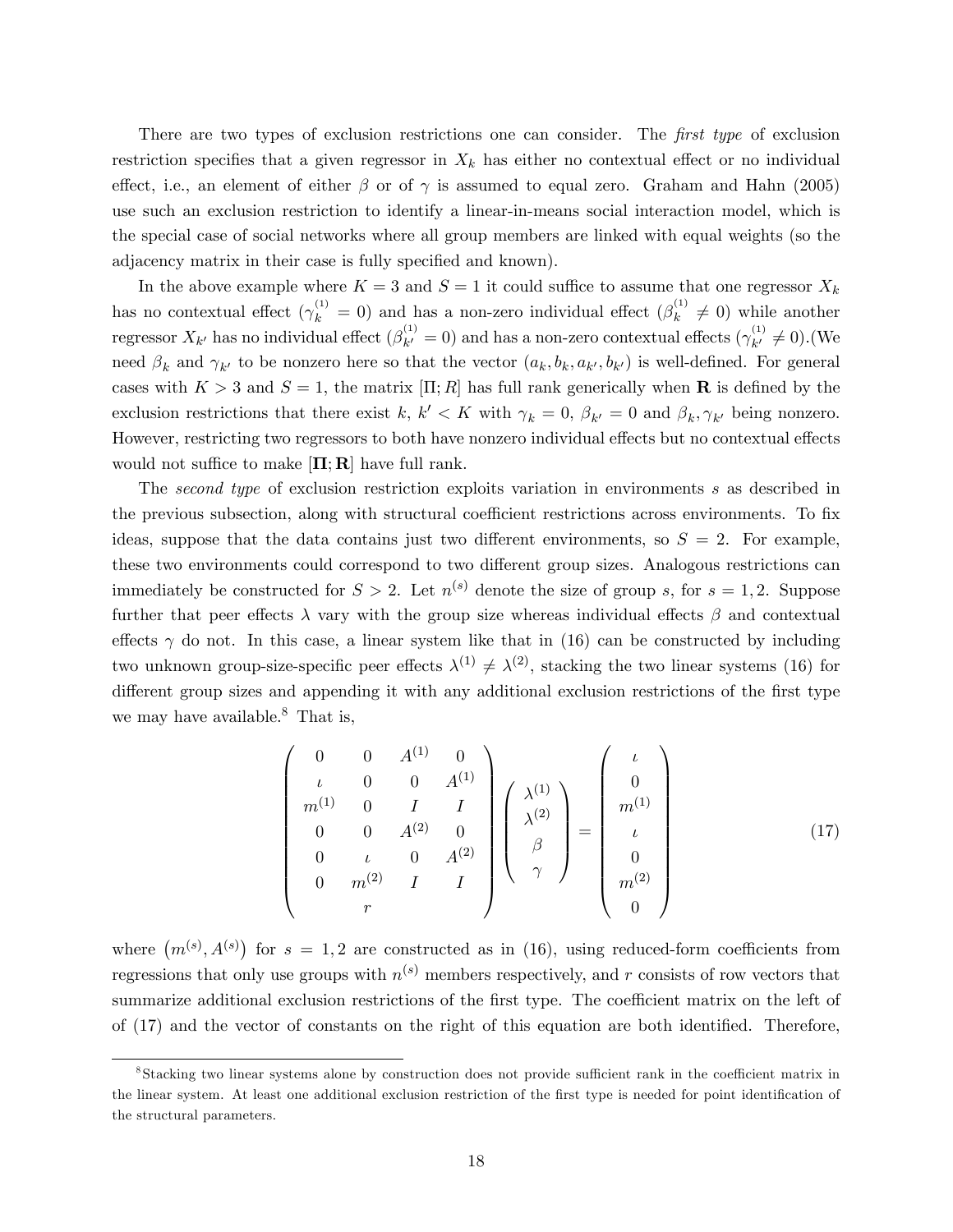$\lambda^{(1)}, \lambda^{(2)}, \beta, \gamma$  are jointly identified, provided the coefficient matrix on the left side of (17) has full rank  $2K + 2$ . In this case, a single exclusion restriction of the first type, such as a zero contextual effect for a single regressors, would suffice generically.

This exclusion example assumed that  $\lambda^{(1)} \neq \lambda^{(2)}$ , which by Lemma 2 means that  $(a_k^{(s)})$  $\binom(s)}{k}, b_k^{(s)}, m_k^{(s)}$  $\binom{s}{k}$ will differ across  $s = 1, 2$ . If we instead had  $\lambda^{(1)} = \lambda^{(2)}$ , then the linear system in (17) (when r only reflects a single exclusion restriction of the first type) would not have sufficient rank for identification, and an additional restriction of the first type would be needed for identification. The question of whether  $\lambda^{(1)} \neq \lambda^{(2)}$  can be tested. In particular, given the above assumption that  $\beta$ and  $\gamma$  are the same across the group sizes, the reduced-form parameter  $m_k^{(s)}$  will vary by group size s if and only if  $\lambda^{(1)} \neq \lambda^{(2)}$ .

The assumption that  $\beta$  and  $\gamma$  do not vary by group size can be relaxed. For example, if the individual effects  $\beta$  are the same across groups but contextual effects vary, so  $\gamma^{(1)} \neq \gamma^{(2)}$ , then the full rank condition required for identification still holds generically by assuming that one of the regressors has no contextual effect regardless of group sizes.

For our empirical application in Section 7, we analyze students' test scores. There we divide classes into two sizes ( $s = 1$  for small and  $s = 2$  for large classes), and impose an exclusion of this second type that  $\lambda$  varies by class size while  $\beta$  and  $\gamma$  do not. We then need one additional exclusion of the first type. For this we assume that a student's number of days of absence from school has an impact on his own test score but not on those of other classmates, so the element of  $\gamma$  corresponding to days of absence is zero.

#### 5.5 Closed-form estimator

Here we describe a closed-form estimator for  $\theta$ . The estimator is based on constructing sample analogs of the moments and steps used for identification. The estimator is analogous to indirect least squares, in that we first estimate reduced-form coefficients, and then recover the structural coefficients from those reduced-form estimates.

First consider the case of a single environment, so  $S = 1$  and the only exclusion restrictions are of the first type,  $\mathbf{R}\theta = c$ . The extension to the second type of exclusion restrictions based on multiple environments is summarized at the end of this subsection.

Step One: Linearly regress  $y_l$  on  $X_l$  to get estimated reduced form coefficients  $\hat{\mu}_0 \in \mathbb{R}$  and  $\hat{\mu}_k \in \mathbb{R}^{n^* \times n^*}$  for all k, using the simultaneous equations in (8). Let

$$
\hat{m}_k \equiv (\iota' \hat{\mu}_k \iota)/n^*
$$
 for  $k = 1, 2, ..., K$ .

Note that at this stage one could test the condition of non-trivial marginal effects required by part (ii) of Assumption 2.5, using these estimates and standard errors.

Step Two: For each  $k < K$ , estimate the solution of (10), denoted  $(\hat{a}_k, \hat{b}_k)$ , using the extremum estimator

$$
(\hat{a}_k, \hat{b}_k) \equiv \arg \min_{a_k, b_k \in \mathbb{R}} \sum_{i,j} \left[ e_i (a_k \hat{\mu}_k + b_k \hat{\mu}_K - I) e'_j \right]^2 \text{ for } k = 1, 2, ..., K.
$$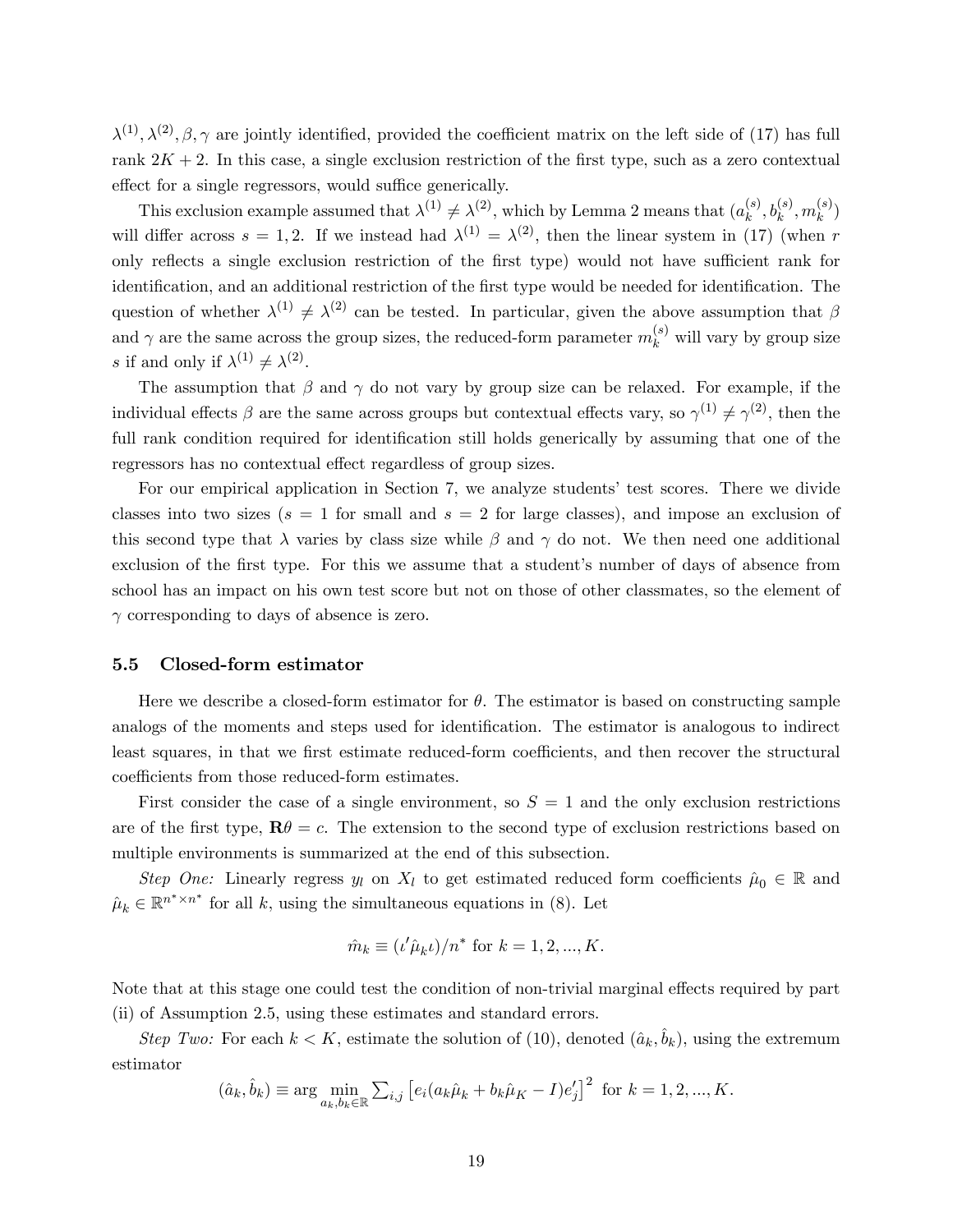This is not by itself closed-form and so may entail a numerical search. However, one can in closed-form use implications of (10) to construct a smaller linear system that can be solved by matrix inversion for  $(a_k, b_k)$ . These linear system equalities include that diagonal components in  $a_k\hat{\mu}_k + b_k\hat{\mu}_K$  sum to  $n^*$  while the off-diagonal ones need to add up to 0. These linear-system-based estimates could be used as consistent starting values for the extremum estimator above.<sup>9</sup>

Step Three: Given the estimates from Step Two, the closed-form estimator of the structural parameters  $\hat{\theta} \equiv (\hat{\lambda}, \hat{\beta}_1, ..., \hat{\beta}_K, \hat{\gamma}_1, ..., \hat{\gamma}_K)'$  is defined as:

$$
\hat{\theta} \equiv \hat{\Psi}^{-1}\hat{v},
$$

where  $\hat{\Psi}$  is a coefficient matrix formed by stacking the linear systems in (13) and (14) with the additional equations derived from exclusion restrictions, and removing redundant rows to attain linear independence. For example, in the case with  $K = 3$  above:

$$
\hat{\Psi} \equiv \begin{pmatrix}\n0 & \hat{a}_1 & 0 & \hat{b}_1 & 0 & 0 & 0 \\
1 & 0 & 0 & 0 & \hat{a}_1 & 0 & \hat{b}_1 \\
0 & 0 & \hat{a}_2 & \hat{b}_2 & 0 & 0 & 0 \\
1 & 0 & 0 & 0 & 0 & \hat{a}_2 & \hat{b}_2 \\
\hat{m}_3 & 0 & 0 & 1 & 0 & 0 & 1 \\
R\n\end{pmatrix} \text{ and } \hat{v} \equiv \begin{pmatrix}\n1 \\
0 \\
1 \\
0 \\
\hat{m}_3\n\end{pmatrix}.
$$

and  $R\theta = c$  represents the additional equalities due to exclusion restrictions (such as zero contextual or direct effects by certain regressors).

These steps describe the estimator for a single environment, where  $S = 1$ . For multiple environments, steps one and two are first implemented separately for each environment. Then for step three, stack the estimated  $\pi^{(s)}$  and R matrices and the  $d^{(s)}$  and c vectors, as described in the previous sections (and again removing redundant rows) to obtain  $\hat{\Psi}$  and  $\hat{v}$ , and estimate  $\theta$  by minimizing the Euclidean norm  $||\hat{\Psi}\theta - \hat{v}||$ .

#### 5.6 Details in implementation

#### 5.6.1 Group-level variables

The method we described in Sections 5.3, 5.4 and 5.5 immediately extends to accommodates group-level variables. Suppose each group l has a row vector of group-level characteristic  $z_l \in \mathbb{R}^P$ shared by all group members, such as attributes of the teacher when each group is an elementary school class. The structural form is

$$
y_l = \alpha t + \lambda G_l y_l + \iota z_l \delta + X_l \beta + G_l X_l \gamma + \varepsilon_l,
$$

<sup>&</sup>lt;sup>9</sup>One can also exploit the fact that  $(a_k, b_k)$  is over-identified in (10) to construct closed-form estimates  $(\hat{a}_k, \hat{b}_k)$ that are a (possibly weighted) average of  $n^*(n^*-1)/2$  closed-form estimates, each of which uses two of the total of  $(n^*)^2$  equalities in (10).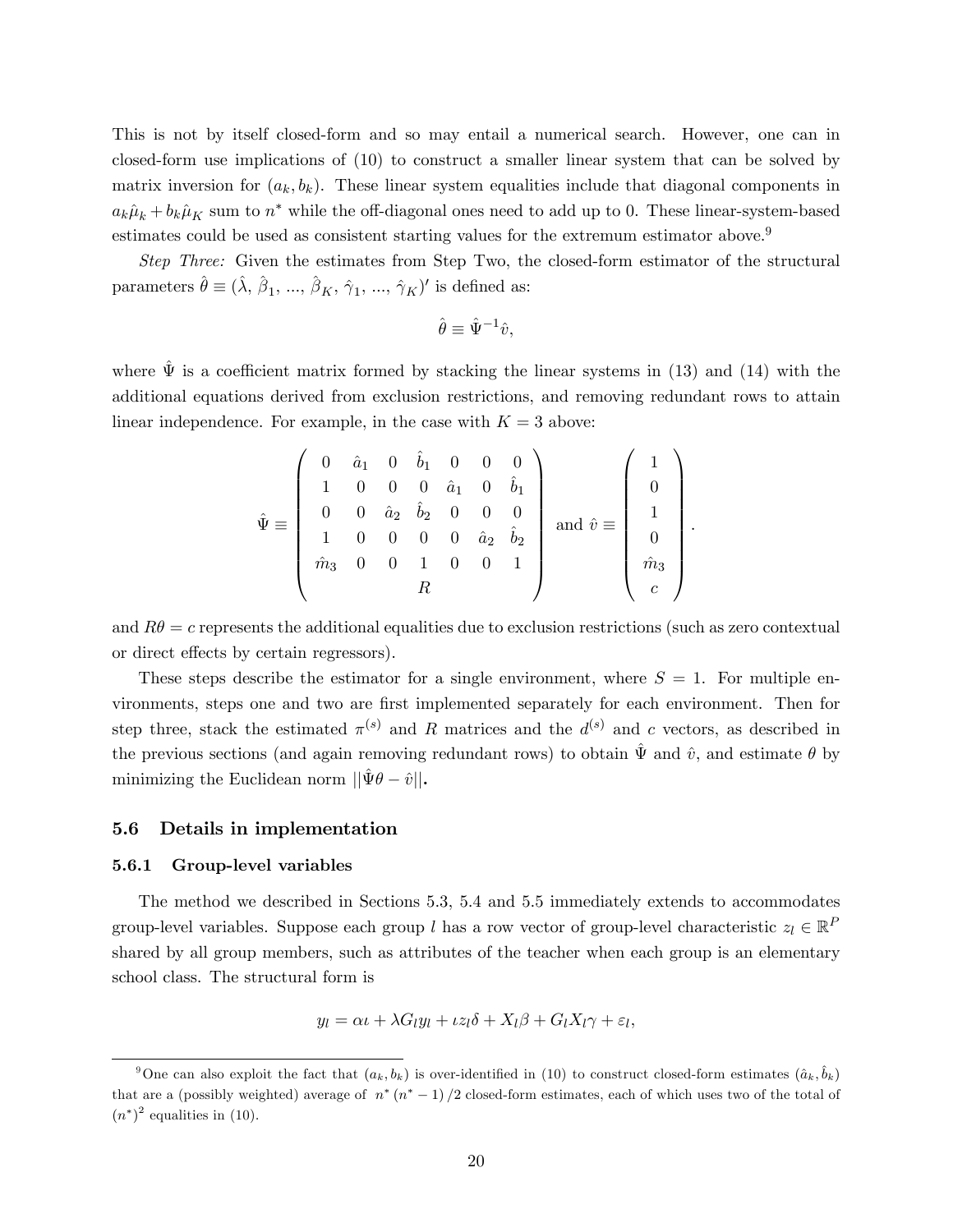with  $\delta \in \mathbb{R}^P$  being a column vector of coefficients that reflect the impact of group characteristics on individual outcomes. One could interpret  $\delta$  as a source of "correlated effects". Let Assumption 2.1, 2.2 and 2.3 hold with  $X_l$  replaced by  $(X_l, z_l)$ , and let part (ii) of Assumption 2.4 hold with  $w_l \equiv (1, z_l, X'_{l, c1}, X'_{l, c2}, ..., X'_{l, cK})$ . The reduced form is now

$$
E(y_l|X_l,z_l) = \mu_0 + E(M_l)\iota z_l \delta + E(M_l)X_l \beta + E(M_l)X_l \gamma.
$$
\n(18)

A regression therefore identifies the reduced-form coefficients for  $z_l$ , denoted  $\nu_p \equiv \delta_p/(1-\lambda)$  for  $p = 1, ..., P$ , in addition to  $\mu_0$  and  $(\mu_k)_{k \leq K}$  as defined above. This uses an implication of the row normalization  $(I - \lambda G_l)^{-1} \iota = \frac{1}{1 - \lambda G_l}$  $\frac{1}{1-\lambda}$ . Following the same argument as in Section 5.3 and 5.4, one can identify  $\lambda, \beta, \gamma, \alpha$  from  $\mu_0, (\mu_k)_{k \leq K}$  alone, using appropriate exclusion restrictions. It then follows that  $\delta$  is identified from the reduced-form coefficients of  $z_l$ .<sup>10</sup> For estimation, use  $\hat{\delta} = \hat{\nu}(1 - \hat{\lambda})$ , where  $\hat{\lambda}$  is the peer effect estimates in Section 5.5, and  $\hat{\nu}$  the OLS estimates for slope coefficients of  $z_l$  in the reduced-form regression in (18).

### 5.6.2 Dimension reduction

In the first-step regressions of  $(y_{l,i})_{l \leq L}$  on  $(X_l)_{l \leq L}$  for each  $i \leq n^*$ , we need the number of observations (groups) L in the sample to be large relative to the dimension of regressors  $Kn^*$ (with  $n^*$  being the size of each group and K the dimension of each individual's characteristics). In practice, it is possible that L is not large relative to  $Kn^*$ . In these cases, one can proceed with our method with alternative sequential steps that involve lower dimension regressions.

Suppose for each individual *i* the vector of characteristics  $x_{l,i} \in \mathbb{R}^K$  is uncorrelated with those of other group members  $(x_{l,j})_{j\neq i}$ . This may occur if, e.g., members are randomly assigned to groups. Then we may transform all observed variables into mean deviation form:  $\Delta y_{l,i} \equiv y_{l,i} - \bar{y}_i$ and  $\Delta x_{l,i} \equiv x_{l,i} - \bar{x}_i$  for  $i = 1, ..., n^*$  where  $\bar{y}_i \equiv \frac{1}{L}$  $\frac{1}{L}\sum_{l'\leq L}y_{l',i}, \bar{x}_i \equiv \frac{1}{L}$  $\frac{1}{L} \sum_{l' \leq L} x_{l',i}$ , and run  $n^*$ lower-dimension regressions with K regressors each. Specifically, regress  $(\Delta y_{l,i})_{l\leq L}$  on  $(\Delta x_{l,j})_{l\leq L}$ separately for each  $j = 1, ..., n^*$ . Next, repeat these steps with dependent variables being  $(\Delta y_{l,j})$ for all other  $j \neq i$ . This leads to  $n^* \times n^* \times K$  consistent estimators for reduced-form coefficients in  $\mu_k, k \leq K$ . With  $\mu_k$  recovered for all  $k \leq K$ , one can proceed and estimate social effects as above.<sup>11</sup>

If individual characteristics are correlated across group members, then we could instead use a partitioned regression approach to estimate  $\mu_k, k \leq K$  via sequential, lower dimension regressions. Specifically, we could partition the vector of characteristics into  $K_1 \cup K_2 = \{1, ..., K\}$ , and let  $(X_{l,1}, X_{l,2}) = X_l$  denote the corresponding partition of the matrix of regressors. For each i, regress  $\{y_{l,i}\}_{l\leq L}$  and  $\{X_{l,2}\}_{l\leq L}$  respectively on  $\{X_{l,1}\}_{l\leq L}$  and get the residuals. Next, regress the residuals

<sup>&</sup>lt;sup>10</sup> If  $\delta$  does not vary across environments indexed by  $s = 1, 2$ , then the reduced-form coefficients for  $z_l$  would vary across environments if and only if  $\lambda^{(1)} \neq \lambda^{(2)}$ . This provides us with yet another way to test the null  $\lambda^{(1)} = \lambda^{(2)}$ .

<sup>&</sup>lt;sup>11</sup>It is worth mentioning that our method can accommodate unobserved group fixed effects (denoted  $\varpi_l$ ). Using the reduced-form coefficients from the demeaned regressions, one can follow the steps in Section 5.3 and 5.4 to recover peer, individual and contextual effects  $\lambda, \beta$  and  $\gamma$ . Next, assuming exogeneity of group fixed effects with a location normalization like  $E(\varpi_l|X_l, G_l) = 0$ , one can use the reduced form in (18) to recover the correlated effect  $\delta$  and the structural intercept  $\alpha$ .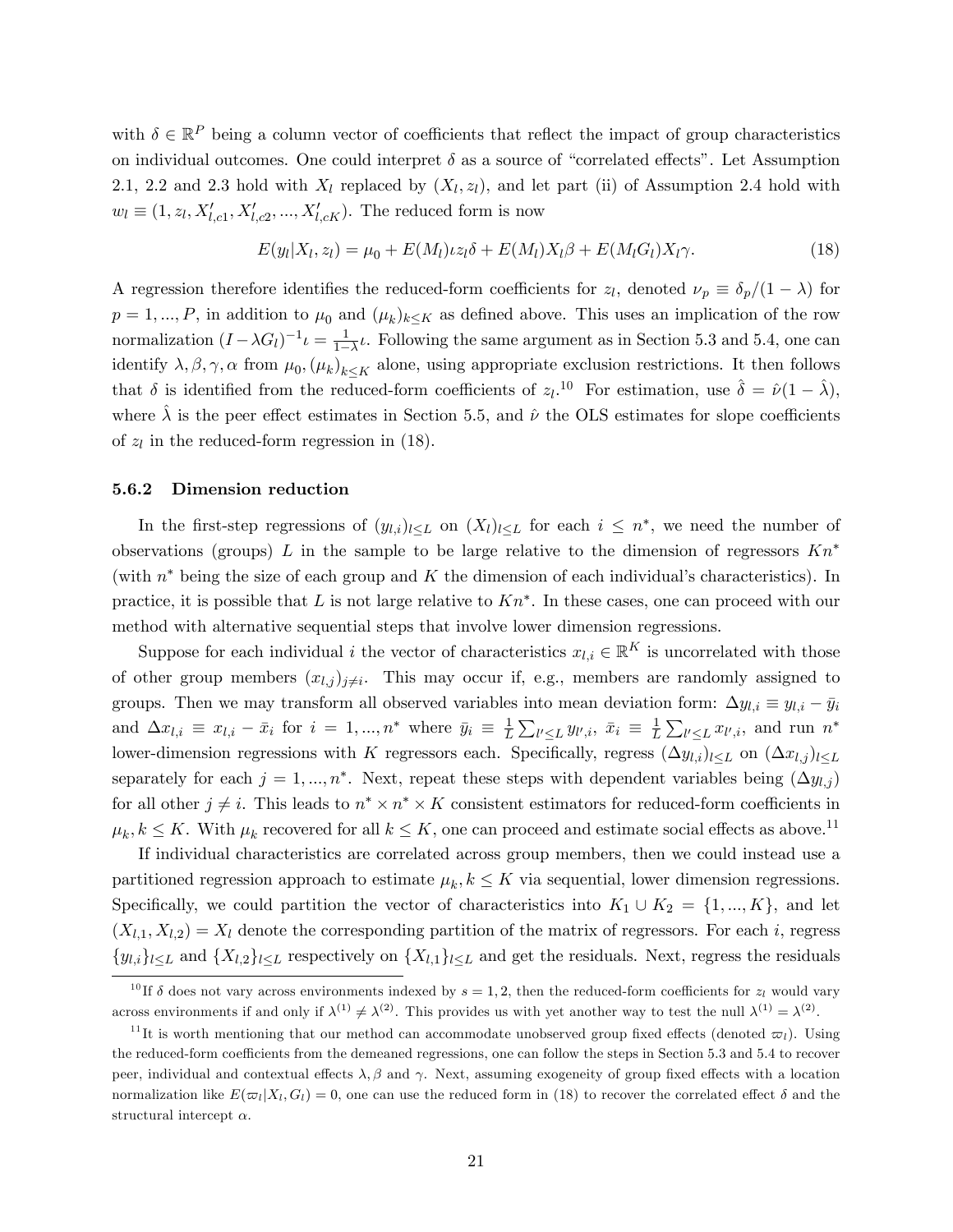from  $\{y_{l,i}\}_{l\leq L}$  on those from  $\{X_{l,2}\}_{l\leq L}$  to consistently estimate the reduced-form slope coefficients for characteristics in  $K_2$ . Then plug these estimates into the original regression equation, and run a lower-dimension regression on  $\{X_{l,1}\}_{l\leq L}$  to estimate the remaining reduced-form slope coefficients in  $K_1$ . If K is too large, we could partition the vector of characteristics into more subvectors and apply the partitioned regression algorithm iteratively to estimate  $\mu_k, k \leq K$ .

### 5.6.3 Individual labels

Following convention in the literature, our method requires that the individual labels  $i = 1, ..., n^*$ in each group be such that the random vectors/matrices  $(X_l, G_l, \varepsilon_l)$  across the groups are drawn from the same joint distribution. This construct is also implicit in earlier papers which identify parameters in social network models from reduced-form coefficients  $\mu_k$  (e.g., Bramoullé et al 2009 and Blume et al  $2015$ ).<sup>12</sup>

If the actual joint distribution of  $(X_l, G_l, \varepsilon_l)$  in the data-generating process is exchangeable in the individual indices within each group, then the labeling of individuals has no impact on the asymptotic properties of the estimator, and individuals within each group can just be ordered randomly from 1 to  $n^*$ . In practice, we may label (i.e. order) individuals based on some observed individual characteristic (e.g., date of birth, and hence exact age, in classroom data), in which case the assumed exchangeability would only be desirable conditional on that characteristic. In our empirical work, we compare estimates based on random labeling versus those based on date of birth, and conclude that the estimates are not sensitive to the assumed labeling.

#### 5.6.4 Variation in group sizes

As described in previous sections, our estimator can handle variation in group size  $n_l$  by making each group size correspond to a different environment  $s$  (recall that by definition, the reducedform coefficients  $\mu_k$  depend on the group size). However, in some samples there may not be enough observations of groups of each size to implement this estimator. We therefore propose two approaches for resolving such data deficiency, by pooling observations of groups with different sizes. One requires some uncorrelated assumptions, while the other imposes restrictions on the coefficient estimates across groups of different sizes.

The first approach exploits the dimension-reduction method introduced in Section 5.6.2. To fix ideas, first suppose the individual characteristics  $x_{l,i} \in \mathbb{R}^K$  are *uncorrelated* across group members (as would happen if, e.g., members are randomly assigned to groups with different sizes). Then, as explained in Section 5.6.2, one can estimate the reduced-form coefficients for each  $i$  via a sequence of lower-dimension regressions, each involving  $K$  explanatory variables only. In this case, one can account for variation in group sizes in each of these lower-dimension regressions by including dummy variables for group sizes and interacting them with the slope coefficients. This dimension reduction

 $12$  De Paula et al (2018) consider a more restricted environment where both the individual labels and the network links themselves are the same in each observation of network/time period  $l$ . In their case the assumption is that  $l$ indexes time periods, and it is the same group that is observed very many times.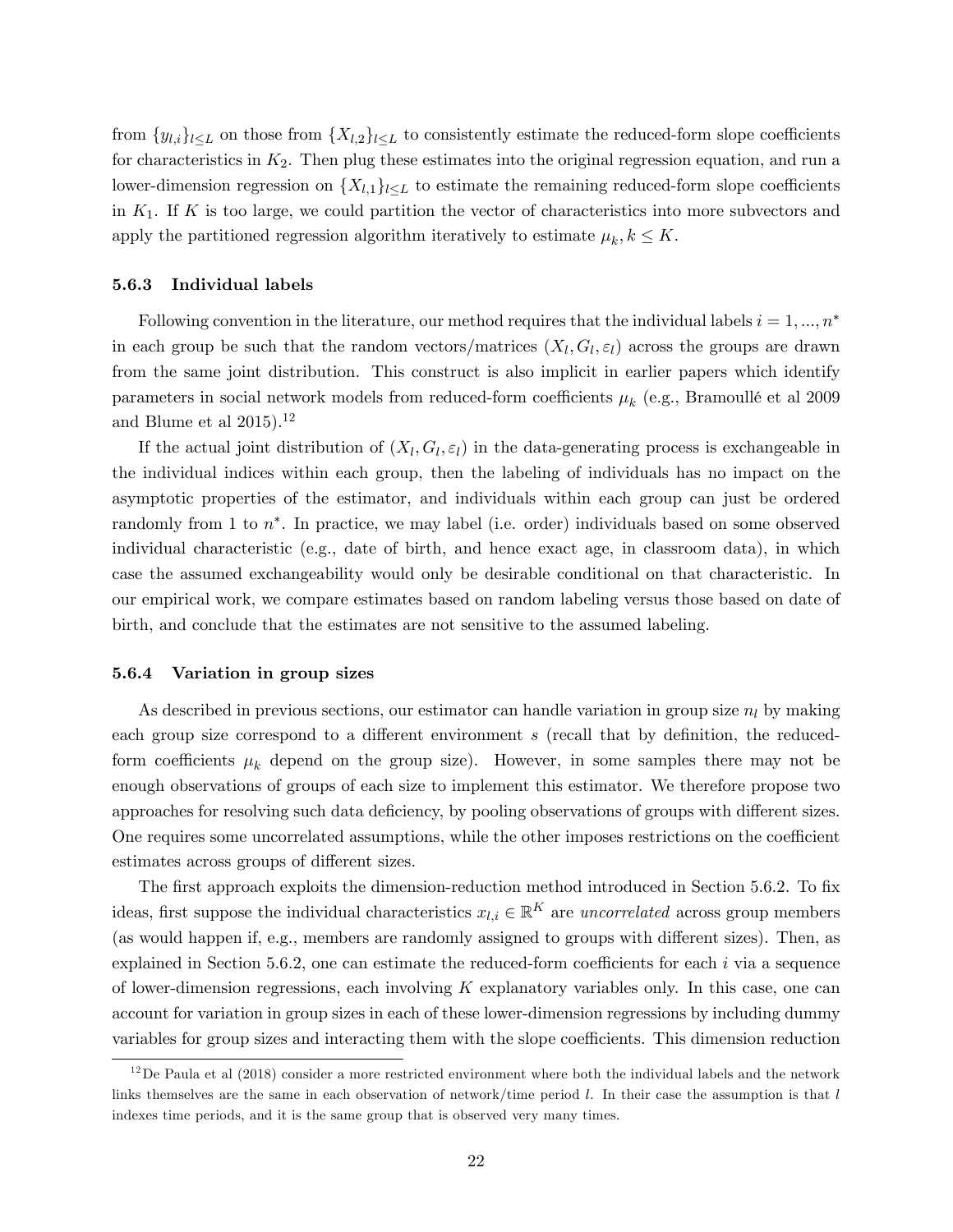method can still be used if individual characteristics are correlated across group members while group sizes are exogenously determined. In this case, one would apply the partitioned regressions described in Section 5.6.2 to estimate reduced-form coefficients, again including group size dummies (and their interactions with slope coefficients) to control for variation in group sizes in each of the lower-dimension regressions.

It is possible that the number of observations of each group size is too small even for this first approach, or that the required uncorrelatedness assumptions are implausibly strong in a given application. We therefore also propose a second approach that can work even when the sample contains very few observations of some group sizes. However, a limitation of this second approach is that it requires the structural parameters  $\lambda, \beta, \gamma, \alpha$  to be the same among the subset of groups in the sample that are pooled. This second approach takes smaller groups, and augments them with additional simulated "pseudo-individuals" to artificially increase their size, and thereby make all groups being pooled the same size. The resulting pooled regressions then consistently estimate a weighted average of reduced-form coefficient matrices for groups of different sizes. Details are in Appendix A4.

With either of these approaches, one can define different environments s corresponding to different ranges of group sizes. This then only requires pooling groups of relatively similar sizes. For example, in our empirical application where groups are student's classes, we define two environments defined as "small classes" and "large classes," and within each of these environments we combine (using the second approach above) a range of small class sizes and large class sizes, respectively.

#### 5.7 Extension: endogenous networks

In practice, the formation of links between individuals in a network may depend on some individual demographic characteristics reported in the data. In this section we discuss how to generalize our estimators to deal with this dependence.

For simplicity in exposition, let groups have identical sizes  $n_l = n^*$ . Suppose individual characteristics can be partitioned into  $X_l = (X_l^a, X_l^e)$ , with  $X_l^e$  being an  $n^* \times K_e$  matrix of excluded individual characteristics, i.e., covariates that may affect outcomes but do not affect link formation. Let  $X_l^a$  be the remaining an  $n^*$ -by- $K_a$  matrix of individual characteristics that may affect individuals' outcomes, link formation decisions, or both. By construction,  $K_a + K_e = K$ . To illustrate, in our empirical application below, we let  $X_l^e$  be students' days of absence from school and test scores from previous years, assuming that friendships are independent of test scores conditional on demographics such as proximity of age.

Our method above can then be applied after conditioning on  $X_i^a$ . Suppose the unknown network formation is given by  $G_l = \zeta(X_l^a, u_l)$ , which does not depend on excluded regressors in  $X_l^e$ . The reduced form is:

$$
E(y_l|X_l) = \int \left[ \sum_{k=1}^K M_l(\beta_k I + \gamma_k G_l) X_{l,ck} + M_l E(\varepsilon_l | X_l, G_l) \right] dF(G_l|X_l), \tag{19}
$$

where  $X_{l,ck}$  denotes the k-th column in  $X_l$  as before. Assume (i)  $\varepsilon_l$  is independent of  $X_l^e$  conditional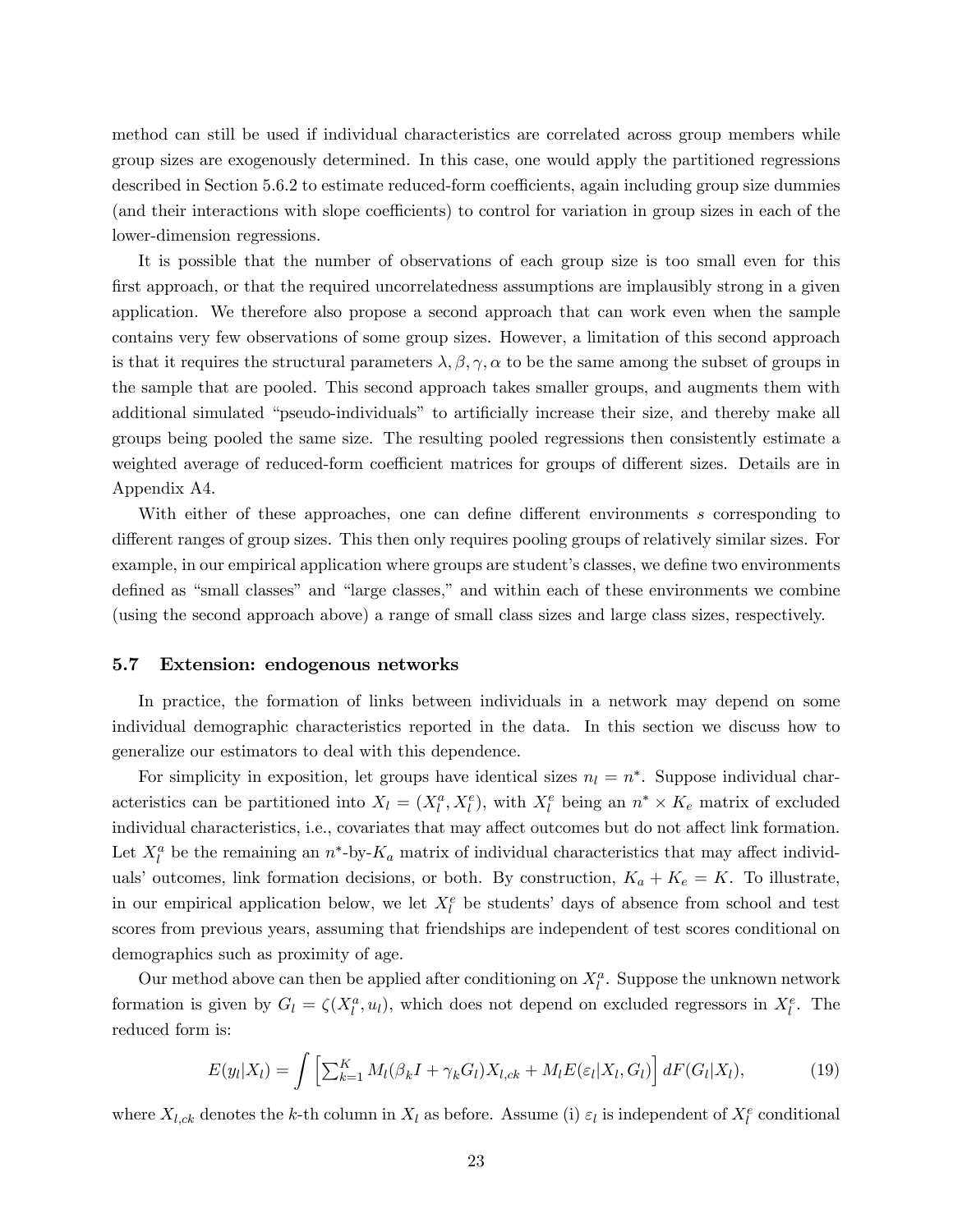on  $(X_l^a, u_l)$  and (ii)  $u_l$  is independent of  $X_l^e$  conditional on  $X_l^a$ . Note these conditions allow the unobserved errors  $\varepsilon_l$  and  $u_l$  to be correlated conditional on  $X_l^a$ . Under these assumptions,  $E(M_l|X_l)$ and  $E(M_lG_l|X_l)$  only depend on  $X_l^a$ , and

$$
\int M_l E(\varepsilon_l | X_l, G_l) dF(G_l | X_l) = \int M_l E(\varepsilon_l | X_l^a, G_l) dF(G_l | X_l^a) \equiv \phi(X_l^a).
$$

Conditional on  $X_l^a$ , the reduced-form coefficients for  $X_l$  in (19) are:

$$
\mu_k(X_l^a) \equiv \beta_k E(M_l | X_l^a) + \gamma_k E(M_l G_l | X_l^a) \text{ for all } k \le K.
$$

With a slight abuse of notation, let  $K_a$  and  $K_e$  also denote the set of indices for characteristics in  $X_l^a$ ,  $X_l^e$  respectively, so,  $K_a$  and  $K_e$  partitions  $\{1, 2, ..., K\}$ . We can write (19) as

$$
E(y_l|X_l) = \sum_{k \in K_e} \mu_k(X_l^a) X_{l,ck} + \underbrace{\sum_{k' \in K_a} \mu_{k'}(X_l^a) X_{l,ck'} + \phi(X_l^a)}_{\psi(X_l^a)},
$$

which is linear in  $X_l^e$  conditional on  $X_l^a$ .

We can now identify and estimate the model by the following steps. First, recover  $\psi(X_i^a)$  and  $\mu_k(X_l^a)$  for all  $k \in K_e$  for a given realization of  $X_l^a$ , using a reduced-form regression of  $y_l$  on  $X_l^e$ conditional on  $X_l^a$ . Then, for all  $k \in K_e$ , identify  $\lambda, \beta_k, \gamma_k$  from  $\mu_k(X_l^a)$ , using the methods in Section 5.3 and 5.4. Finally, as before, we can back out  $E(M_l|X_l^a)$  and  $E(M_lG_l|X_l^a)$  from  $\mu_k(X_l^a)$ ,  $k \in K_e$ , using  $\beta_k, \gamma_k, k \in K_e$  as identified in the previous step.<sup>13</sup>.

#### 5.8 Extension: links across groups

In this section we bring together the two parts of this paper. Our model and estimator with an unobserved adjacency matrix assumes that there are no links between groups, i.e., no links between the blocks in the  $(\sum_l n_l)$ -by- $(\sum_l n_l)$  overall adjacency matrix  $G^*$ . It therefore treats  $G^*$  as blockdiagonal. However, our earlier result on estimation with mismeasured links in Section 4.1 showed that, when only links within blocks are observed, if the number of unobserved links between blocks is sufficiently small, then the IV estimator of linear coefficients remains consistent. This was the example in Section 4.2 of unobserved links between groups (blocks) in a near-block-diagonal  $G^*$ .

We here show that a similar analysis can be applied if there exist links between groups in our estimator with an unobserved adjacency matrix, provided that, as before, the number of such links is sufficiently small. In our empirical application, this corresponds to a relatively small number of students having links to students in other classes. By assuming that  $G^*$  is block diagonal and hence that such links don't exist, we are introducing measurement error in the adjacency matrix.

This scenario is more challenging than in Section 4.2, because now all elements in  $G^*$ , including those inside the diagonal blocks, are not reported in the data. Our solution takes two steps. In the first step, we show that when links outside the diagonal blocks are sparse (in the sense of

<sup>&</sup>lt;sup>13</sup>If we wanted to also recover remaining model elements  $\phi(\cdot)$  and  $\mu_k(\cdot)$  for  $k \in K_a$  from  $\psi(\cdot)$ , then doing so is possible but would require functional form assumptions, e.g., index sufficiency in  $\phi(\cdot)$  and  $\mu_k(\cdot)$  for  $k \in K_a$ .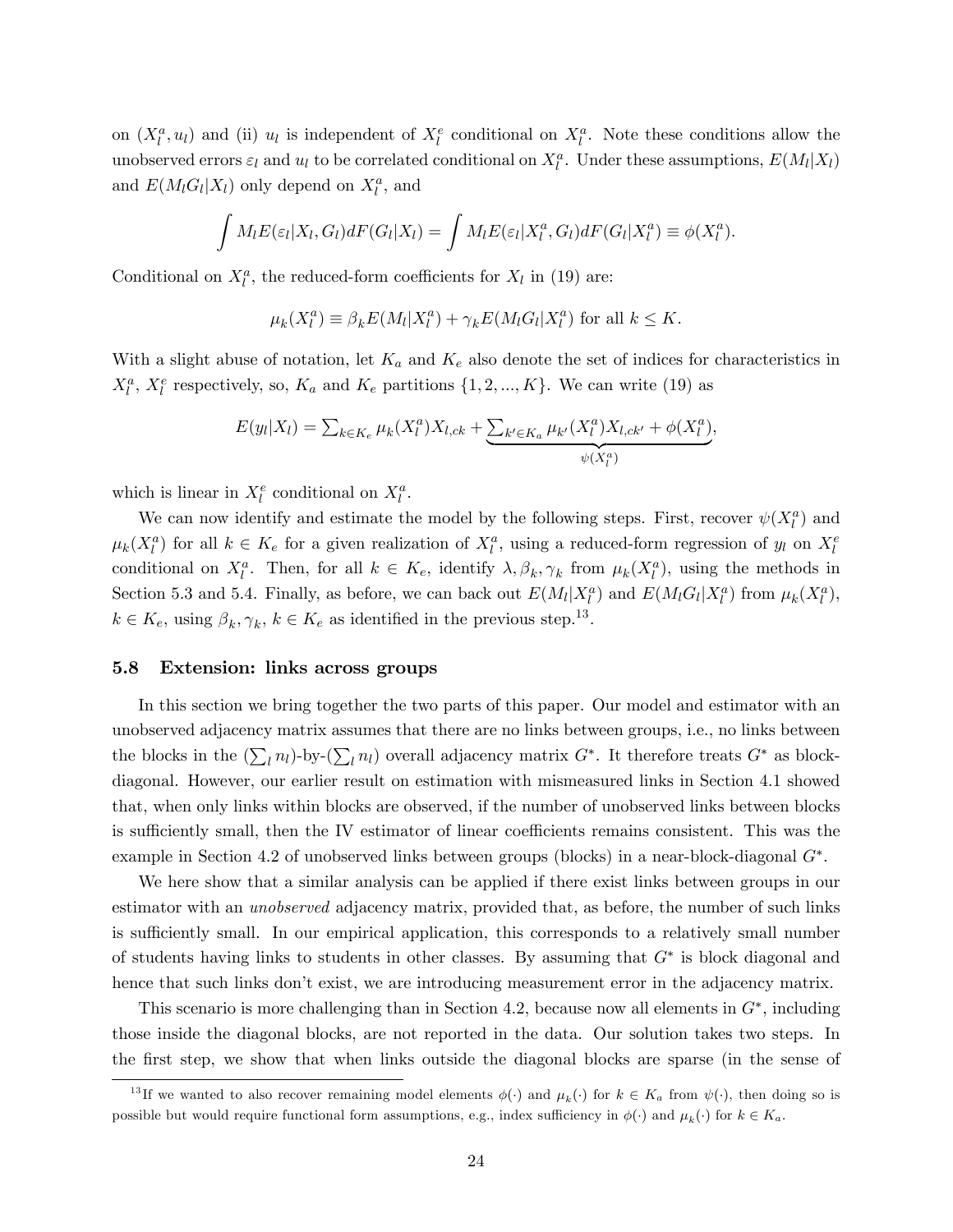Assumption 1), then the reduced-form coefficients remain consistently estimable. Given this result, the second step is then to apply our identification method from Section 5.1 to recover the model coefficients from the reduced-form coefficients.

For simplicity, consider the case where the data contains L groups with equal size  $n^*$ , so that the total number of individuals on the network is  $Ln^*$ . Let  $G_l^*$  denote an  $n^* \times n^*$  adjacency matrix within the group *l*; and let  $H^* \equiv diag\{G_1^*,...,G_L^*\}$  denote an  $Ln^* \times Ln^*$  block-diagonal matrix. Clearly,  $H^*$  differs from  $G^*$  whenever there are non-zero elements outside the diagonal blocks in  $G^*$ . Let H be the row normalization of  $H^*$ . That is,  $H \equiv diag{H_1, ..., H_L}$ , with each  $H_l$  being a row normalization of  $G_l^*$ . It is worth emphasizing that we are here considering a scenario where neither  $G^*$  nor  $H^*$  is observed.

The expected individual outcome is

$$
E(y|X) = E[(I - \lambda H)^{-1}H]X\gamma + E[(I - \lambda H)^{-1}](X\beta + \alpha) + \widetilde{\eta},\tag{20}
$$

where the  $Ln^* \times 1$  vector  $\tilde{\eta}$  absorbs the errors resulted from replacing the actual adjacency G with its block-diagonal approximation H. Notice that  $(I - \lambda H)^{-1}$  and  $(I - \lambda H)^{-1}H$  are both geometric series of a block-diagonal matrix  $H$ , and are also block-diagonal themselves. Consequently, we can write  $(20)$  as a system of group-specific equations:

$$
E(y_l|X) = \mu_0 t + \sum_{k=1}^{K} \tilde{\mu}_k X_{l,ck} + \tilde{\eta}_l \text{ for } l = 1, 2, ..., L,
$$
 (21)

with  $\tilde{\mu}_k \equiv E[(I - \lambda H_l)^{-1}(\beta_k I + \gamma_k H_l)]$  being an  $n^* \times n^*$  matrix of coefficients,<sup>14</sup> and  $\tilde{\eta}_l$  a groupspecific  $n^* \times 1$  subvector in  $\tilde{\eta} \equiv (\tilde{\eta}'_1, ..., \tilde{\eta}'_L)^{\prime}$ .<sup>15</sup> Let  $\tilde{\mu}_{k,ri}$  denote the *i*-th row of  $\tilde{\mu}_k$  for  $i = 1, ..., n^*$ . Let  $y_{l,i}$  be the outcome for individual i in group l. Then

$$
E(y_{l,i}|X) = w'_l \widetilde{\Phi}_i + \widetilde{\eta}_{l,i},
$$

where  $\Phi_i \equiv (\mu_0, \tilde{\mu}_{1,ri}, ..., \tilde{\mu}_{K,ri})'$ . We estimate  $\Phi_i$ ,  $i = 1, ..., n^*$  by regressing individual outcomes on all individual characteristics in each group:

$$
\widehat{\Phi}_i \equiv \left(\sum_l w_l w_l'\right)^{-1} \left(\sum_l w_l y_{l,i}\right).
$$

In the appendix we show that if the links outside the diagonal blocks in  $G^*$  are sparse in the sense of Assumption 1, then the impact of misclassifying components outside the diagonal blocks, as in  $\widetilde{\eta}_{l,i}$ , vanishes as the network size increases  $(L \to \infty)$ . With  $\widetilde{\mu}_k$  consistently estimated, we can then apply the method from Section 5.1 to identify and infer social effects.

<sup>&</sup>lt;sup>14</sup>We assume  $G_l^*$  are drawn from the same marginal distribution in the data-generating process. Therefore  $\tilde{\mu}_k$  is identical across groups and not indexed by  $l = 1, 2, ..., L$ .

<sup>&</sup>lt;sup>15</sup>While  $H_l$  depends only on the *l*-th block in  $G^*$  (the adjacency matrix within group *l*), the subvector  $\widetilde{\eta}_l$  depends on all links outside the diagonal blocks in  $G^*$ .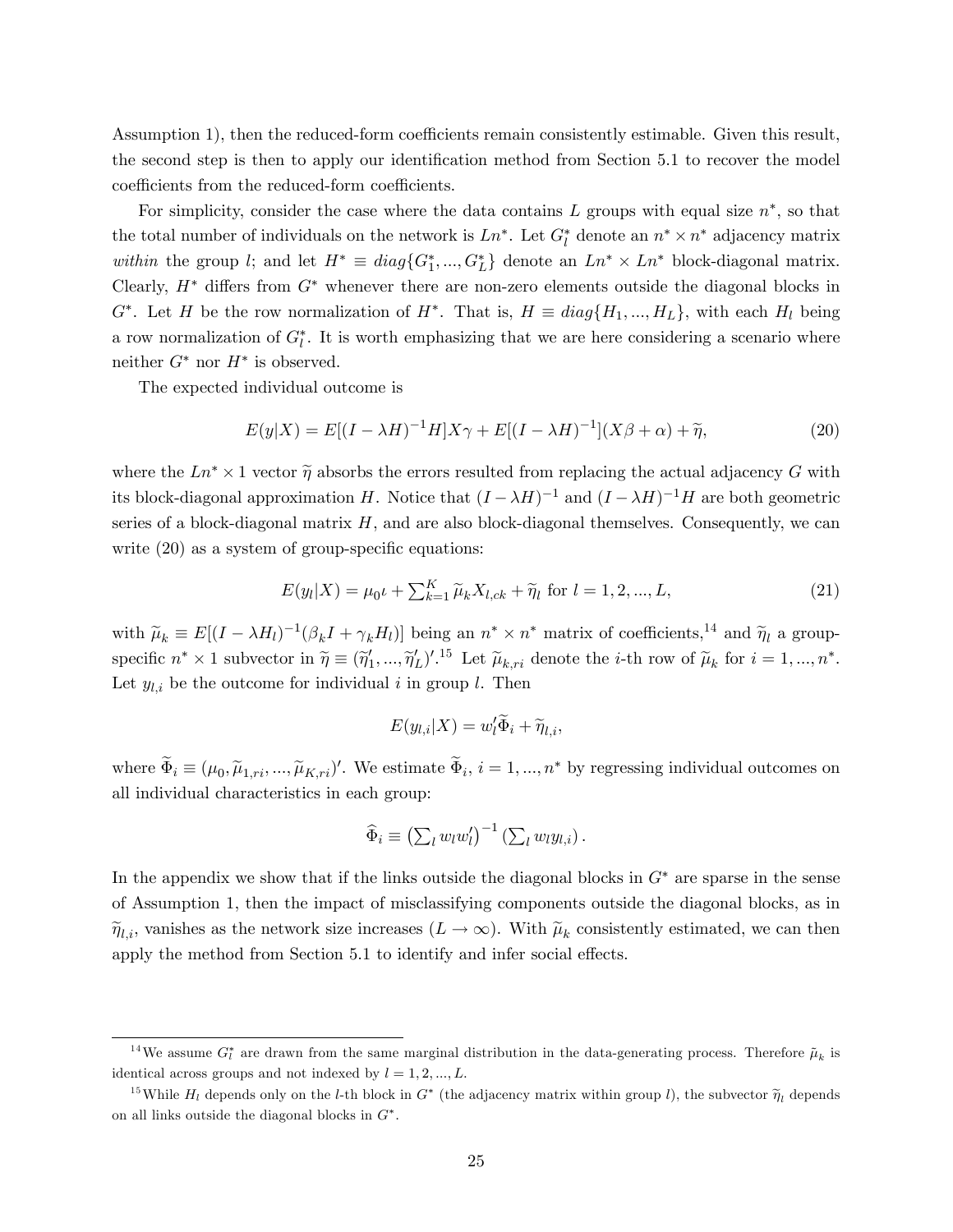### 6 Simulations

### 6.1 IV and QMLE with misclassified links in a fixed sample

Here we study the impact of misclassification rates on the performance of IV and QMLE estimators in a fixed sample. We use data from an empirical application in Lin and Lee (2010). We treat the adjacency matrix they report as the correct measure of the network. We then artificially introduce misclassification errors into this matrix, and evaluate how close the resulting estimates are to those based on the original adjacency matrix.

Lin and Lee (2010) model teenage pregnancy rates, using the model

$$
Teen_i = \lambda \sum_{j=1}^{760} g_{ij}Teen_j + \beta_1 + Edu_i\beta_2 + Inco_i\beta_3 + FHH_i\beta_4 + Black_i\beta_5 + Phys_i\beta_6 + \varepsilon_i,
$$

where  $Teen_i$  is the teenage pregnancy rate in county i, which is the percentage of pregnancies occurring to females of 12-17 years old,  $g_{ij}$  is the entry in the row-normalized network  $G_n$ . The original link matrix  $G^*$  is constructed by  $g_{ij}^* = 1$  if two counties are neighboring counties.  $Edu_i$ is the education service expenditure (in units of  $$100$ ),  $Inco<sub>i</sub>$  is median household income (divided by 1000),  $FHH_i$  is the percentage of female-headed households,  $Black_i$  is the proportion of black population and  $Phy_i$  is the number of physicians per 1000 population, all in county  $i^{16}$ 

In our simulations, we take their empirical estimates as true values and randomly generate misclassified links using  $h_{ij}^* = g_{ij}^* \cdot e_1 + (1 - g_{ij}^*) \cdot e_2$  for  $i \neq j$ , where  $e_1$  and  $e_2$  are independent Bernoulli random variables with probabilities  $1 - \tau_1$  and  $\tau_2$  of equalling one, respectively. Therefore,  $\tau_1$  measures the misclassification probability that  $h_{ij}^* = 0$  when the true  $g_{ij}^* = 1$ , and  $\tau_2$  measures the misclassification probability that  $h_{ij}^* = 1$  when the true  $g_{ij}^* = 0$ . We set  $\tau_1 = n^{s-1}$  and  $\tau_2 = 100n^{s-2}$  with different values of s to see how the misclassification rate affects the IV estimator and QMLE. The sample size is  $n = 761$ . The original network matrix  $G_n^*$  has  $761 \times 760 = 578,360$ entries (diagonal entries are zero). The total number of existing links on the network is 4; 606.

We first report, for different values of the rate  $s$ , the corresponding misclassification probability  $\tau$ , and the expected total number of misclassified links.

| $\boldsymbol{s}$ | T <sub>1</sub> | $\tau$ <sub>2</sub> | Mis. $(1 \text{ to } 0)$ | Mis. $(0 \text{ to } 1)$ | Total No. Mis. |
|------------------|----------------|---------------------|--------------------------|--------------------------|----------------|
| 0 <sup>1</sup>   | 0.0026         | 0.0034              | 11.751                   | 192.35                   | 204.10         |
| 0.3              | 0.0096         | 0.0013              | 44.230                   | 725.06                   | 769.35         |
| $0.5^{\circ}$    | 0.0363         | 0.0048              | 166.97                   | 2733.1                   | 2900.0         |
| 0.7              | 0.1366         | 0.0180              | 629.37                   | 10302                    | 10931          |
| 09               | 0.5151         | 0.0677              | 2372.4                   | 38833                    | 41206          |

Table 6.1. Expected Number of Misclassified Links

<sup>&</sup>lt;sup>16</sup>The data are from the upper great plains states Colorado, Iowa, Kansas, Minnesota, Missouri, Montana, Nebraska, North Dakota, South Dakota, and Wyoming, totalling 761 counties. Data details are in Lin and Lee (2010).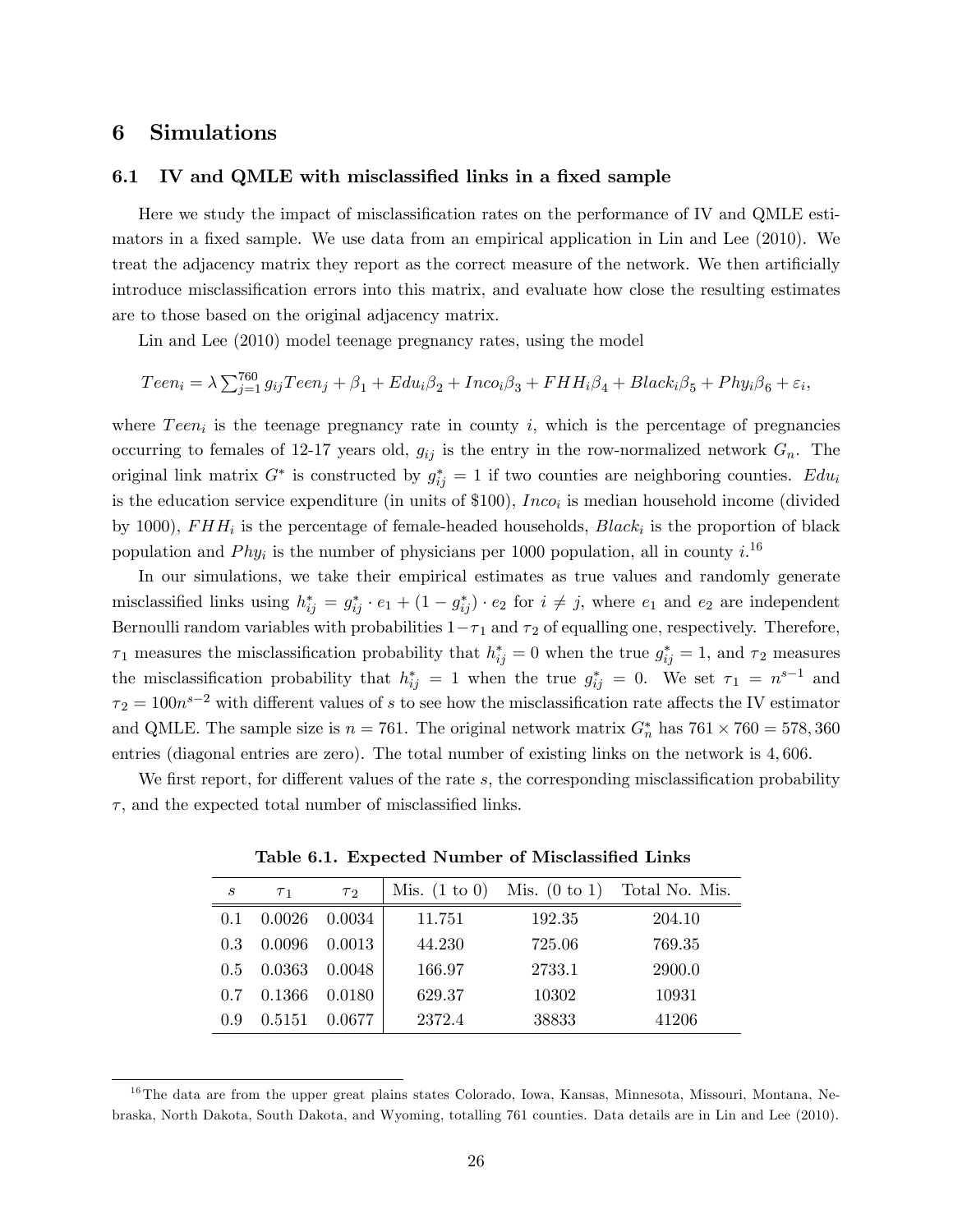The expected total number of misclassified links increases with the rate s. When  $s = 0.9$ , the misclassification from missing an existing link  $\tau_1$  exceeds 0.5 and the expected number of misclassified links exceeds 7% of all links in the network. Notice  $\tau_2$  is mostly much smaller than  $\tau_1$ , because we want our misreported matrix to have roughly similar sparsity to the real social network.

Next, we report IV and QMLE estimates using 200 Monte Carlo replications under  $\varepsilon_i \sim N(0, \sigma^2)$ with  $\sigma = 4.5$ , which is the QMLE estimate of the error standard deviation from original data.

| True    | $\lambda = 0.4$ | $\beta_1=7$ | $\beta_2 = -0.01$ | $\beta_3 = -0.2$ | $\beta_4 = 0.75$ | $\beta_5 = 0.14$ | $\beta_6 = -0.5$ |
|---------|-----------------|-------------|-------------------|------------------|------------------|------------------|------------------|
| No mis. | 0.4096          | 6.8879      | $-0.0097$         | $-0.2007$        | 0.7498           | 0.1347           | $-0.4924$        |
| IV      | (0.087)         | (1.576)     | (0.0064)          | (0.042)          | (0.064)          | (0.056)          | (0.185)          |
|         | [0.079]         | [1.553]     | [0.0074]          | [0.044]          | [0.063]          | [0.052]          | [0.195]          |
| QMLE    | 0.3815          | 7.2858      | $-0.0097$         | $-0.2065$        | 0.7582           | 0.1383           | $-0.4970$        |
|         | (0.039)         | (1.123)     | (0.0064)          | (0.039)          | (0.061)          | (0.055)          | (0.184)          |
|         | [0.045]         | [1.213]     | [0.0074]          | [0.042]          | [0.061]          | [0.053]          | [0.197]          |
| $s=0.1$ | 0.4121          | 6.9081      | $-0.0097$         | $-0.2037$        | 0.7530           | 0.1369           | $-0.4963$        |
| IV      | (0.089)         | (1.594)     | (0.0064)          | (0.042)          | (0.064)          | (0.056)          | (0.186)          |
|         | [0.080]         | [1.570]     | [0.0074]          | [0.044]          | [0.063]          | [0.053]          | [0.195]          |
| QMLE    | 0.3851          | 7.2856      | $-0.0098$         | $-0.2089$        | 0.7609           | 0.1401           | $-0.5004$        |
|         | (0.040)         | (1.131)     | (0.0064)          | (0.039)          | (0.061)          | (0.055)          | (0.185)          |
|         | [0.045]         | [1.223]     | [0.0074]          | [0.042]          | [0.061]          | [0.054]          | [0.198]          |
| $s=0.3$ | 0.4232          | 6.8757      | $-0.0099$         | $-0.2096$        | 0.7600           | 0.1433           | $-0.5027$        |
| IV      | (0.096)         | (1.654)     | (0.0065)          | (0.042)          | (0.064)          | (0.056)          | (0.187)          |
|         | [0.090]         | [1.652]     | [0.0075]          | [0.044]          | [0.064]          | [0.054]          | [0.198]          |
| QMLE    | 0.3930          | 7.2909      | $-0.0099$         | $-0.2149$        | 0.7678           | 0.1462           | $-0.5061$        |
|         | (0.041)         | (1.145)     | (0.0064)          | (0.039)          | (0.061)          | (0.055)          | (0.186)          |
|         | [0.050]         | [1.255]     | [0.0075]          | [0.042]          | [0.062]          | [0.055]          | [0.200]          |

Table 6.2. Simulation Results with Low Misclassification Rates

Note: The table reports average estimates and average standard errors (in parentheses) from from 200 simulated samples. The sample standard deviation of 200 estimates are reported in square brackets.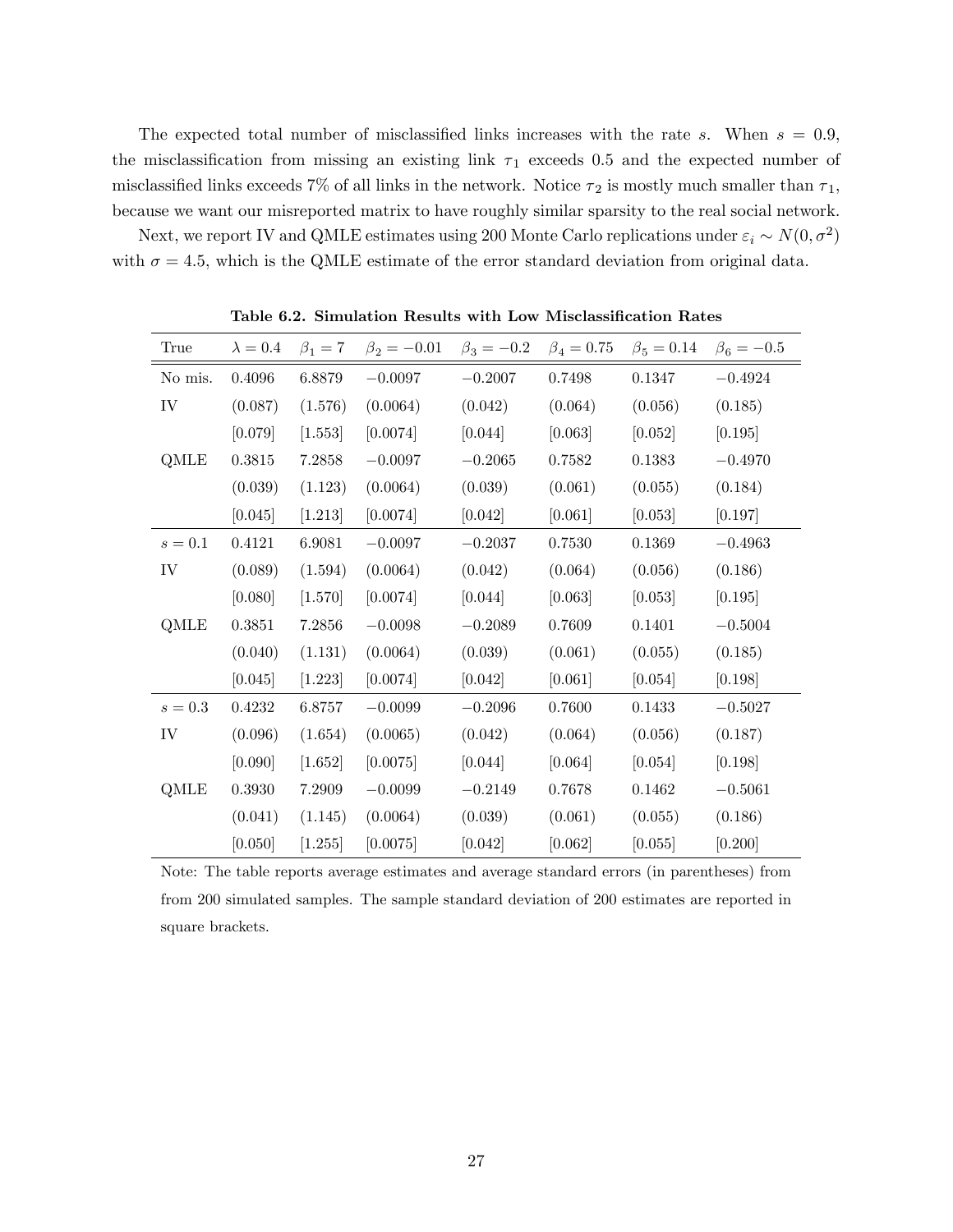| True    | $\lambda = 0.4$ | $\beta_1=7$ | $\beta_2 = -0.01$ | $\beta_3 = -0.2$ | $\beta_4 = 0.75$ | $\beta_5 = 0.14$ | $\beta_6 = -0.5$ |
|---------|-----------------|-------------|-------------------|------------------|------------------|------------------|------------------|
| $s=0.5$ | 0.4578          | 6.7437      | $-0.0101$         | $-0.2265$        | 0.7801           | 0.1560           | $-0.5173$        |
| IV      | (0.122)         | (1.883)     | (0.0065)          | (0.042)          | (0.064)          | (0.057)          | (0.189)          |
|         | [0.115]         | [1.867]     | [0.0077]          | [0.045]          | [0.065]          | [0.056]          | [0.205]          |
| QMLE    | 0.4135          | 7.3237      | $-0.0101$         | $-0.2321$        | 0.7881           | 0.1584           | $-0.5196$        |
|         | (0.047)         | (1.192)     | (0.0065)          | (0.039)          | (0.062)          | (0.056)          | (0.188)          |
|         | [0.059]         | [1.346]     | [0.0077]          | [0.044]          | [0.064]          | [0.057]          | [0.208]          |
| $s=0.7$ | 0.4985          | 6.7212      | $-0.0105$         | $-0.2563$        | 0.8163           | 0.1719           | $-0.5340$        |
| IV      | (0.206)         | (2.679)     | (0.0067)          | (0.041)          | (0.064)          | (0.058)          | (0.194)          |
|         | [0.200]         | [2.756]     | [0.0080]          | [0.049]          | [0.066]          | [0.061]          | [0.216]          |
| QMLE    | 0.4108          | 7.7762      | $-0.0106$         | $-0.2607$        | 0.8229           | 0.1734           | $-0.5348$        |
|         | (0.065)         | (1.333)     | (0.0067)          | (0.040)          | (0.063)          | (0.057)          | (0.193)          |
|         | [0.084]         | [1.595]     | [0.0081]          | [0.048]          | [0.066]          | [0.061]          | [0.218]          |
| $s=0.9$ | $0.2829\,$      | 9.4891      | $-0.0110$         | $-0.2794$        | 0.8477           | 0.1788           | $-0.5402$        |
| IV      | (0.407)         | (4.773)     | (0.0068)          | (0.041)          | (0.064)          | (0.059)          | (0.197)          |
|         | [0.450]         | [3.359]     | [0.0083]          | [0.051]          | [0.068]          | [0.063]          | [0.224]          |
| QMLE    | 0.1871          | $10.581\,$  | $-0.0110$         | $-0.2802$        | 0.8488           | 0.1792           | $-0.5383$        |
|         | (0.069)         | (1.471)     | (0.0068)          | (0.041)          | (0.064)          | (0.058)          | (0.196)          |
|         | [0.135]         | [1.958]     | [0.0083]          | [0.051]          | [0.068]          | [0.063]          | [0.226]          |

Table 6.3. Simulation Results with High Misclassification Rates

Note: The table reports average estimates and average standard errors (in parentheses) from from 200 simulated samples. The sample standard deviation of 200 estimates are reported in square brackets.

From these estimation results, we observe several patterns. First, when the misclassification rate is low ( $s \leq 0.3$ ), both IV estimates and QMLE work fine. Estimates and the standard errors are close to those from the true network, consistent with our theoretical results. Secondly, when s increases, the bias and inaccuracy of both estimators increases, as expected. When  $s = 0.9$ , estimates are severely biased for all the parameters, with estimates of  $\lambda$  suffering the most. Lastly, QMLE has smaller standard errors compared to the IV estimates in all cases, which is consistent with the asymptotic efficiency of the QMLE.

#### 6.2 IV estimation using misclassified links

In the previous section we added simulated measurement error to a single empirically observed adjacency matrix. In this section we investigate the performance of the two-stage least-squares estimator with misclassified links using simulated data with a range of sample sizes.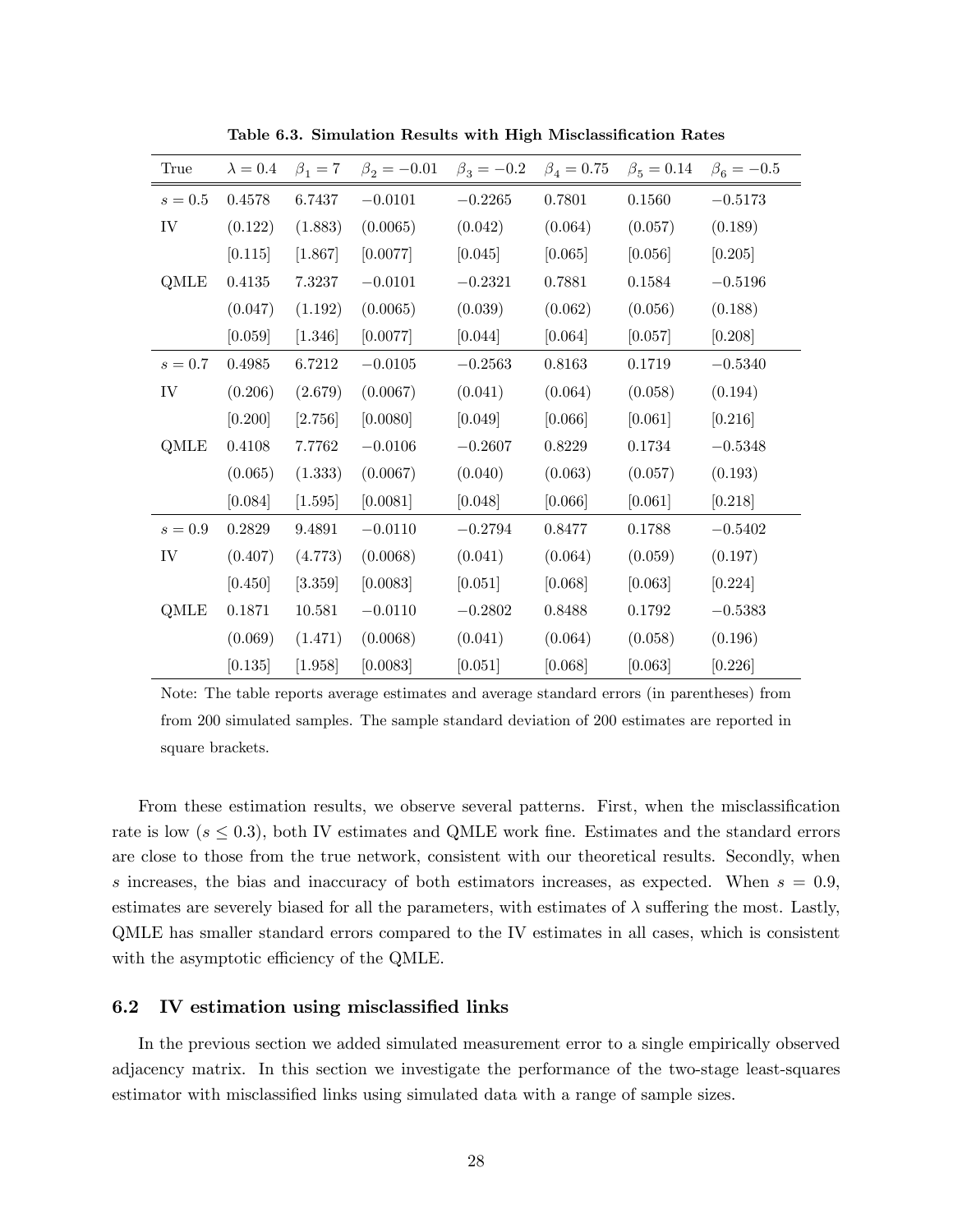The structural equation in our data-generating process (DGP) is  $y = \alpha + \lambda Gy + X\beta + GX\gamma + \varepsilon$ , where X is an  $n \times 2$  matrix that consists of two characteristics. The parameter values are:  $\alpha = 1$ ;  $\lambda = 0.8; \ \beta = (1.5, 2)'$  and  $\gamma = (0.9, 0.6)'$ . For each observation  $i = 1, ..., n$ , the error terms  $\varepsilon_i$ is independently drawn from a standard normal distribution. The elements in the first column of X are independently drawn from a multinomial distribution with equal probability mass over  $\{-1, 1, 2\}$ , and the second from a standard normal. The links in the latent adjacency matrix  $G^*$ (of which G is a row normalization) are formed independently with probability  $p_n = \mu/n$  for some constant  $\mu < \infty$ , so that the expected number of neighbors for each individual is  $n \times (\mu/n) = \mu$ . In the data-generating process, non-existent links  $(G_{ij}^* = 0)$  are never misclassified, while existing links  $(G_{ij}^* = 1)$  are misclassified with probability  $\tau_n = \rho n^{s-1}$  for some constant  $\rho < \infty$ . The expected number of misclassified links is therefore  $p_n \times n \times n \times \tau_n = \mu \times \rho \times n^s = O(n^s)$ .

We set  $\mu = 20$ ,  $\rho = 3$  and  $s = 2/5$  in simulation, and experiment with network sizes  $n =$ 250, 500, 1000, 2000. For each network size, we simulate  $T = 200$  samples from the DGP above, and calculate a two-stage least-squares estimator using  $H^2X$  as (mismeasured) instruments, where  $H$  is the row normalization of the network with misclassified links reported in the sample.

|              | $(\text{\# of simulated samples: } 200)$ |          |       |            |        |           |            |        |        |          |       |        |
|--------------|------------------------------------------|----------|-------|------------|--------|-----------|------------|--------|--------|----------|-------|--------|
|              | $n = 500$                                |          |       | $n = 1000$ |        |           | $n = 2000$ |        |        |          |       |        |
|              | m.s.e.                                   | bias     | std   | a.s.e.     | m.s.e. | bias      | std        | a.s.e. | m.s.e. | bias     | std   | a.s.e. |
| $\alpha$     | 10.85                                    | 0.937    | 3.166 | 3.257      | 5.092  | 0.384     | 2.229      | 2.219  | 2.095  | 0.373    | 1.402 | 1.534  |
| $\lambda$    | 0.074                                    | $-0.069$ | 0.264 | 0.272      | 0.034  | $-0.025$  | 0.184      | 0.184  | 0.014  | $-0.027$ | 0.116 | 0.127  |
| $\beta_1$    | 0.001                                    | $-0.003$ | 0.036 | 0.037      | 0.0006 | $-0.0004$ | 0.025      | 0.026  | 0.0003 | 0.0004   | 0.017 | 0.018  |
| $\beta_2$    | 0.002                                    | $-0.010$ | 0.048 | 0.046      | 0.0011 | 0.0001    | 0.034      | 0.032  | 0.0005 | 0.0024   | 0.023 | 0.023  |
| $\gamma_1$   | 0.182                                    | $-0.047$ | 0.425 | 0.436      | 0.090  | $-0.084$  | 0.289      | 0.298  | 0.040  | $-0.026$ | 0.199 | 0.206  |
| $\gamma_{2}$ | 0.312                                    | $-0.038$ | 0.558 | 0.573      | 0.144  | $-0.051$  | 0.377      | 0.394  | 0.067  | $-0.025$ | 0.258 | 0.272  |

Table 6.4. IV Estimator with Misclassified Links

Note: m.s.e (mean squared error), bias, std (standard deviation) are calculated using the empirical empirical distribution of 200 estimates. "a.s.e." is the average of standard errors in 200 samples.

Table 6.4 summarizes the performance of the two-stage least-squares estimator using the mismeasured instruments based on H. It appears that the estimators for  $\alpha, \lambda, \beta, \gamma$  all converge at a root-n rate. The mean-squared errors for the coefficient of the discrete regressor is remarkably lower than that of continuous regressor.

#### 6.3 Estimation with unreported links

In this Section we provide another simulation study of the asymptotic properties of our closedform estimator for social effects in Section 5 where the links are completely unreported in the data. We simulate 200 samples, each of which consists of L independent groups. Each group involves  $n^*$  individuals, where  $n^*$  is a fixed small integer, and no links exist across groups. As mentioned earlier, the DGP considered in the current section can be interpreted as a special case of a single large network with block-diagonal adjacency matrix.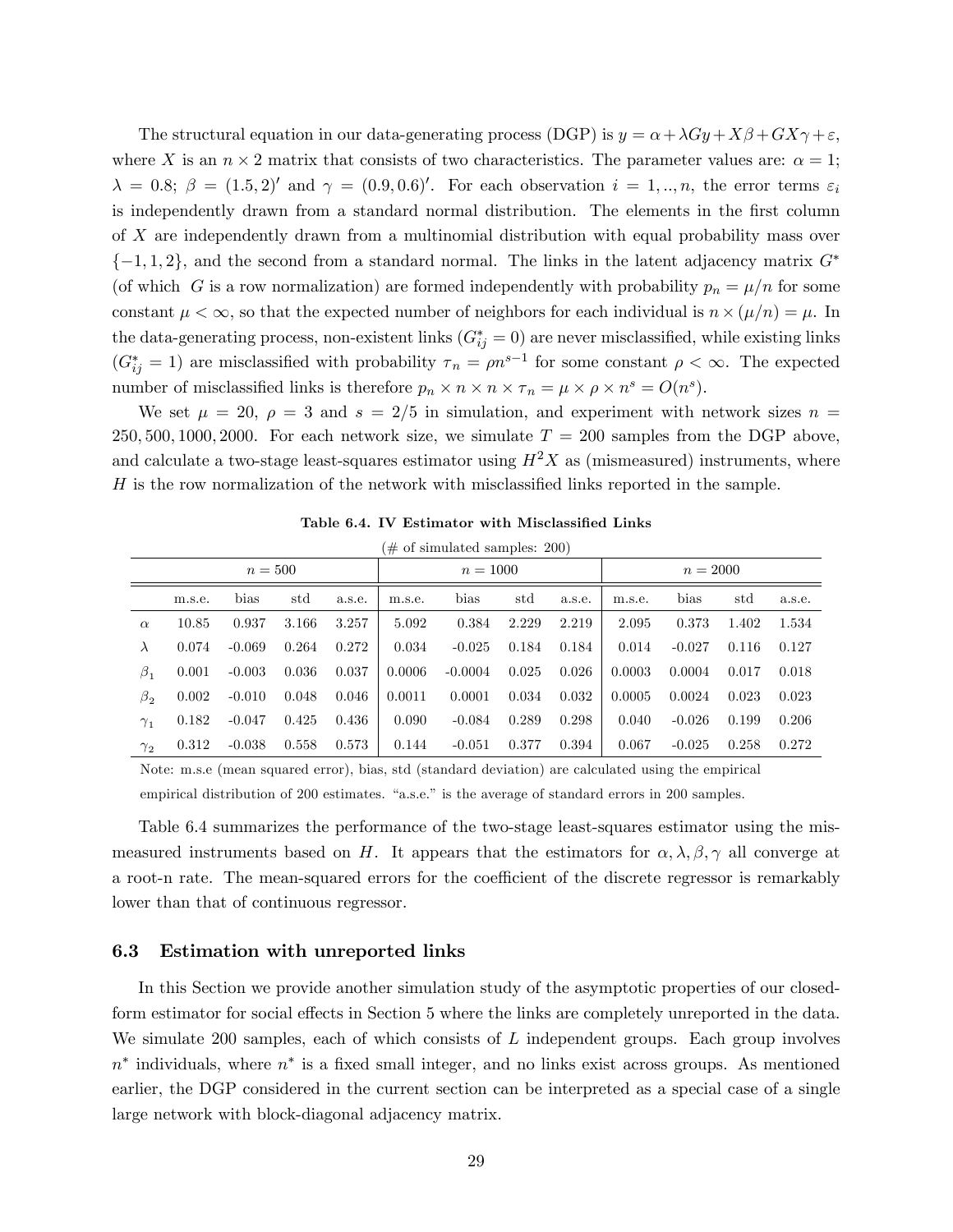The structural equation in our data-generating process (DGP) is  $y = \alpha + \lambda Gy + X\beta + GX\gamma + \varepsilon$ , where X is an  $n^* \times 3$  matrix that consists of three characteristics. The parameter values are:  $\alpha = 1$ ;  $\lambda = 0.7; \beta = (1.5, 2, 0)$  and  $\gamma = (0.9, 0, 0.6)$ . For each observation  $i = 1, ..., n^*$ , the error terms  $\varepsilon_i$  is independently drawn from a standard normal distribution. The elements in the first column of X are independently drawn from a multinomial distribution with equal probability mass over  $\{-1, 1, 2\}$ , the second from a standard normal  $N(0, 1)$ , and the third from a normal  $N(1, \sigma)$  with  $\sigma = 2$ . The three characteristics are uncorrelated with each other. The links in the latent adjacency matrix  $G^*$  (of which G is a row normalization) are each independently drawn with probability 0.5.

Table 6.5. Closed-form Estimates with Unreported Links

|                      | (Group size: $n^* = 10$ ) |           |        |        |           |        |        |           |        |        |           |        |
|----------------------|---------------------------|-----------|--------|--------|-----------|--------|--------|-----------|--------|--------|-----------|--------|
|                      |                           | $L=60$    |        |        | $L = 120$ |        |        | $L = 240$ |        |        | $L = 480$ |        |
|                      | m.s.e.                    | bias      | std    | m.s.e. | bias      | std    | m.s.e. | bias      | std    | m.s.e. | bias      | std    |
| $\lambda$            | 0.0197                    | $-0.0305$ | 0.1374 | 0.0044 | $-0.0162$ | 0.0648 | 0.0017 | $-0.0061$ | 0.0409 | 0.0010 | $-0.0069$ | 0.0314 |
| $\beta_1$            | 0.7232                    | 0.0288    | 0.8521 | 0.0143 | 0.0133    | 0.1190 | 0.0047 | 0.0123    | 0.0677 | 0.0024 | 0.0086    | 0.0487 |
| $\beta$ <sub>2</sub> | 0.6762                    | 0.0590    | 0.8223 | 0.0078 | 0.0130    | 0.0876 | 0.0031 | 0.0072    | 0.0553 | 0.0018 | 0.0074    | 0.0416 |
| $\gamma_1$           | 1.3511                    | 0.2260    | 1.1430 | 0.2911 | 0.0808    | 0.5347 | 0.1009 | 0.0399    | 0.3159 | 0.0760 | 0.0357    | 0.2740 |
| $\gamma_3$           | 0.1192                    | 0.0370    | 0.3441 | 0.0484 | 0.0151    | 0.2200 | 0.0225 | $-0.0016$ | 0.1505 | 0.0125 | 0.0061    | 0.1119 |
| $\alpha$             | 0.5919                    | 0.1020    | 0.7645 | 0.2349 | 0.0955    | 0.4763 | 0.0956 | 0.0336    | 0.3082 | 0.0495 | 0.0382    | 0.2198 |

Note: m.s.e., bias and std deviation are calculated from empirical distribution of coefficient estimates in 200 simulated samples.

|            |        |           |        |        |           | (Group size: $n^* = 20$ ) |        |           |        |        |           |        |
|------------|--------|-----------|--------|--------|-----------|---------------------------|--------|-----------|--------|--------|-----------|--------|
|            |        | $L=60$    |        |        | $L = 120$ |                           |        | $L = 240$ |        |        | $L = 480$ |        |
|            | m.s.e. | bias      | std    | m.s.e. | bias      | std                       | m.s.e. | bias      | std    | m.s.e. | bias      | std    |
| $\lambda$  | 0.0181 | $-0.0340$ | 0.1305 | 0.0037 | $-0.0086$ | 0.0603                    | 0.0017 | $-0.0037$ | 0.0417 | 0.0007 | $-0.0059$ | 0.0258 |
| $\beta_1$  | 0.0151 | 0.0199    | 0.1216 | 0.0031 | 0.0024    | 0.0556                    | 0.0015 | 0.0051    | 0.0389 | 0.0006 | $-0.0020$ | 0.0238 |
| $\beta_2$  | 0.0118 | 0.0184    | 0.1071 | 0.0022 | 0.0044    | 0.0463                    | 0.0008 | 0.0028    | 0.0283 | 0.0004 | $-0.0017$ | 0.0207 |
| $\gamma_1$ | 1.4307 | 0.2101    | 1.1805 | 0.2747 | 0.0443    | 0.5236                    | 0.1233 | 0.0255    | 0.3510 | 0.0546 | 0.0279    | 0.2326 |
| $\gamma_3$ | 0.1422 | 0.0448    | 0.3753 | 0.0373 | 0.0006    | 0.1937                    | 0.0209 | 0.0016    | 0.1448 | 0.0105 | 0.0184    | 0.1010 |
| $\alpha$   | 0.5534 | 0.1597    | 0.7284 | 0.1794 | 0.0582    | 0.4206                    | 0.1041 | 0.0213    | 0.3228 | 0.0495 | 0.0268    | 0.2215 |

Table 6.6. Closed-form Estimates with Unreported Links

Note: m.s.e., bias and std deviation are calculated from empirical distribution of coefficient estimates in 200 simulated samples.

We estimate the model using the two-step method in Section 5.5. In the first step, we use the first dimension-reduction algorithm (when regressors are uncorrelated across group members) to estimate the reduced-form coefficients, as explained in Section  $5.6.2$ . Table  $6.5$  and  $6.6$  report the mean-squared error (m.s.e.), the bias and the standard deviation of the estimators for group sizes  $n^* = 10$  and 20, using the empirical distribution of estimates calculated for 200 simulate samples. We increase the sample size L, i.e. the number of groups in each sample, from  $L = 60$  to  $L = 240$ .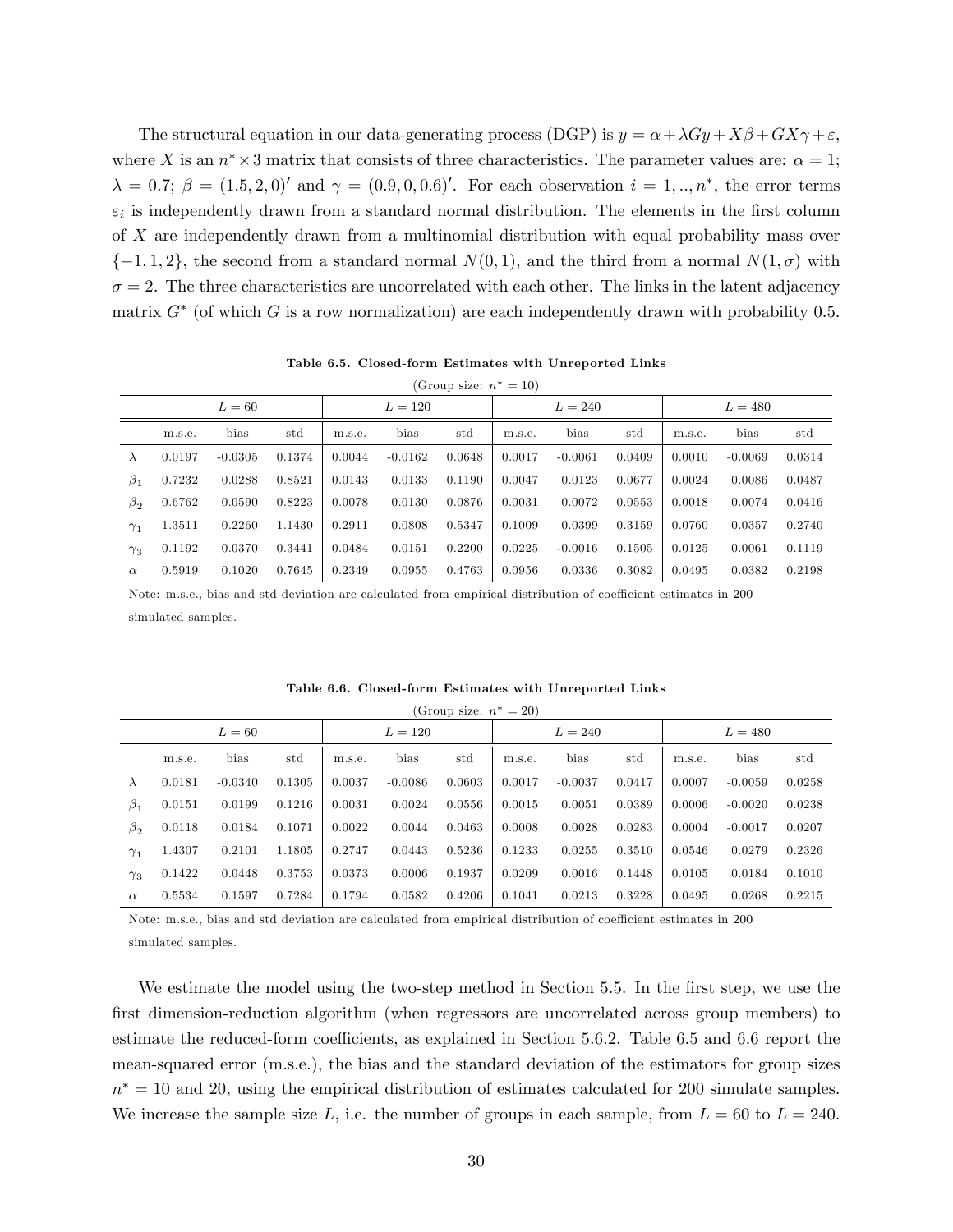The results show that our estimator is reasonably accurate even when the sample is moderately small with  $L = 60$ . Furthermore, the mean-squared errors diminish at the parametric rate, i.e. the same rate as the increases in sample size. In fact the reduction in m.s.e. between  $L = 60$  and  $L = 120$  is even more dramatic than the increase in sample size. This is because the first-step estimation of reduced-form coefficients consists of  $n^* \times n^*$  regressions on  $K = 3$  characteristics. The reduction in estimation error in such a low-dimension regression is substantial as the number of observations increases from  $L = 60$  to  $L = 120$ .

It is worth noting that the difference in m.s.e. is rather small between the DGP with small group sizes  $n^* = 10$  and  $n^* = 20$ . This illustrates a desirable feature of our two-step estimator: The precision of the estimator depends primarily on the accuracy of the first-step reduced-form coefficients. Once the constants  $a_k, b_k$  are recovered from the reduced-form coefficients, the second step is deterministic and does not introduce additional sampling error. A useful result for practitioners is that the Örst-stage estimation precision can be enhanced using the dimension-reduction methods explained in 5.6.2. For example, in the current simulation example, the dimension-reduction method replaces  $n^* = 10$  regressions on  $n^* \times K = 30$  explanatory variables with  $n^* \times n^* = 100$ regressions on  $K = 3$  characteristics. This dimension-reduction helps obtain the highly encouraging performance results reported in Tables 6.5 and 6.6.

### 7 Peer Effects in Tennessee Elementary Schools

We next apply our method for dealing with unobserved adjacency matrices from Section 5 to analyze the social effects among elementary school students who participated in the Student/Teacher Achievement Ratio (STAR) Project in the U.S. State of Tennessee. The STAR project was a fouryear longitudinal study funded by the Tennessee General Assembly and conducted by the Tennessee State Department of Education. The goal of the project was to assess the impact of class sizes on students' academic performance through randomized experiments.<sup>17</sup> The STAR sample data does not report any measure of links among the students, and so is a candidate for applying our method of estimation in Section 5.

The typical method of evaluating potential peer effects in a model without link data is to assume a linear-in-means speciÖcation. The linear-in-means models assumes that each group member (in this case, each student in a class) has outcomes that depend on the class average (or leave-one-out class average) outcome, or class average covariates, as regressors. This is equivalent to assuming an adjacency matrix where each student in a class is linked to all the others with equal weights. Examples of papers that use this method include estimates of contextual effects of student-teacher races in Dee (2004), gender ratios in Whitmore (2005), and a composite of peer characteristics in Graham (2008) and Sojourner (2013). Boozer and Cacciola (2001) use experimental variation in class quality (fraction of students exposed in the previous year to small classes) as an instrument to identify peer effects in our STAR data, assuming a linear-in-means specification.

 $17A$  general survey of influences on learning and associated outcomes is Heckman and Mosso (2014).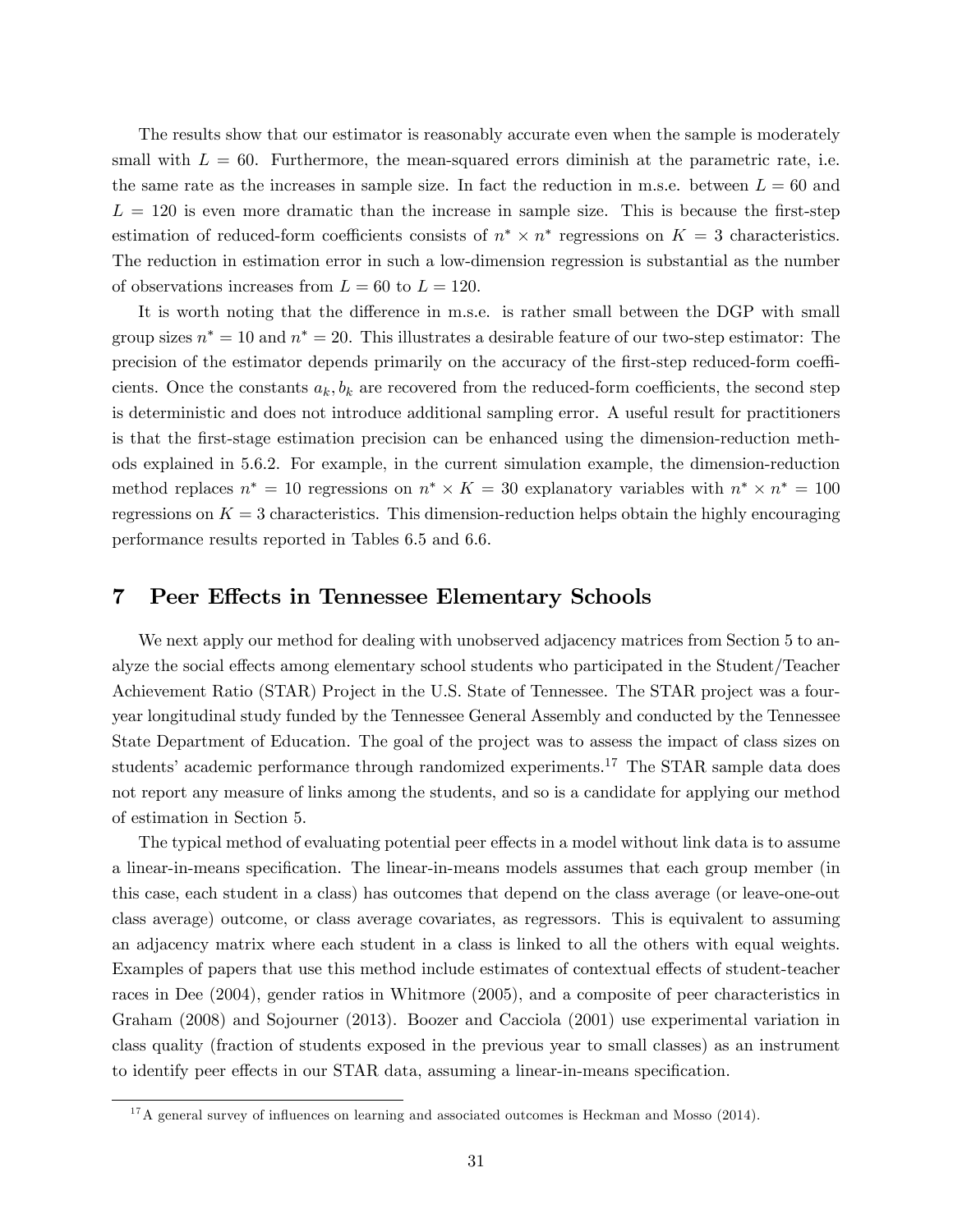Instead of assuming each student in a class is linked to all the others with equal weights, our estimator makes no assumption about what the within-class unobserved links actually are, and allows these links to vary across classes. We nevertheless identify both peer and contextual effects. We also use our results to test some hypotheses about these effects, and about the link formation process. This includes finding that we can reject the linear-in-means specification and random Poisson link formation in the STAR data. We further use our structural model estimates to perform counterfactual calculations.

#### 7.1 Data description

The sample consists of a cohort of students who were in kindergarten between 1985-1986. Seventy-nine public schools were selected to participate in the project, representing various geographic locations (inner city, urban, suburban or rural). Students and teachers were randomly assigned to classes with varying sizes of 13 to 25 students<sup>18</sup>. Note that our estimator neither requires nor directly exploits this random assignment, however, it does make some of our assumptions more plausible. An example is the dimension reduction discussed in section 5.6.2.

|     |       |        | Small class (122 obs) |                   | Large class $(136 \text{ obs})$ |        |         |                   |
|-----|-------|--------|-----------------------|-------------------|---------------------------------|--------|---------|-------------------|
|     | mean  | median | std dev               | range             | mean                            | median | std dev | range             |
| s3  | 620.7 | 618.0  | 40.88                 | [487.0, 774.0]    | 616.6                           | 616.0  | 40.15   | [510.0, 774.0]    |
| s2  | 0.077 | 0.287  | 0.936                 | $[-5.902, 1.042]$ | $-0.029$                        | 0.287  | 1.023   | $[-6.355, 1.042]$ |
| abs | 6.743 | 5.000  | 6.643                 | [0, 59]           | 6.902                           | 5.000  | 6.429   | [0, 55]           |
| mot | 49.29 | 50.00  | 3.990                 | [17, 59]          | 49.14                           | 50.00  | 4.013   | [18, 60]          |
| tec | 13.30 | 13.00  | 8.416                 | [0, 36]           | 14.19                           | 14.00  | 9.079   | [0, 38]           |

Table 7.1. Summary Statistics

Notes:  $s3$ : raw scores for 3rd grade math;  $s2$ : standardized scores for 2rd grade math (using overall mean and std dev across all classes); abs: days of absence; mot: self-reported motivation score; tec: teacher experience (in  $\#$  yrs).

Our sample consists of 258 classes that had at least 15 but no more than 25 students. The total number of students in the sample is 5,189. For ease of comparison, we partition the classes in the sample into smaller (with 15-20 students) and larger (with 21-25 students) classes, corresponding to two different environments in our theory. Table 7.1 reports summary statistics of the students' mathematics test scores in the second and third grade (s2 and s3) and other individual-level or class-level variables to be used in our empirical analysis. These include a student's number days of absence from school  $(abs)$ , students' self-reported motivation scores  $(mot)$ , and a discretized measure of teachers' years of experience  $(tec)$ . We standardize the math scores in the second grade s2 using the overall mean and standard deviation of raw scores of all classes in the sample.

<sup>&</sup>lt;sup>18</sup>Students who joined the cohort at STAR schools after 1985-1986 were also included in the experiment throughout latter years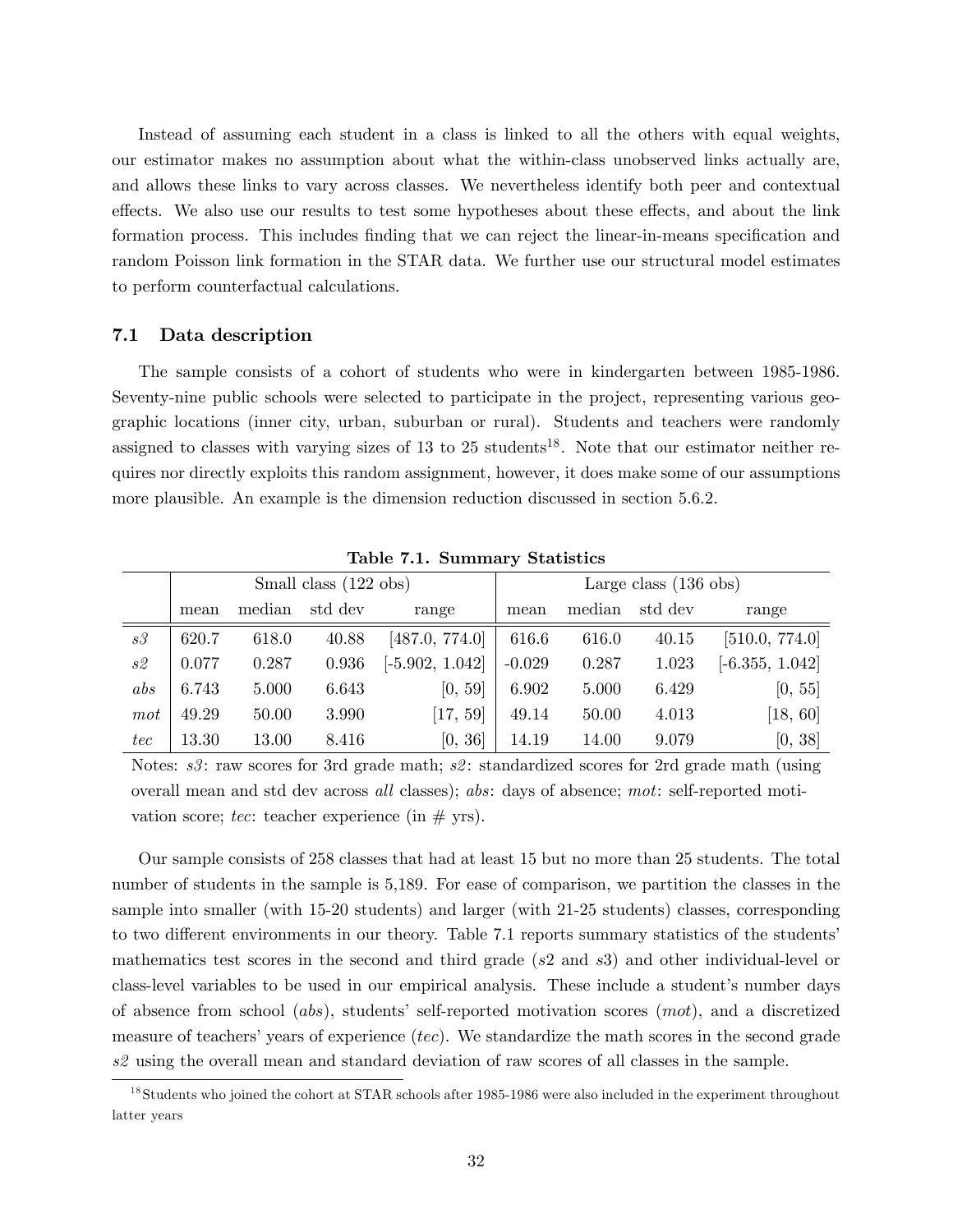Table 7.1 reports that the average math score in the third grade is 620:7 for small classes, and 616:6 for large classes. In addition, Table 7.2 shows that a t-test for the null hypothesis of equal mean scores in small and large classes (allowing for unequal variances) rejects the null at the 1% level. The sign of this difference is consistent with findings in Krueger (1999), which reports in a bigger sample that on average Grade K-3 test scores in smaller classes are about 5 percentage points (or 0.2 standard deviations) higher than in larger classes. Other papers that report similar patterns include Hanushek (1999) and Krueger and Whitmore (2001).

|              | (small vs. large classes) |     |         |  |  |  |  |  |
|--------------|---------------------------|-----|---------|--|--|--|--|--|
|              | p-value                   |     | p-value |  |  |  |  |  |
| s3           | 0.001                     | abs | 0.401   |  |  |  |  |  |
| $s\vartheta$ | ${<}0.001$                | mot | 0.161   |  |  |  |  |  |
|              |                           | tec | 0.420   |  |  |  |  |  |

Table 7.2. Test of Equal Means

Table 7.2 also reports the p-values for testing the equality of means of demographic variables in small versus large classes. Unlike the test scores, we fail to reject the null of equal means for each of the demographic variables. This provides some support for the assumption that the assignment of students and teachers to classes is independent of these demographic variables. On the other hand, Table 7.2 suggests that the small classes have a higher average for Grade 2 scores than large classes, and the difference is highly statistically significant at the  $1\%$  level. One explanation, which is reconcilable with earlier Öndings in the literature, is that the students enrolled in smaller classes had already developed better math skills than their peers in larger classes before the beginning of the third grade.

#### 7.2 Econometric specification

Our model is a linear specification that incorporates direct, contextual and peer effects:

$$
s3_{l,i} = \alpha + \lambda \sum_{j} G_{ij} s3_{l,j} + \beta_1 abs_{l,i} + \beta_2 mot_{l,i} + \beta_3 s2_{l,i} + \delta tec_l
$$

$$
+ \gamma_1 \sum_{j} G_{ij} mot_{jl} + \gamma_2 \sum_{j} G_{ij} s2_{l,j} + \varepsilon_{l,i},
$$

where  $l$  is an index for classes, and  $i$  and  $j$  are indexes for individual members in a class. For each pair i and j,  $G_{ij}$  is the row-normalized unobserved zero or nonzero link between i and j. As noted before, the coefficient  $\lambda$  reflects endogenous peer effects,  $(\beta_1, \beta_2, \beta_3)$  are direct individual effects, and  $(\gamma_1, \gamma_2)$  are exogenous contextual effects. The coefficient  $\delta$  is the marginal impact of teacher experience, which is a possible source of correlated effects.

Note this specification assumes abs has a direct effect  $(\beta_1 \neq 0)$  but no contextual effects. That is, a student's absence from school affects his own test scores, but has no impact on his classmates other than through the peer effects. In contrast, a student's self-reported motivation score mot and his Grade 2 math score s2 are allowed to have contextual effects  $(\gamma_1, \gamma_2 \neq 0)$  in addition to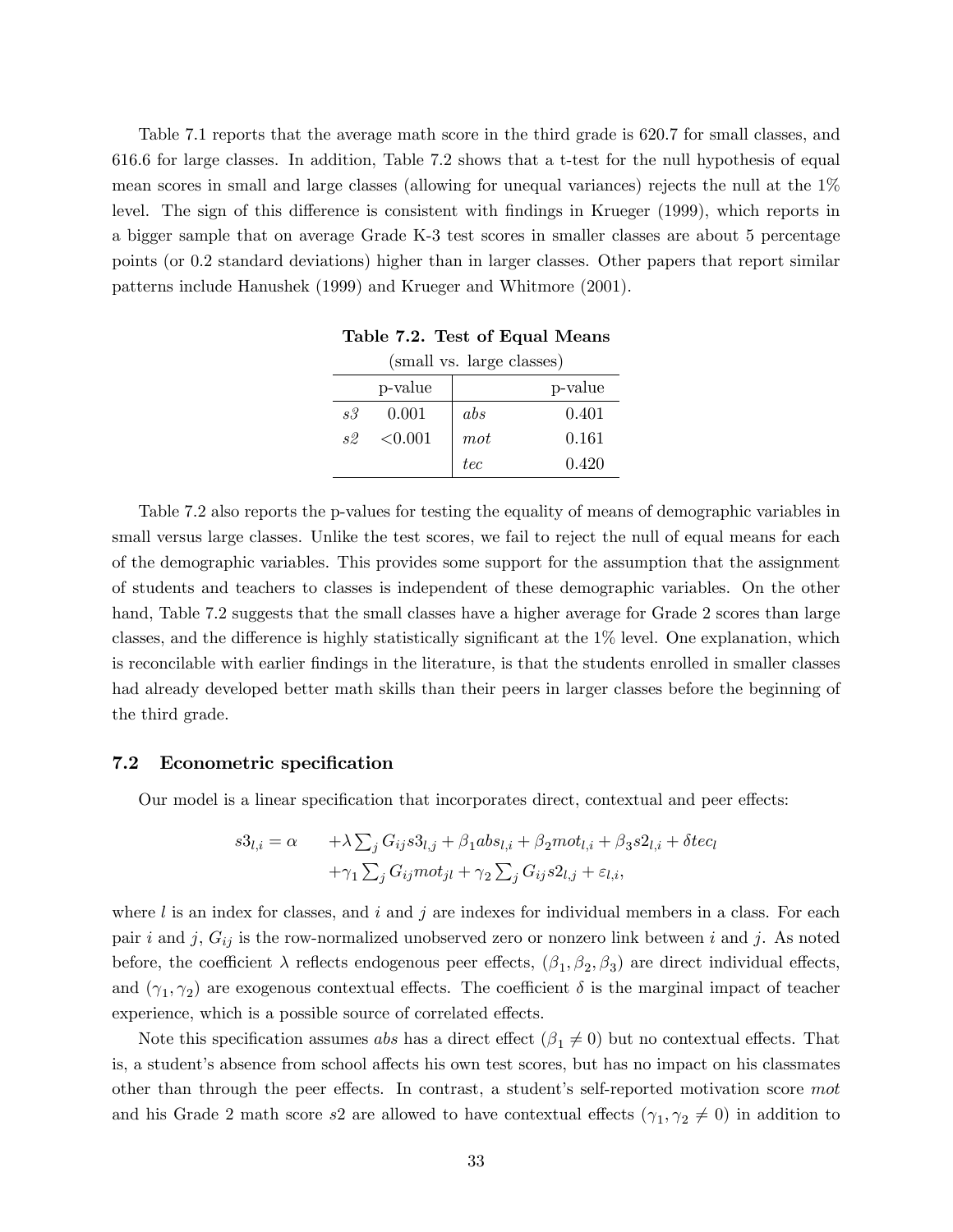peer effects. These assumptions are much less restrictive than those required for identification in a linear-in-means specification, as previous work imposed. We also assume the individual effects  $\beta$  and contextual effects  $\gamma$  are the same in small and large classes, while the structural intercept  $\alpha$ , the peer effect  $\lambda$  and the correlated effect  $\delta$  are permitted to differ in small vs large classes. This constraint on  $\beta$  and  $\gamma$  is an example of imposing exclusion restrictions across environments. Together, these restrictions yield over-identification, which we will exploit to provide some model specification tests.

An advantage of our method is that it does not require explicit modeling or parametrization of the link formation process. In general, network formation may depend on student demographics. As a first-order control for such dependence, we partition the classes in the sample into those with higher or lower dispersion in birthdays.<sup>19</sup> Consistent with previous literature, we maintain that the model coefficients do not vary with factors related to link formation such as birthday dispersion. The estimates for social effects reported below are sample-size-weighted averages of estimates obtained that condition on birthday dispersion.

#### 7.3 Estimation results

Table 7.3 reports our estimates for social effects as well as structural intercepts  $\alpha$ . Standard errors are calculated using  $B = 200$  bootstrap samples, each of which is constructed by drawing classes from the original sample with replacement.

|          |            | Small Class |          | Large Class |          |  |
|----------|------------|-------------|----------|-------------|----------|--|
| Effects  | Coef.      | est.        | (s.e.)   | est.        | (s.e.)   |  |
| Peer     | $\lambda$  | $0.8478***$ | (0.0159) | $0.9208***$ | (0.0280) |  |
| Group    | $\delta$   | 0.0709      | (0.2885) | 0.2032      | (0.2609) |  |
| Constant | $\alpha$   | 94.543***   | (26.221) | 48.126***   | (14.450) |  |
|          |            | est.        |          | (s.e.)      |          |  |
| Direct   | $\beta_1$  | $-0.3639**$ |          | (0.1604)    |          |  |
|          | $\beta_2$  | 0.0384      |          | (0.0602)    |          |  |
|          | $\beta_3$  | 23.356***   |          | (5.0284)    |          |  |
| Context  | $\gamma_1$ | $-0.0118$   |          | (0.0728)    |          |  |
|          | $\gamma_2$ | $13.129**$  |          | (6.0902)    |          |  |

Table 7.3: Estimates of Social Effects

Notes: Standard errors are computed using  $B = 200$  bootstrap samples. \*\*\*: significant at  $1\%$ ; \*\*: significant at  $5\%$ .

 $19$  For each class we calculate the standard deviation of students' birthdays. We label a class as having "high birthday dispersion" if the standard deviation exceeds six months.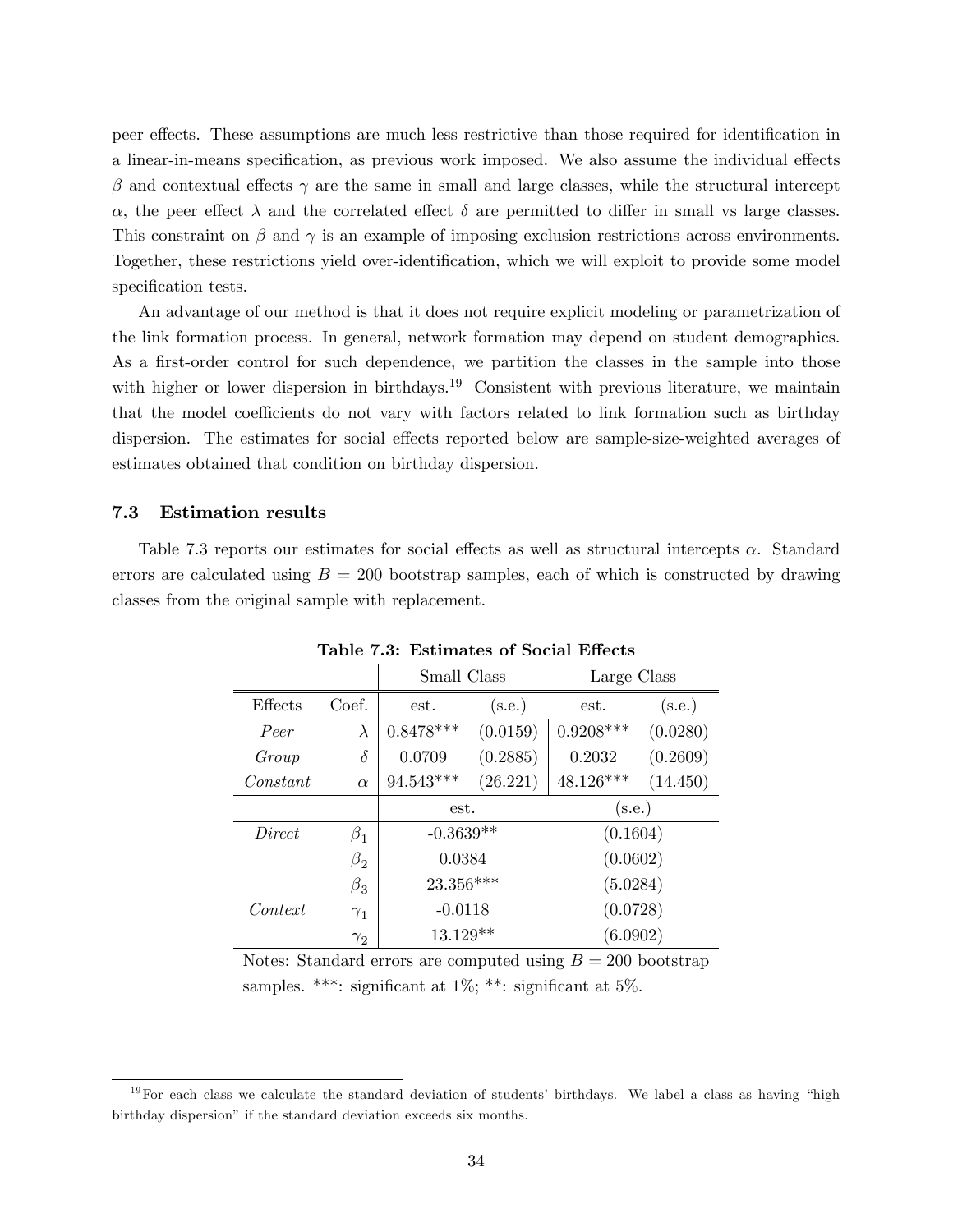Estimates of peer effects are statistically significantly positive in both small and large classes, with the estimated coefficient  $\lambda$  being 0.85 and 0.92 respectively. A t-test for the equality of peer effects in small and large classes rejects the null of equality at the  $1\%$  level. The magnitudes of our  $\lambda$  estimates are comparable to earlier findings that used very different methodologies. For example, using a linear-in-means specification (with average class size of students in the previous year as an instrument) Boozer and Cacciola  $(2001)$  estimate the peer effects to be 0.86 for the second grade and 0:92 for the third grade. Another linear-in-means estimate is Graham (2008), who (using GMM) reports a social interaction effect of 0.86 for normalized math scores ( $\gamma - 1$  in his notation). Although the estimate of peer effects is similar across specifications, we later test and reject the linear-in-means specification, and also obtain estimates of both direct and contextual effects.

Unlike these previous papers, we obtain different estimates of peer effects in large versus small classes. The bigger  $\lambda$  in larger classes could be due to students having more options to form links/friendships in larger classes. This could on average lead to better matches of friends, and hence be conducive to more productive relationships.

Our estimates also show that the number of days absent from school has a small but statistically significant impact on a student's test performance. We find that self-reported motivation scores have no significant direct impact on one's own test score, or contextual influence on classmates performance. On the other hand, students' performance in the second grade  $(s2)$  has statistically significant positive impacts on their scores in the third grade  $(s3)$  both through direct and contextual effects. A unit (one standard deviation) increase in a student's score in the second grade would improve his raw score in the third grade by  $23.36$  This impact is significant at the  $1\%$  level. In addition, we find that a unit increase in friends' Grade 2 scores increases a student's own Grade 3 score by 13.13. Such a contextual effect is smaller than the direct effect of one's own Grade 2 score.

We infer that the higher average Grade 3 score in small classes should be mostly attributed to better Grade 2 preparation in small classes, as demonstrated in Tables 7.1 and 7.2. While Table 7.3 shows that positive peer effects are bigger in large classes, this effect is not sufficient to counteract the trajectory of higher Grade 2 preparation in small classes. Note that the structural intercept  $\alpha$ , which can be interpreted as a proxy benchmark, is also higher in smaller classes. This also contributes to the higher average Grade 3 performance in small classes.

#### 7.4 Specification tests

In this section we report results from several tests related to model specification, using the estimates and bootstrap standard errors calculated from the preceding section.

First, we perform a general test of our model specification. The test exploits the fact that our model is over-identified given our exclusion restrictions. Specifically, the last step of our estimator leads, in our specification, to a system of fifteen linear equations for seven parameters. Our estimator chooses parameter values to minimize the distance between the left-and right-hand side of the linear system, with the distance measured as the Euclidean norm, or dot-product, of the difference.

To construct our test based on over-identification, we use the minimized objective function in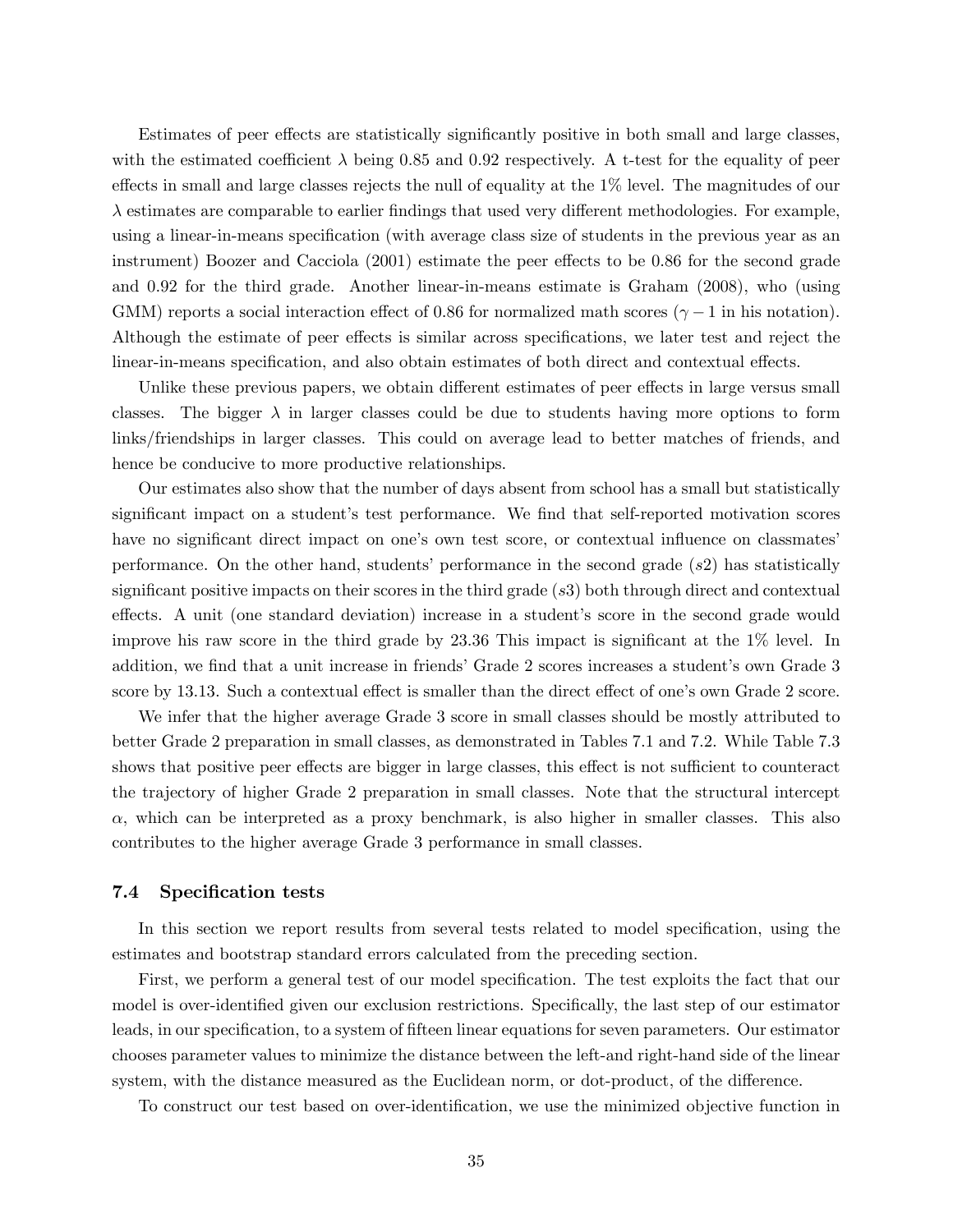the last step as our test statistic.<sup>20</sup> Under the null of correct linear specification and exclusion restrictions, this quantity is asymptotically zero. To test if the minimized objective function is zero, we use  $B = 200$  bootstrap samples to estimate the sampling distribution of this statistic and calculate p-values under the null. The results show no statistically significant evidence against the null: The p-values are 0.580 for classes where students' birthdays are less dispersed, and 0.375 for classes with higher birthday dispersion.

Our model only imposes regularity on the adjacency matrix data generating process. We can therefore use our model to test commonly proposed models of the adjacency matrix. We next test two different null hypotheses: the linear-in-means specification of the adjacency matrix, and a Poisson random network formation process, where links are drawn independently from a heterogenous Bernoulli distribution.

In the linear-in-means specification of social interaction, the adjacency matrix  $G$  is constant with all components being identical weights. This means that  $G<sup>s</sup> = G$  for all any integer s, and that for all individual characteristics  $k$ ,

$$
\mu_k \equiv (I - \lambda G)^{-1} (\beta_k I + \gamma_k G) = \left( I + \frac{\lambda}{1 - \lambda} G \right) (\beta_k I + \gamma_k G).
$$

This implies that the off-diagonal components in  $\mu_k$  must be identical. We calculated Wald test statistics using a  $6 \times 6$  leading principal minor of the reduced-form coefficient for  $s2$  (standardized Grade 2 score) in each of the subpopulations defined by the sample size and the birthday dispersion of students. The test statistics are reported in the following table:

|            | small class (p-val) | $large class (p-val)$ |
|------------|---------------------|-----------------------|
| low disp.  | $98.258 \ (< .001)$ | 72.948 (< 0.001)      |
| high disp. | 47.398 (.017)       | 63.117 $(<.001)$      |

Table 7.4: Wald Tests for Linear-in Means  $(d.f.=29)$ 

The number of restrictions, which equals the degrees of freedom, of each test is  $d.f. = 6 \times 6 - 6 - 1 =$ 29, which makes 42:557 be the critical value for each test at the 5% level. We reject the linear-inmeans social interaction specification at the  $5\%$  level in all four subpopulation defined by the class size and birthday dispersion.

Next, we construct classical minimum distance (CMD) tests for the null hypothesis of Poisson random network formation, controlling for class sizes and birthday dispersion. Specifically, the null hypothesis posits a random link formation process where each element of  $G^*$  equals one with some success probability, and equals zero with one minus that probability, independent of all the other elements of  $G^*$ .  $G^*$  is then row normalized to yield G. The success probability takes one of three possible values  $p \in (0, 1)^3$  depending on the difference between the two students' birthdays.

 $^{20}$ Note that our estimator does not lend itself to the use of classical J-tests for over-identification in Generalized Method of Moments. This is because the coefficient matrix in the last step of estimation is constructed from the estimates of reduced-form coefficients in earlier steps, analogous to indirect least squares. Once these reduced-form coefficient estimates are calculated, the linear system used in the last step is deterministic.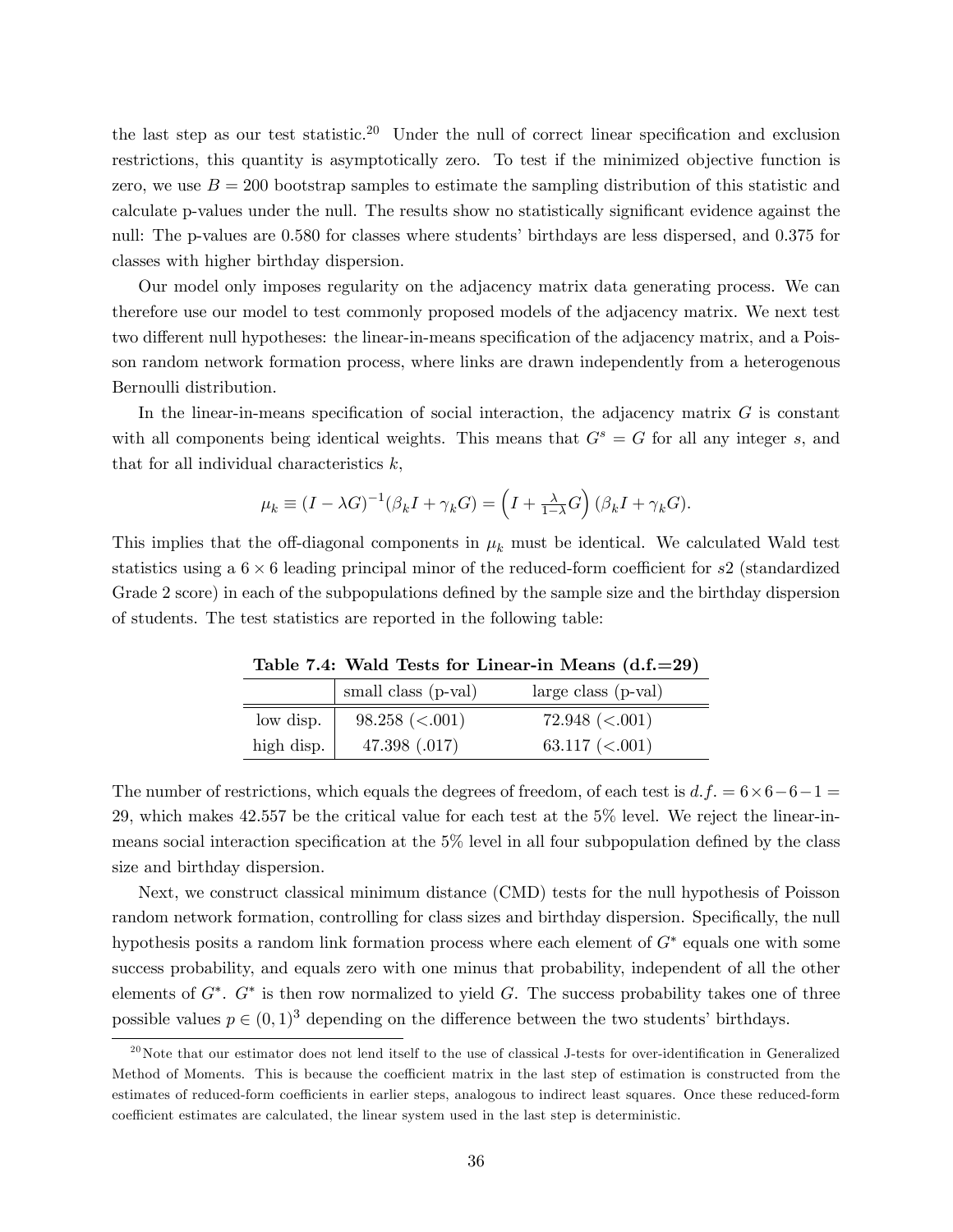The CMD objective function for estimating link formation probabilities is constructed as follows. For a generic vector  $p \in (0, 1)^3$ , simulate a large number of S networks by drawing independently from a Bernoulli distribution with corresponding success probability. Then define the objective function  $\hat{Q}_S(p)$  as the weighted sum of the distance between model-implied marginal effects  $S^{-1} \sum_s (I - \hat{\lambda} G_s)^{-1} (\hat{\beta}_k I + \hat{\gamma}_k G_s)$  and the reduced-form coefficients  $\hat{\mu}_k$  in first-step regressions controlling for class sizes and birthday dispersion. In particular, we define the distance between matrices as two differences in average diagonal and off-diagonal components respectively.

Our statistic for testing the null of Poisson random network is the minimized objective function under the optimal choice of weight matrix in CMD, which is constructed using bootstrap standard errors. For each test within a subpopulation (defined by class size and birthday dispersion), the degree of freedom of the limit distribution under the null is  $3<sup>21</sup>$  The wald statistics are reported in the following table:

|            | small class (p-val)    | $large class (p-val)$ |
|------------|------------------------|-----------------------|
| low disp.  | 61.276 ( $< .001$ )    | $159.09 \ (< .001)$   |
| high disp. | $39.348 \approx 0.001$ | $115.752 \ (< .001)$  |

Table 7.5: Wald Tests for Poisson Random Network (d.f.=3)

Thus we reject the null of Poisson random network formation in all subpopulations.

We conclude that the link formation process is more complicated than either everyone linking with everyone (i.e., linear-in-means), or independent random links.

#### 7.5 Counterfactuals: complete network and alternative peer effects

Given the popularity of the linear-in-means specifications, our first counterfactual exercise is to use the structural estimates from Table 7.3 to predict counterfactual outcomes of Grade 3 math scores if the network were to be replaced by a linear-in-means model. For each class, we calculate the within-class average change in Grade 3 scores under this counterfactual change (post-change minus before-change). The expected outcome in each class under this change is calculated by replacing the unknown random adjacency matrix  $G_l$ , which enters  $M_l = (I - \lambda G_l)^{-1}$  in the reduced form, with one where every entry has equal weights  $1/n^*$ . Table 7.6 reports the average changes in group means across the classes in each sub-population defined by class size and birthday dispersion.

<sup>&</sup>lt;sup>21</sup>This is because the restrictions ( $\#$  of links between reduced-form coefficients and model implied marginal effects) used in the CMD objective function is  $2K = 6$ , and the number of structural parameters is dim(p) = 3.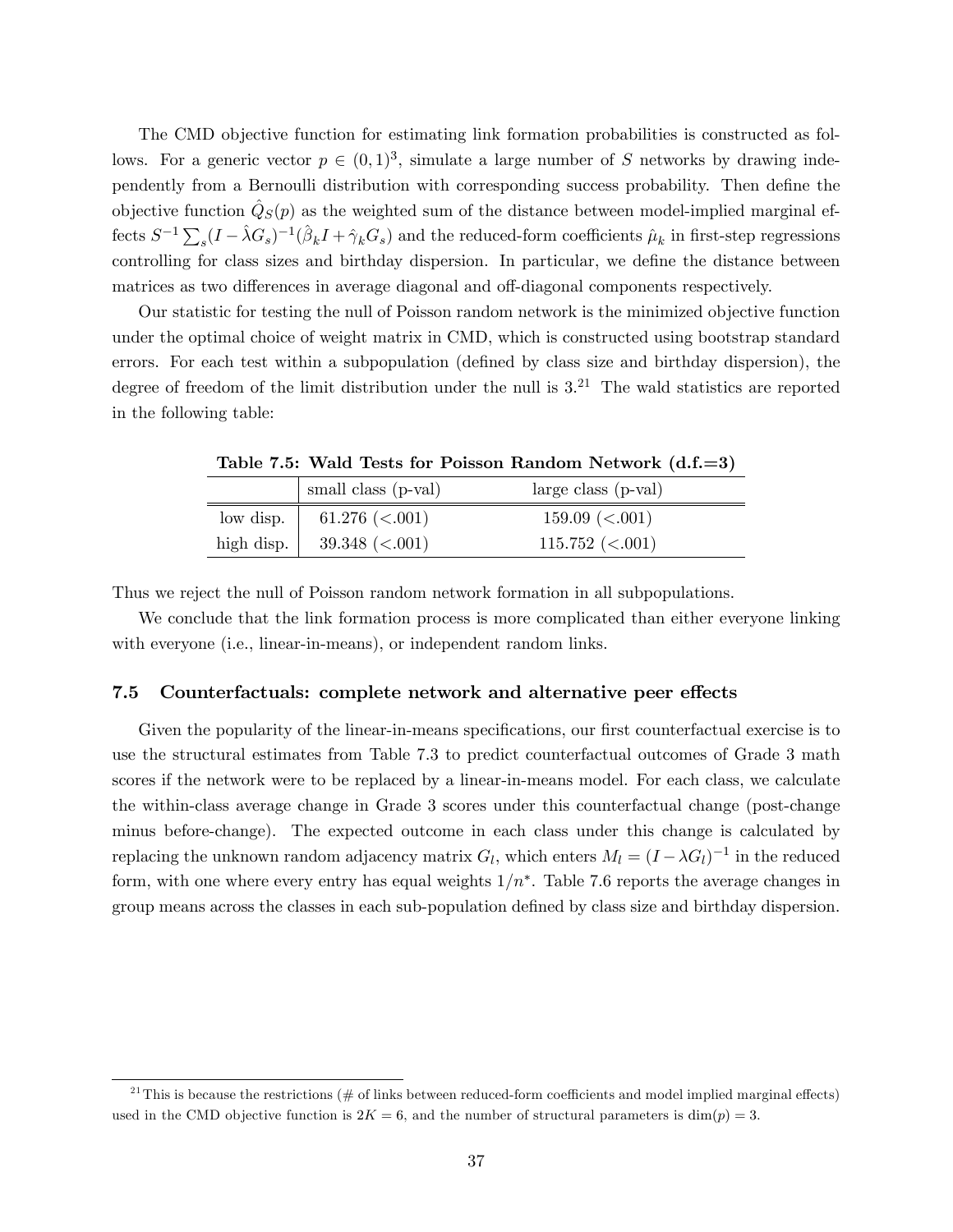|                  | Est. mean $\Delta$ | p-val |
|------------------|--------------------|-------|
| small, low disp  | 6.054              | 0.105 |
| large, low disp  | -9.596             | 0.060 |
| small, high disp | 5.810              | 0.184 |
| large, high disp | $-6.405$           | 0.239 |

Table 7.6: Changes in Outcome under the Linear-in-Means Network

Notes: Est. mean  $\Delta$ : average changes in class means of G3

math scores in a network with equal weights on all neighbors.

Table 7.6 shows that the overall changes induced by a complete network are relatively small, compared with the observed standard deviation of 40 for Grade 3 raw math scores in the data (see Table 7.1). We also report p-values of t-tests for equal sample means with unequal variance in Table 7.6. The counterfactual changes in the classes with higher birthday dispersions are statistically insignificant. Among classes with less dispersed birthdays, those with fewer students benefit from a complete network while those with more students see a lower class average. But both effects are insignificant at  $12\%$  level.

These results could explain why the previous literature that assumed a linear-in-means specification obtained peer effect estimates similar in magnitude to ours, despite the fact that our tests in Table 7.4 reject the linear-in-means specification.

While not always statistically significant, the difference in the signs of changes in small versus large classes reported in Table 7.6 is suggestive, and might be explained as follows: Replacing the actual adjacency matrix with a complete network essentially amounts to redistributing weights onto classmates who were previously not friends. This could impact a student's score in both directions, depending on whether the counterfactual "new friends" would have a positive or negative impact on a student's test performance. This average effect of potential new friends appears to differ between small and large classes.

Would it be worthwhile to institute policies that encourage students to form additional links or friendships? The results in Table 7.6 suggests the impacts of such policies would be small, and could even have negative consequences based on class size.

In the next counterfactual exercise, we combine the complete adjacency matrix with alternative, hypothetical peer effects. Specifically, we swap the estimated peer effects between small and large classes (i.e., increase  $\lambda$  to 0.9208 in small classes and decrease  $\lambda$  to 0.8478 in large classes). The goal of this exercise is to assess how these differences in peer effect magnitudes interact with the contextual effects and other differences between small and large classes.

Table 7.7 reports the average changes in class means within each subpopulation defined by class sizes and birthday dispersion. It also reports p-values of t-tests for the significance of mean changes.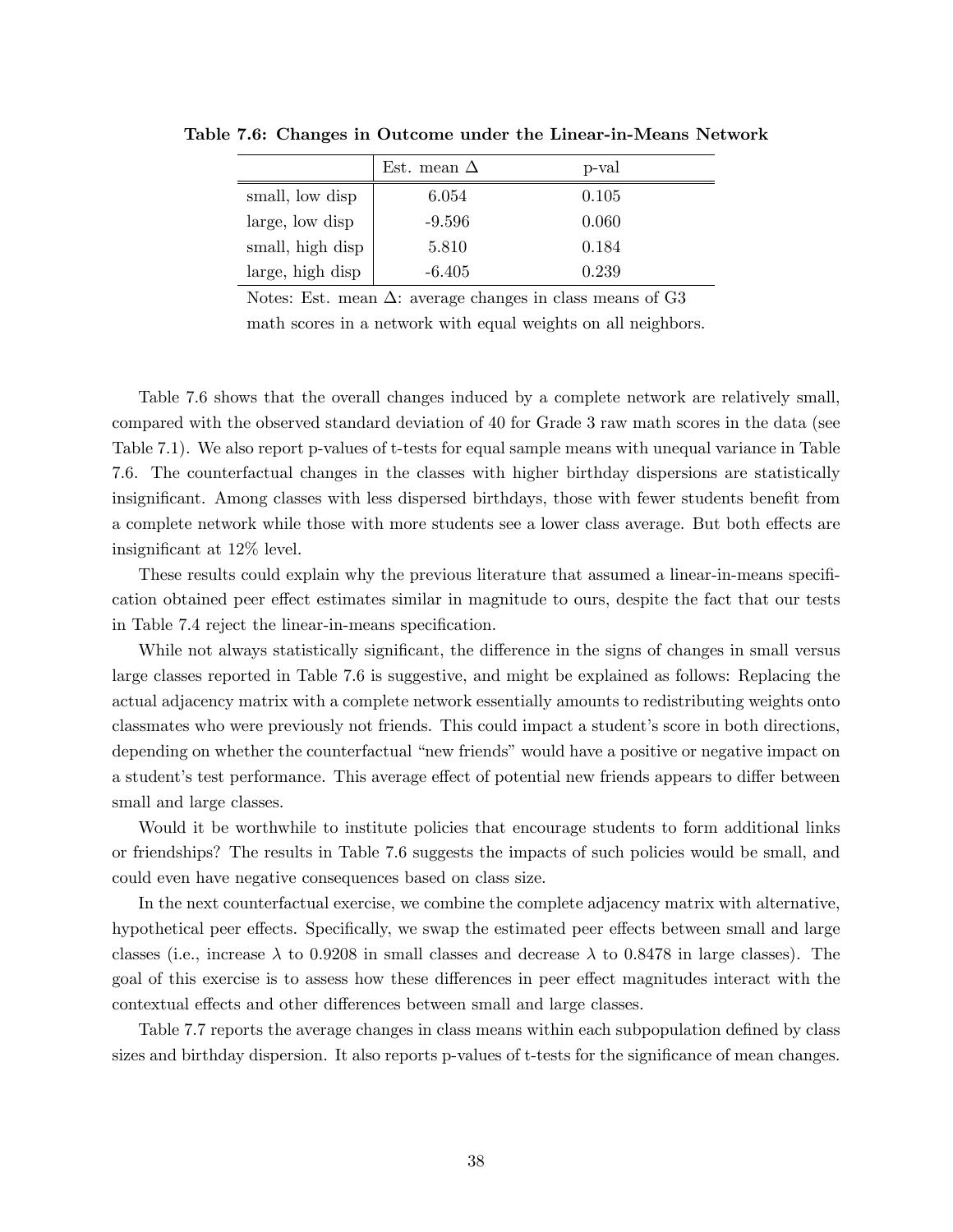|                  | Est. mean $\Delta$ | p-val |  |
|------------------|--------------------|-------|--|
| small, low disp  | 16.198             | 0.003 |  |
| large, low disp  | $-11.637$          | 0.001 |  |
| small, high disp | 2.954              | 0.620 |  |
| large, high disp | $-5.301$           | 0.187 |  |

Table 7.7: Impact of Counterfactual Peer Effects

Notes: Est. mean  $\Delta$ : average changes in class mean of G3 math scores when peer effects in small and large classes are swapped in a complete network.

The table shows that increasing peer effects in small classes would lead to significantly better Grade 3 performance, and reducing peer effects in large classes would yield worse performance. Again, there is evidence that the impact is statistically more significant in classes with less dispersed birthdays. In classes with low birthday dispersion, swapping the peer effects increases the magnitudes of the effects reported in Table 7.6. In particular the average changes in class means becomes highly statistically significant in these classes.

### 8 Conclusions

We provide two sets of results related to the estimation of social network models when the data does not report perfect measure of links. First, we characterize conditions under which IV and QMLE estimators of social network models remain consistent (and standard inference on these models remain valid) despite the presence of misclassified links in the observed network.

Second, we provide an original method for identifying and estimating social effects when the random latent network links are not reported in the data at all. In this case, we propose a simple two-step estimator for social effects. We apply our method to estimate the direct, contextual and peer effects among elementary school students. Among other results, we find that the peer effects are larger in bigger classes, that encouraging more links/friendships among students might not significantly improve outcomes (and could make them worse), and we can reject the usual linear-in-means specification of network links.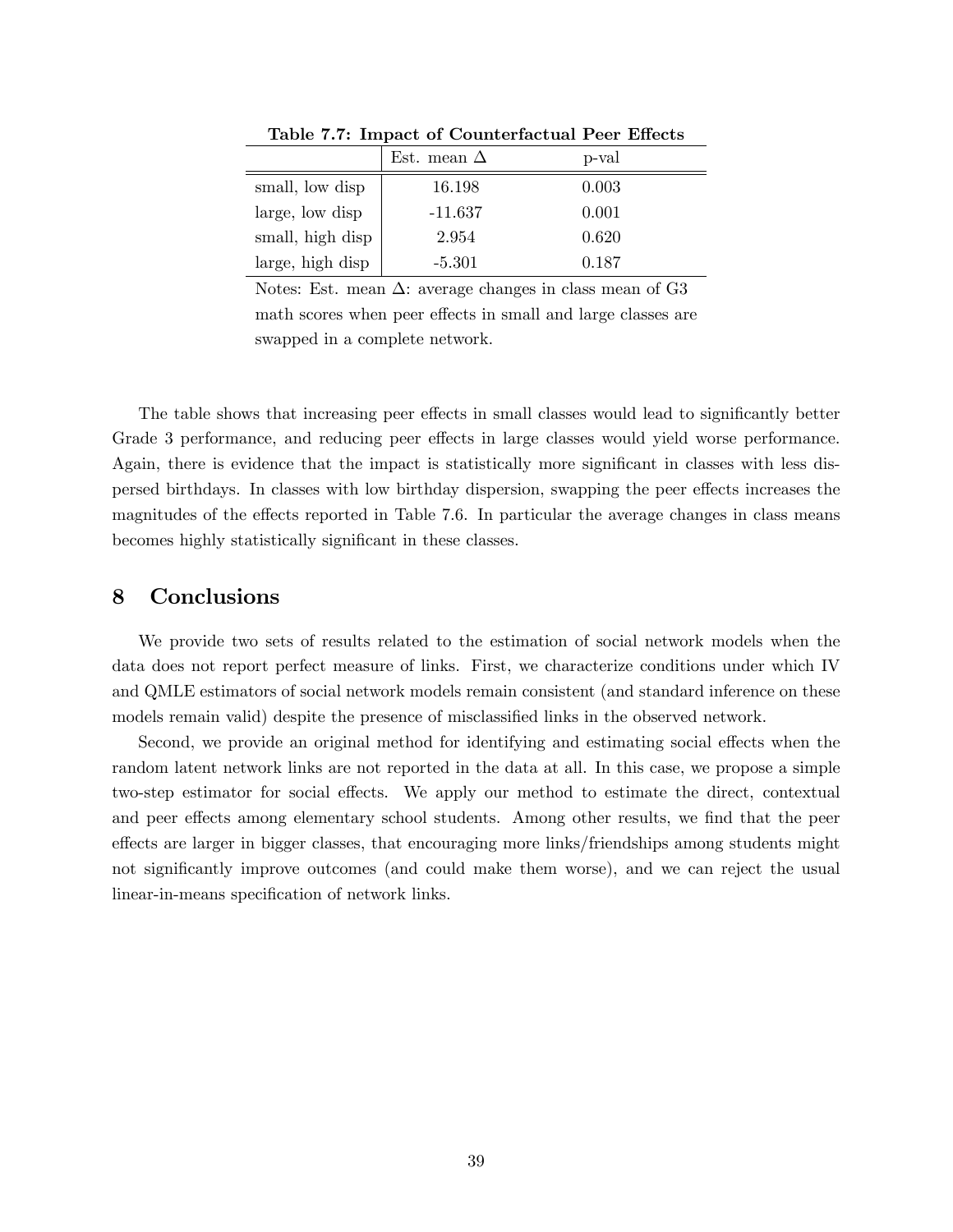## Appendix A. Proofs

### A1. Proof of Proposition 1

For a generic matrix A, let  $C_A$  denote the number of non-zero elements in A; let  $A_{(i)}$ ,  $A_{[k]}$ denote its *i*-th row and *k*-th column respectively; and let  $A_{ij}$  denote its  $(i, j)$ -th component. Let  $\Delta^* \equiv H^* - G^*$  be the difference between  $H^*$  and  $G^*$ , where  $H_{ii}^* = 0$ . The difference between H and  $G$  is:

$$
\Delta \equiv H - G = diag\left\{ \left( \frac{1}{C_{G_{(1)}^*}}, ..., \frac{1}{C_{G_{(n)}^*}} \right) \right\} \Delta^* + diag\left\{ \left( \frac{1}{C_{H_{(1)}^*}} - \frac{1}{C_{G_{(1)}^*}}, ..., \frac{1}{C_{H_{(n)}^*}} - \frac{1}{C_{G_{(n)}^*}} \right) \right\} H^*.
$$

The right-hand side consists of a term that directly depends on  $\Delta^*$  and a term due to potential wrong normalization. The second term is zero if the total number of links for each individual is reported correctly in the data despite misclassification. We first establish two lemmas that are used for proving Proposition 1.

**Lemma A1.** Let a, b be two random vectors in  $\mathbb{R}^n$  such that  $\sup_i E(|a_i| | G, H)$  and  $\sup_j E(|b_j| | G, H)$  are bounded. Then  $\frac{1}{n} a' \Delta b = O_p(n^{s-1})$  under Assumption 1.

Proof of Lemma A1. i and  $\sum_j$  be shorthand for  $\sum_{i=1}^n$  and  $\sum_{j=1}^n$  respectively. By the triangular inequality,

$$
\sum_{i} \sum_{j} |\Delta_{ij}| = \sum_{i} \sum_{j} \left| \frac{C_{G_{(i)}^* - C_{H_{(i)}^*}}{C_{G_{(i)}^* C_{H_{(i)}^*}}} H_{ij}^* + \frac{1}{C_{G_{(i)}^*}} \Delta_{ij}^* \right|
$$
\n
$$
\leq \sum_{i} \sum_{j} \left( \frac{1}{C_{G_{(i)}^* C_{H_{(i)}^*}} \left| C_{G_{(i)}^* - C_{H_{(i)}^*} \right|} H_{ij}^* + \frac{1}{C_{G_{(i)}^*}} \left| \Delta_{ij}^* \right| \right)
$$
\n
$$
= \sum_{i} \left[ \frac{C_{H_{(i)}^* - C_{G_{(i)}^*}}}{C_{G_{(i)}^* C_{H_{(i)}^*}} \left( \sum_{j} H_{ij}^* \right) + \frac{1}{C_{G_{(i)}^*}} \left( \sum_{j} |\Delta_{ij}^*| \right) \right] = \sum_{i} \left( \frac{C_{H_{(i)}^* - C_{G_{(i)}^*}}}{C_{G_{(i)}^*}} + \frac{1}{C_{G_{(i)}^* C_{G_{(i)}^*}} C_{G_{(i)}^*} \right)
$$
\n
$$
\leq \sum_{i} \left( \frac{1}{C_{G_{(i)}^* C_{H_{(i)}^* C_{H_{(i)}^*}} \left( \sum_{j} H_{ij}^* \right)} \right) \leq 2 \left( \sup_{i} \frac{1}{C_{G_{(i)}^*}} \right) C_{\Delta^*} = O_p(n^s).
$$

where the second inequality holds because by definition  $\left|C_{H_{(i)}^*} - C_{G_{(i)}^*}\right|$  $\vert \leq C_{\Delta_i^*}$  with probability one; and the last equality holds because  $C_{\Delta^*}$  is  $O_p(n^s)$  under Assumption 1. Furthermore,

$$
E\left(\left|\frac{1}{n}a'\Delta b\right|\right|G,H\right) \leq \frac{1}{n}E\left[\sum_{i}\sum_{j}|H_{ij}-G_{ij}|E\left(\left|a_{i}b_{j}\right|\right|G,H)\right]
$$

$$
\leq \frac{1}{n}\left(\sup_{i,j}E\left(\left|a_{i}b_{j}\right|\right|G,H)\right)E\left(\sum_{i}\sum_{j}|\Delta_{ij}|\right).
$$

Because  $\sup_{i,j} E(|a_i b_j| | G, H)$  is bounded, we have  $\frac{1}{n} a' \Delta b = O_p(n^{s-1})$  $\Box$ 

Let  $V \equiv (1_n, H^2 X, X, H X)$  as defined in the text.

**Lemma A2**. Under Assumption 2,  $\sup_i E(|V_{iq}||G,H) < \infty$ ,  $\sup_i E(V_{iq}^2|G,H) < \infty$ , and  $\sup_i E(|y_i| \mid G, H) < \infty.$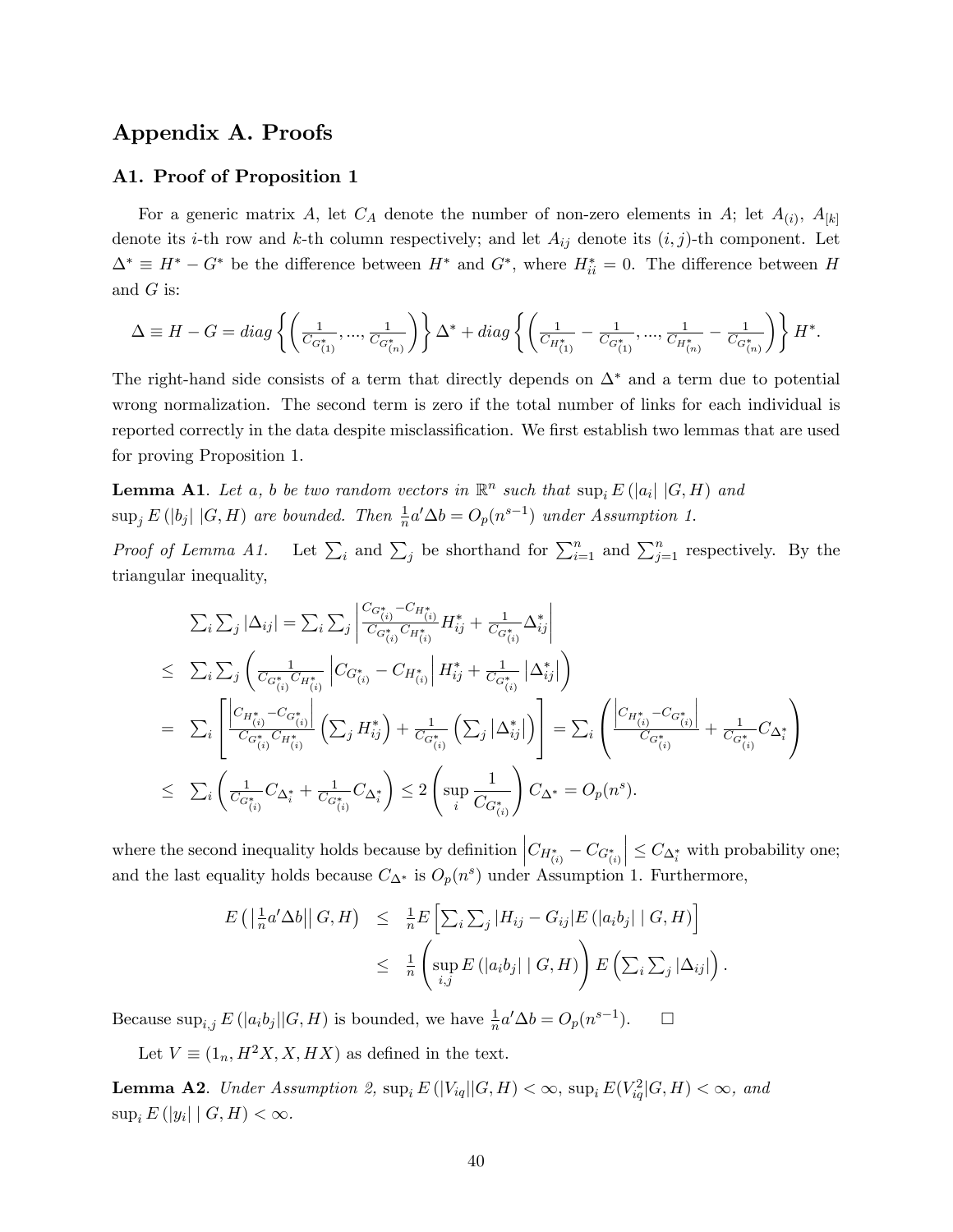*Proof of Lemma A2.* Let  $X_{[q]}$  denote the q-th column of X, and note

$$
\sup_{i} E[(H_{(i)}X_{[q]})^{2} | G, H] = \sup_{i} E\left[\left(\sum_{j=1}^{n} H_{ij}x_{jq}\right)^{2} | G, H\right]
$$
  
\n
$$
\leq \left(\sup_{i} \sum_{j} |H_{ij}|\right)^{2} \sup_{j} E(x_{jq}^{2} | H, G) < \infty;
$$
  
\n
$$
\sup_{i} E\left[(H_{(i)}^{2}X_{[q]})^{2} | G, H\right] = \sup_{i} E\left[\left(\sum_{k} \sum_{j} H_{ik} H_{kj}x_{jq}\right)^{2} | G, H\right]
$$
  
\n
$$
\leq \left(\sup_{i} \sum_{k} |H_{ik}|\right)^{2} \left(\sup_{k} \sum_{j} |H_{kj}|\right)^{2} \sup_{j} E(x_{jq}^{2} | H, G) < \infty,
$$

By the norm inequality,  $\sup_i E(V_{iq}^2|G, H) < \infty$  implies  $\sup_i E(|V_{iq}||G, H) < \infty$ .

Note that the reduced form for  $y$  is

$$
y = M\left[\alpha_0 1_n + \sum_k (\beta_{0k} I_n + \gamma_{0k} G) X_{[k]} + \varepsilon\right], \text{ where } M \equiv (I_n - \lambda_0 G)^{-1}.
$$

It then follows that

$$
\sup_{i} E\left(|y_{i}| \mid G, H\right) = \sup_{i} E\left[\left|\sum_{j=1}^{n} M_{ij} \left(\alpha_{0} + x_{j}'\beta_{0} + \sum_{s=1}^{n} G_{js}x_{s}'\gamma_{0} + \varepsilon_{j}\right)\right| \middle| G, H\right]
$$
  

$$
\leq \sup_{i} \left|\sum_{j} M_{ij}\right| \sup_{j} \left[|\alpha_{0}| + E\left(|x_{j}'\beta_{0}|\right| G, H\right) + \sum_{s} |G_{js}| E\left(|x_{s}'\gamma_{0}|\right| G, H\right) + E\left(|\varepsilon_{j}|\right) \right].
$$

Under Assumption 2,  $E\left(|x'_j\beta_0|\right)$  $|G,H\rangle < \infty$  and  $E(|x'_s \gamma_0||G,H) < \infty$ . Besides,

$$
\sup_{i}\left|\sum_{j}M_{ij}\right|=\sup_{i}\left|e_{i}(I-\lambda_{0}G)^{-1}1_{n}\right|=\sup_{i}\left|e_{i}\left(\sum_{l=0}^{\infty}\lambda_{0}^{l}G^{l}1_{n}\right)\right|=\left|\frac{1}{1-\lambda_{0}}\right|.
$$

It then follows that  $\sup_i E(|y_i| \mid G, H) < \infty.$   $\Box$ 

Recall from the text that the estimation error of the IV estimator using instruments  $H^2X$  is

$$
(\widehat{\alpha}, \widehat{\lambda}, \widehat{\gamma}', \widehat{\beta}')' - (\alpha_0, \lambda_0, \gamma'_0, \beta'_0)' = \left[ \frac{R'V}{n} (\frac{V'V}{n})^{-1} \frac{V'R}{n} \right]^{-1} \frac{R'V}{n} (\frac{V'V}{n})^{-1} \frac{V'\widetilde{\varepsilon}}{n}.
$$
 (22)

where

$$
\frac{1}{n}V'\tilde{\varepsilon} = \frac{1}{n}V'\varepsilon + \frac{1}{n}V'\Delta X\gamma_0 + \frac{1}{n}\lambda_0 V'\Delta y.
$$
\n(23)

Thanks to Assumption 2 and Lemma A2,  $\sup_i E(V_i V_i' | G, H) < \infty$ . By the Chebyshev's inequality 1  $\frac{1}{n}V' \varepsilon = O_p(n^{-1/2})$ . Lemma A2 also suggests that V,  $X\gamma_0$ , y all satisfy the dominance conditions on the vectors  $a, b$  in Lemma A1. Thus the second and third terms on the right-hand side of  $(23)$ are  $O_p(n^{s-1})$ . Combining the results above, we have  $\frac{1}{n}V'\tilde{\epsilon} = O_p(n^{-1/2} \vee n^{s-1})$ . Under Assumptions 1 and 2,  $\frac{1}{n}R'V$  converge to a matrix with rank  $(2K + 1)$  and is  $O_p(1)$ . It then follows from (22) that the stochastic order of this estimation error is  $O_p(n^{-1/2} \vee n^{s-1})$ .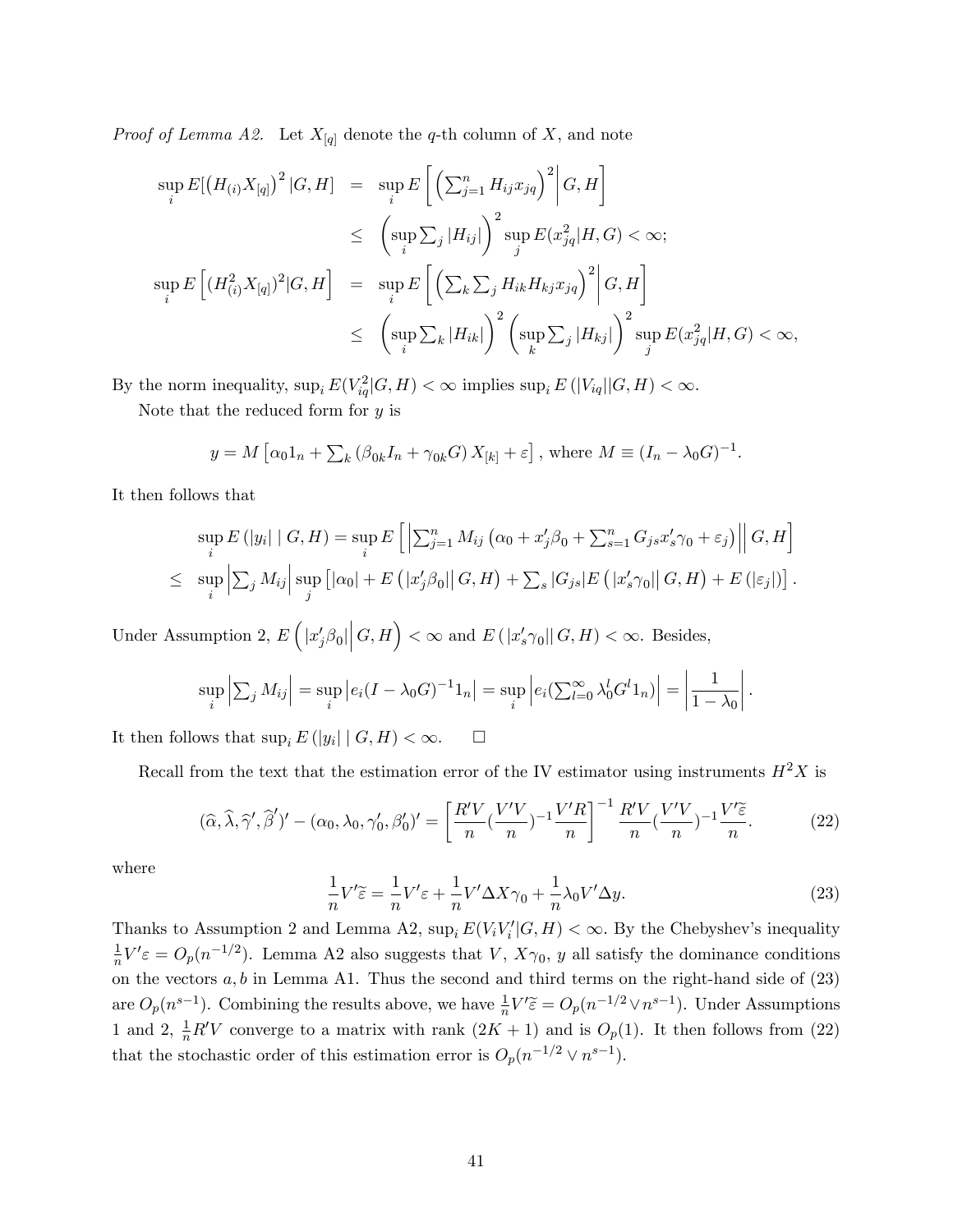### A2. QMLE

Assume  $\varepsilon \sim (0, \sigma^2)$ . The quasi log likelihood function for y in eq (1) is

$$
\ln L(\theta) = -\frac{1}{2}\ln(2\pi\sigma^2) + \frac{1}{n}\ln|I - \lambda H| - \frac{1}{2n\sigma^2}\varepsilon(\theta)'\varepsilon(\theta),
$$

where  $\theta = (\alpha, \lambda, \beta', \gamma', \sigma^2)', \varepsilon(\theta) = y - \alpha \iota - \lambda Hy - X\beta - HX\gamma.$  First order derivatives are:

$$
\frac{\partial \ln L(\theta)}{\partial \alpha} = \frac{1}{n} \frac{1}{\sigma^2} t' \varepsilon(\theta); \quad \frac{\partial \ln L(\theta)}{\partial \gamma} = \frac{1}{n} \frac{1}{\sigma^2} (HX)' \varepsilon(\theta); \quad \frac{\partial \ln L(\theta)}{\partial \beta} = \frac{1}{n} \frac{1}{\sigma^2} X' \varepsilon(\theta);
$$
\n
$$
\frac{\partial \ln L(\theta)}{\partial \lambda} = \frac{1}{n} \frac{1}{\sigma^2} \varepsilon(\theta)' Hy - \frac{1}{n} tr[H(I - \lambda H)^{-1}]; \quad \frac{\partial \ln L(\theta)}{\partial \sigma^2} = -\frac{1}{2\sigma^2} + \frac{1}{n} \frac{1}{2\sigma^4} \varepsilon(\theta)' \varepsilon(\theta),
$$

where plugging in  $y = \alpha_0 t + \lambda_0 Gy + X\beta_0 + GX\gamma_0 + \varepsilon$ , we can express

$$
\varepsilon(\theta) = (\alpha_0 - \alpha)\iota + (\lambda_0 - \lambda)Hy + X(\beta_0 - \beta) + HX(\gamma_0 - \gamma) + \tilde{\varepsilon}
$$
 with  
\n
$$
\tilde{\varepsilon} = \varepsilon - \lambda_0 \Delta y - \Delta X \gamma_0
$$
 the same as before.

Then, terms in  $\frac{\partial \ln L(\theta_0)}{\partial \theta}$  involve following three terms regarding to  $\tilde{\epsilon}$ , a linear term, a quadratic term, and a complicated term:

$$
\frac{1}{n}a'\widetilde{\varepsilon},\ \frac{1}{n}(\widetilde{\varepsilon}'\widetilde{\varepsilon}-\sigma_0^2),\ \frac{1}{n}\left(\frac{1}{\sigma_0^2}\widetilde{\varepsilon}'Hy-tr[H(I-\lambda_0H)^{-1}]\right).
$$

We want to show that each one is  $o_p(1)$ . From the IV estimation proof, we know for any constant a, the linear term

$$
\frac{1}{n}a'\widetilde{\varepsilon} = O_p(\frac{1}{\sqrt{n}} \vee n^{s-1}).
$$

The quadratic term  $\frac{1}{n}(\tilde{\epsilon}'\tilde{\epsilon} - \sigma_0^2)$  can be expressed as a linear-quadratic form of  $\epsilon$  as

$$
\frac{1}{n}(\tilde{\varepsilon}'\tilde{\varepsilon} - \sigma_0^2) = \frac{1}{n}(\varepsilon'\varepsilon - \sigma_0^2) + \frac{1}{n}a'\varepsilon + \frac{1}{n}\varepsilon'B\varepsilon,
$$

where B satisfies  $\sum_i \sum_j E(|b_{ij}||G, H) = O_p(n^s)$ . Then,  $\frac{1}{n}(\tilde{\epsilon}'\tilde{\epsilon} - \sigma_0^2) = O_p(\frac{1}{\sqrt{n}})$  $\frac{1}{n} \vee n^{s-1}$ ) because

$$
E\left|\frac{1}{n}\varepsilon' B\varepsilon\right| \leq \frac{1}{n} \sup_{i,j} E|\varepsilon_i \varepsilon_j| \sum_{i=1}^n \sum_{j=1}^n E(|b_{ij}| | G, H) \leq \frac{\sigma_0^2}{n} \sum_{i=1}^n \sum_{j=1}^n E(|b_{ij}| | G, H) = O(n^{s-1}).
$$

The third term  $\frac{1}{n}$  $\sqrt{1}$  $\frac{1}{\sigma_0^2} \tilde{\epsilon}' H y - tr[H(I - \lambda_0 H)^{-1}]\right)$  can be expressed as a linear term  $\frac{1}{n} a'^{\tilde{\epsilon}}$  plus 1  $\overline{n}$  $\sqrt{1}$  $\frac{1}{\sigma_0^2} \varepsilon' H(I - \lambda_0 G)^{-1} \varepsilon - tr[H(I - \lambda_0 H)^{-1}]\Big)$ . With 1  $n\sigma_0^2$  $\varepsilon' H (I-\lambda_0 G)^{-1} \varepsilon = \frac{1}{n g}$  $n\sigma_0^2$  $E[\varepsilon' H(I-\lambda_0 G)^{-1}\varepsilon|G,H] + O_p(\frac{1}{\sqrt{\varepsilon}}$  $\frac{1}{\sqrt{n}})=\frac{1}{n}tr[H(I-\lambda_0 G)^{-1}]+O_p(\frac{1}{\sqrt{n}})$  $\frac{1}{\sqrt{n}})$ 

from the LLNs of quadratic terms of  $\varepsilon$  conditional on  $G, H$ , and applying  $D^{-1} - E^{-1} = -E^{-1}(D E$ ) $D^{-1}$  and

$$
tr(ABC) = \sum_{k=1}^{n} \sum_{i=1}^{n} \sum_{j=1}^{n} A_{ki} B_{ij} C_{jk} \le \sup_{i} \sum_{k=1}^{n} |A_{ki}| \cdot \sup_{j,k} |C_{jk}| \cdot \sum_{i=1}^{n} \sum_{j=1}^{n} |B_{ij}|
$$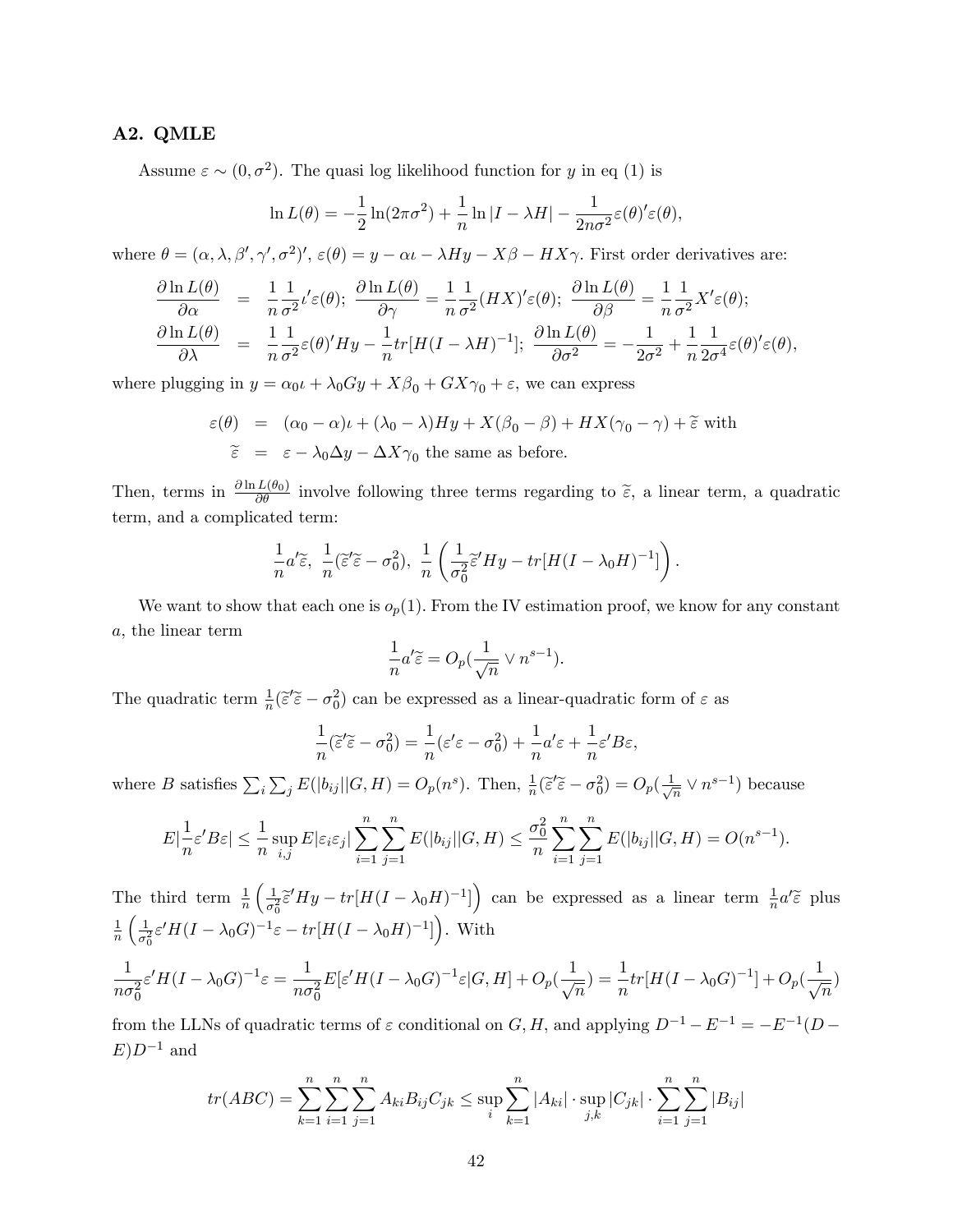for any matrices A, B, C, D, and E, to our case with  $A = H(I - \lambda_0 H)^{-1}$ ,  $B = G - H$ ,  $C =$  $(I - \lambda_0 G)^{-1}$ ,  $D = I - \lambda_0 G$  and  $E = I - \lambda_0 H$ , we have

$$
\frac{1}{n}tr[H(I-\lambda_0G)^{-1} - H(I-\lambda_0H)^{-1}] = \frac{\lambda_0}{n}tr[H(I-\lambda_0H)^{-1}(G-H)(I-\lambda_0G)^{-1}] = O_p(n^{s-1}).
$$

and hence,

$$
\frac{\partial \ln L_n(\theta_0)}{\partial \theta} = O_p(\frac{1}{\sqrt{n}} \vee n^{s-1}).
$$

Together with the boundedness of  $\frac{\partial^2 \ln L_n(\hat{\theta})}{\partial \theta \partial \theta'}$  for any  $\tilde{\theta} \in \Theta$ , our QMLE has the same order as the IV estimator:

$$
\widehat{\theta}_{QMLE} - \theta_0 = \left(-\frac{\partial^2 \ln L_n(\widetilde{\theta})}{\partial \theta \partial \theta'}\right)^{-1} \frac{\partial \ln L_n(\theta_0)}{\partial \theta} = O_p(\frac{1}{\sqrt{n}} \vee n^{s-1}).
$$

### A3. GMM Estimator

As in Section 5.1, let  $w_l \equiv (1, X'_{l,c1}, ..., X'_{l,cK})'$  for each group l, and  $X_{l,ck}$  denote the k-th column of  $X_l$ . For each  $i \leq n^*$ ,

$$
E(y_{l,i}|X_l) = \mu_0 + \sum_{k=1}^{K} \mu_{k,ri} X_{l,ck} = w'_l (\mu_0, \mu_{1,ri} \dots, \mu_{K,ri})',
$$

where  $\mu_{k,ri}$  denotes the *i*-th row of  $\mu_k$ . Let  $\bar{y}_l$  denote the average outcome in group *l*, i.e.,  $\bar{y}_l \equiv$ 1  $\frac{1}{n^*}\sum_{i=1}^{n^*} y_{l,i}$ . Let  $\theta_0 \equiv (\lambda_0, \beta'_0, \gamma'_0)'$ . Section 5.1 shows that the following moment conditions hold:

$$
\begin{pmatrix}\nE[y_{l,1}w'_l(w_lw'_l)^{-1}]\n\vdots\n\end{pmatrix}\n\begin{pmatrix}\n\mathbf{0}_{1\times n^*} \\
D_k(\theta_0)\n\end{pmatrix} = I_{n^*} \text{ for } k < K \quad ,
$$
\n
$$
E[y_{l,n^*}w'_l(w_lw'_l)^{-1}]\n\begin{pmatrix}\n0, \iota_k\n\end{pmatrix} E[(w_lw'_l)^{-1}w_l\bar{y}_l] = \frac{\beta_{0k} + \gamma_{0k}}{1 - \lambda_0} \text{ for } k \leq K \quad ,
$$
\n(24)

and

$$
(1, \mathbf{0}_{1 \times K n^*}) E[(w_l w_l')^{-1} w_l \bar{y}_l] = \mu_0,
$$

where  $\mathbf{0}_{1 \times m}$  is a 1-by-*m* vector of zeros;  $\iota_k$  is a 1-by- $Kn^*$  vector with the first  $(k-1)n^*$  and the last  $(k+1)n^*$  components being zeros and all other components being ones; and  $D_k(\theta_0)$  is a  $Kn^* \times n^*$ matrix defined as

$$
D_k(\theta_0) \equiv \left\{ (e'_k, e'_K) \left[ \begin{pmatrix} \beta_{0k} & \beta_{0K} \\ \gamma_{0k} & \gamma_{0K} \end{pmatrix}^{-1} \begin{pmatrix} 1 \\ -\lambda_0 \end{pmatrix} \right] \right\} \otimes I_{n^*},
$$

with  $e'_{k}$  being a K-by-1 unit vector whose k-th component is 1.

A GMM estimator minimizes  $g(w; \theta)' \Omega g(w; \theta)$  over  $\theta$  subject to known linear constraints under Assumption 2.6, where  $\Omega$  is a weight matrix and  $g(w; \theta)$  is a vector of sample analogs to the moment conditions specified in  $(24)$ . Compared with the two-step closed-form estimator proposed in the text, this GMM estimator is computationally more demanding, because it involves solving a high-dimensional nonlinear minimization problem.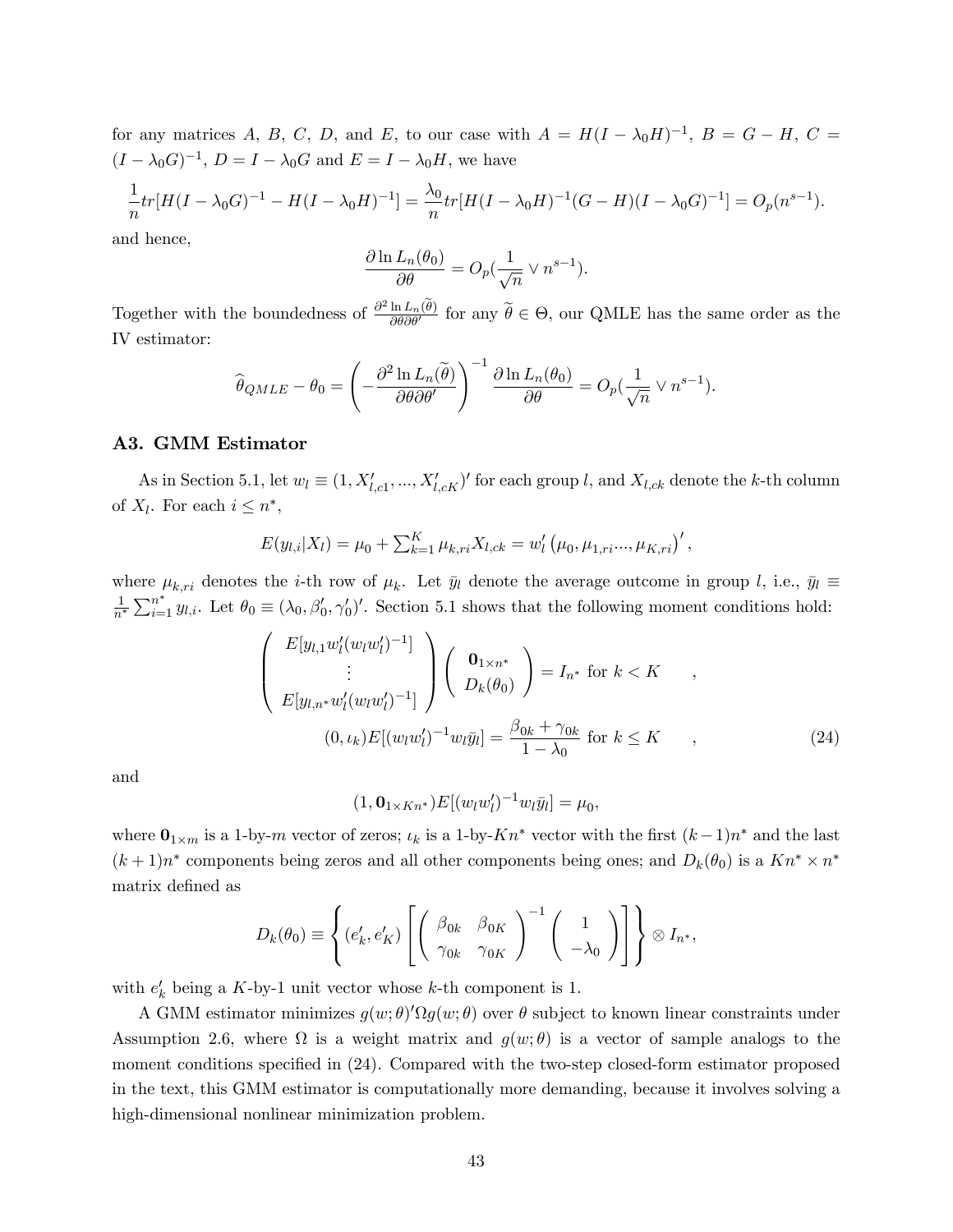#### A4. Pooling groups with different sizes

In this section we explain how to impute smaller classes with simulated "pseudo-individuals" so that the class sizes are balanced in a pooled regression, which consistently estimates a weighted average of reduced-form coefficient matrices with varying class sizes.

To fix ideas, let there be two group sizes  $n_l \in \{n, \bar{n}\}\$  in the data-generating process only, and suppose the assumptions in Section 5.1 hold conditional on either group size. For each group l with  $n_l = \underline{n}$ , define an  $\bar{n} \times K$  matrix  $\tilde{X}_l$  by stacking the observed matrix  $X_l$  (i.e., the  $\underline{n} \times K$ matrix of regressors for group l in the sample) with an  $(\bar{n} - \underline{n}) \times K$  matrix of draws simulated from the distribution of regressors of the other  $(\bar{n} - \underline{n})$  individuals in groups with  $\bar{n}$  members. By construction,  $\tilde{X}_l$  can be considered as a draw from the distribution of  $X_{l'}$  when  $n_{l'} = \bar{n}$ . Define a  $(\bar{n}K + 1)$ -dimensional column vector:

$$
\tilde{w}_l \equiv \left\{ \begin{array}{l} \left(1, X'_{l, c1}, ..., X'_{l, cK}\right)' \text{ if } n_l = \bar{n} \\ \left(1, \tilde{X}'_{l, c1}, ..., \tilde{X}'_{l, cK}\right)' \text{ if } n_l < \bar{n} \end{array} \right.
$$

,

with  $X_{l,ck}$  denoting the k-th column in  $X_l$  as before. By construction,  $E(\tilde{w}_l \tilde{w}'_l)$  does not vary across groups with different sizes.

For any large group l with  $n_l = \bar{n}$  and all  $i \leq n_l$ , we have  $E(\tilde{w}_l y_{l,i}|n_l = \bar{n}) = E(\tilde{w}_l \tilde{w}'_l) \Phi_i(\bar{n}),$ where

$$
\Phi_i(\bar{n}) \equiv (\mu_0, \mu_{1,ri}(\bar{n}), ..., \mu_{K,ri}(\bar{n}))'
$$

and  $\mu_{k,ri}(\bar{n})$  denotes the *i*-th row of the  $\bar{n} \times \bar{n}$  matrix of reduced-form coefficients  $\mu_k(\bar{n})$  defined in Lemma 1. (Note that we now write  $\mu_k$  as a function of  $n_l$  in order to emphasize its dependence on group sizes.) Likewise, for any small group l with  $n_l = \underline{n}$  and all  $i \leq n_l$ , we have  $E(\tilde{w}_l y_{l,i}|n_l = \underline{n}) =$  $E(\tilde{w}_l \tilde{w}'_l) \Phi_i(\underline{n}),$  where

$$
\Phi_i(\underline{n})\equiv\left(\mu_0,\mu_{1,ri}(\underline{n}),\mathbf{0},\mu_{2,ri}(\underline{n}),\mathbf{0},...,\mu_{K,ri}(\underline{n}),\mathbf{0}\right)'
$$

and  $\mu_{k,ri}(\underline{n})$  denotes the *i*-th row of the  $\underline{n} \times \underline{n}$  matrix  $\mu_k(\underline{n})$  and **0** a row vector of  $(\overline{n} - \underline{n})$  zeros.

Let  $p(\cdot)$  denote the probability mass for  $n_l$  in the population. It then follows that for all  $i=1,\ldots,\underline{n},$ 

$$
E(\tilde{w}_l y_{l,i}) = E(\tilde{w}_l \tilde{w}'_l) [p(\bar{n}) \Phi_i(\bar{n}) + p(\underline{n}) \Phi_i(\underline{n})]
$$
  
\n
$$
\Rightarrow E[\Phi_i(n_l)] = [E(\tilde{w}_l \tilde{w}'_l)]^{-1} E(\tilde{w}_l y_{l,i}).
$$

Thus  $E[\mu_k(n_l)]$ , with  $n_l$  integrated out as a random variable, are identified and consistently estimable for  $k = 1, 2, ..., K$ . Assuming  $\lambda, \beta, \gamma, \alpha$  are the same for small and large classes, one can then proceed and apply the method in Section 5.3 to estimate the structural parameters of social effects.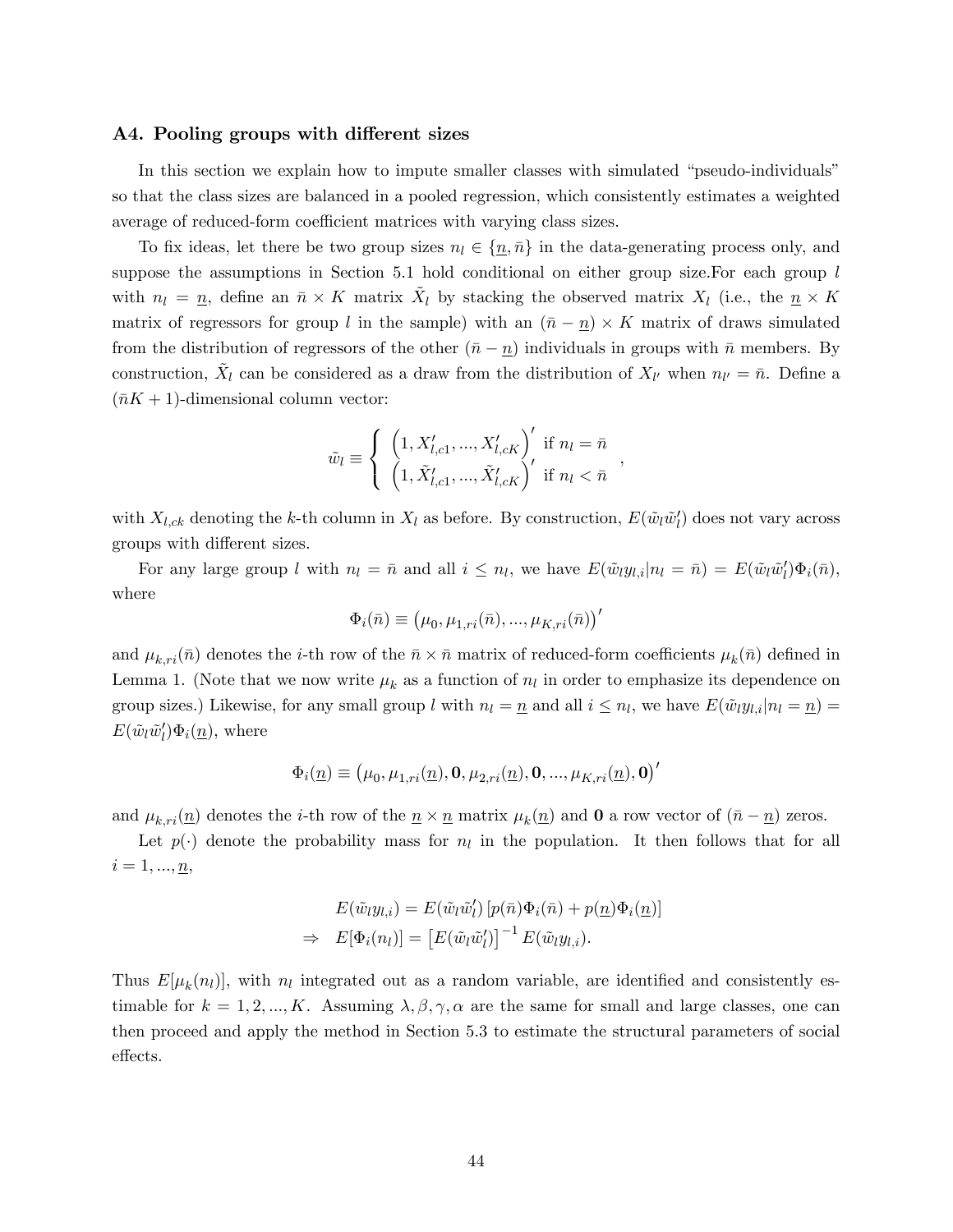#### A5. Proofs in Section 5

*Proof of Lemma 1.* The outcome of each individual  $i$  in group  $l$  is

$$
y_{l,i} = w'_l \delta_{l,i} + \tilde{\varepsilon}_{l,i},
$$

where  $\tilde{\varepsilon}_{l,i} \equiv M_{l,ri} \varepsilon_l$  with  $M_{l,ri}$  being the *i*-th row in  $M_l$ , and  $\delta_{l,i}$  is a  $(Kn^*+1)$ -by-1 random vector:

$$
\delta_{l,i} \equiv [\mu_0, (\beta_1 M_{l,ri} + \gamma_{01} M_{l,ri} G_l), ..., (\beta_K M_{l,ri} + \gamma_{0K} M_{l,ri} G_l)]'
$$

with  $\beta_{0k}, \gamma_{0k}$  being the k-th components in  $\beta, \gamma$ . Regressing  $(y_{l,i})_{l \leq L}$  on  $(w_l)_{l \leq L}$  gives:

$$
\left(\sum_l w_l w_l'\right)^{-1} \left(\sum_l w_l y_{l,i}\right) = \underbrace{\left(\frac{1}{L} \sum_l w_l w_l'\right)^{-1}}_{A_L} \underbrace{\left(\frac{1}{L} \sum_l w_l w_l' \delta_{l,i}\right)}_{B_L} + \left(\frac{1}{L} \sum_l w_l w_l'\right)^{-1} \underbrace{\left(\frac{1}{L} \sum_l w_l \tilde{\varepsilon}_{l,i}\right)}_{C_L}.
$$

As  $L \to \infty$ ,  $A_L \stackrel{p}{\to} E (w_l w_l')^{-1}$  and  $C_L \stackrel{p}{\to} E (w_l \tilde{\varepsilon}_{l,i}) = 0$  because of the weak law of large numbers and Assumptions 2.1, 2.2 and 2.3. Furthermore,

$$
B_L \xrightarrow{p} E (w_l w_l' \delta_{l,i}) = E (w_l w_l') E (\delta_{l,i}),
$$

where the equality follows from Assumption 2.4. This implies

$$
\left(\sum_{l} w_l w_l'\right)^{-1} \left(\sum_{l} w_l y_{l,i}\right) \xrightarrow{p} E(\delta_{l,i}).
$$

Thus  $E(\delta_{l,i})$  is identified for  $i = 1, ..., n$  under maintained assumptions. By rearranging the components in  $E(\delta_{l,i})$ , we identify  $\mu_0 \equiv \alpha/(1-\lambda)$  and  $\mu_k \equiv E[M_l(\beta_k I + \gamma_k G_l)]$  for each  $k = 1, ..., K$ .  $\Box$ 

**Consistency of**  $\hat{\Phi}_i$  **in Section 5.8.** The weak dependence in y is guaranteed by the boundedness of column sum and row sum in  $G^*$ , so for any  $Ln^*$ -dimensional constant  $a, \frac{1}{L}$  $\frac{1}{L}(a'y - E(a'y|X)) =$  $O_p(L^{-1/2})$ . By construction, the composite error in (20), which absorbs the misclassification error, is:

$$
\widetilde{\eta} = E\left(MG - \widetilde{M}H\right)X\gamma_0 + E\left(M - \widetilde{M}\right)(X\beta_0 + \alpha_0),\tag{25}
$$

where  $\tilde{M} \equiv (I - \lambda H)^{-1}$ . As in the text, let  $\tilde{\eta}_l$  denote an  $n^*$ -by-1 subvector in  $\tilde{\eta}$  that correspond to group l in the sample, and let  $\tilde{\eta}_{l,i}$  denote its i-th component. Under assumptions maintained in Section 5,  $E(y_{l,i}|X) = w'_l \Phi_i + \tilde{\eta}_{l,i}$ , where X is  $Ln^*$ -by-K matrix of regressors for all individuals. By construction,

$$
\begin{aligned}\n\widehat{\Phi}_i - \widetilde{\Phi}_i &= (\sum_l w_l w_l')^{-1} (\sum_l w_l y_{l,i}) - \widetilde{\Phi}_i \\
&= (\frac{1}{L} \sum_l w_l w_l')^{-1} \left[ \frac{1}{L} \sum_l w_l E(y_{l,i} | X) \right] + O_p(L^{-1/2}) - \widetilde{\Phi}_i \\
&= O_p(L^{-1/2}) + (\frac{1}{L} \sum_l w_l w_l')^{-1} (\frac{1}{L} \sum_l w_l \widetilde{\eta}_{l,i}).\n\end{aligned}
$$

Under usual regularity conditions,  $(\frac{1}{l})$  $\frac{1}{L} \sum_l w_l w'_l$ )<sup>-1</sup> = O(1).

Then, it remains to show that  $L^{-1}\sum_l w_l \tilde{\eta}_{l,i} = O_p(L^{s-1})$ . We decompose  $\sum_l w_l \tilde{\eta}_{l,i}$  into two parts:  $\sum_l w_l [E(MG - \tilde{M}H) X \gamma]_{l,i}$  and  $\sum_l w_l [E(M - \tilde{M}) (X \beta + \alpha)]_{l,i}$ . Each part can be expressed as  $\sum_{l=1}^{L} \sum_{q=l,(i)} w_l B_{lq} c_q$  satisfying that  $\sum_{l=1}^{L} \sum_{q=l,(i)} |B_{lq}| = O(L^s)$ , and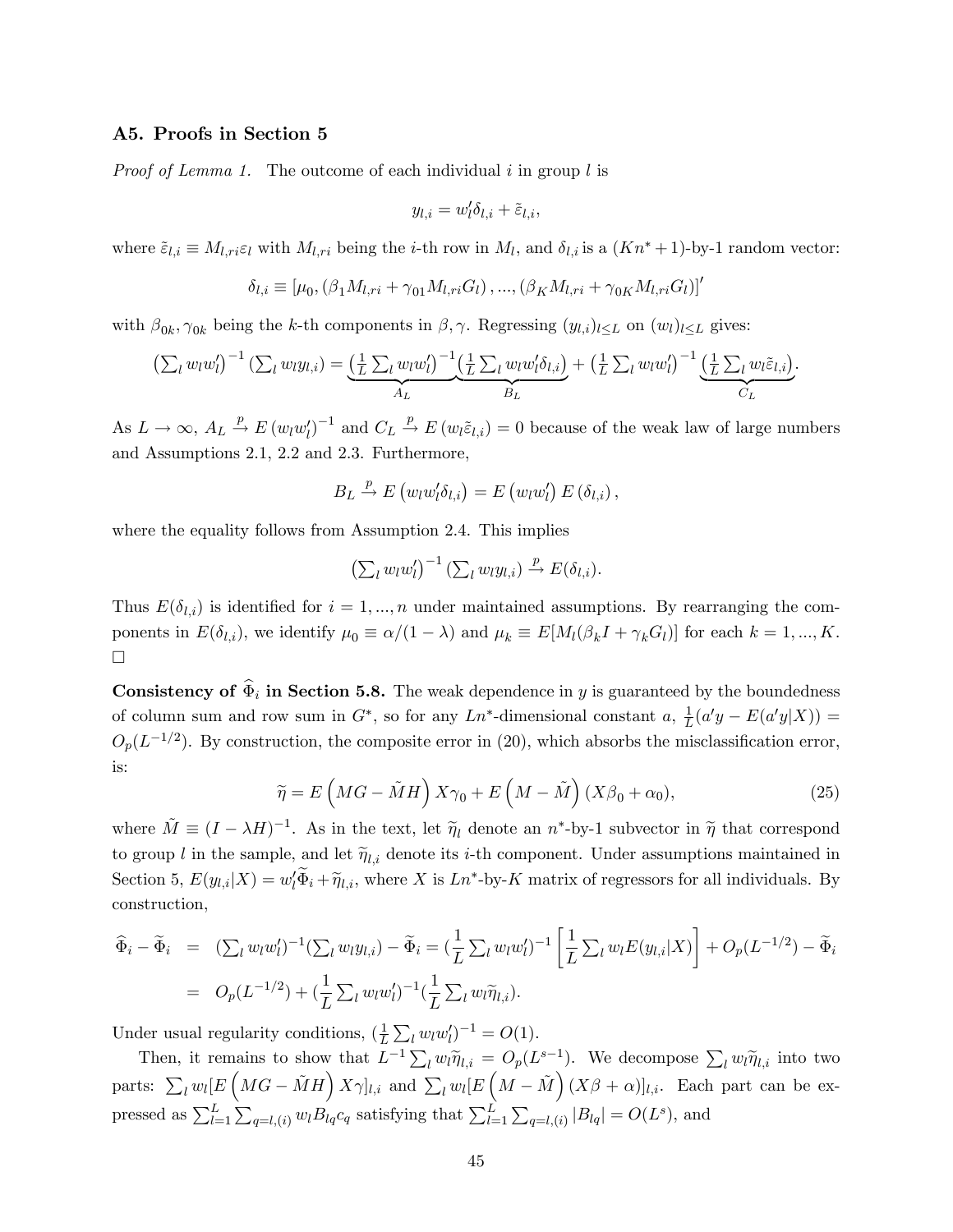$\sup_{l,i} E|\tau_l c_{q=l,(i)}| = O(1)$ . For the first part,  $B = E[MG - \tilde{M}H]$  and  $c = X\gamma$ . For the second part,  $B = E\left(M - \tilde{M}\right)$  and  $c = X\beta + a$ . From the proof in Appendix A2, we show that for both B,  $\sum_{p=1}^{n} \sum_{j=1}^{n} |B_{pj}| = O(L^{s}).$  Then, for any  $i = 1, ..., n^{*}$ ,

$$
E\left|\sum_{l=1}^{L} w_l \widetilde{\eta}_{l,i}\right| \leq \sum_{l=1}^{L} \sum_{q=l,(i)} E|w_l B_{lq} c_q| \leq \sup_{l,i} E|w_l c_{q=l,(i)}| \cdot \sum_{l=1}^{L} \sum_{q=l,(i)} |B_{lq}| = O(L^s).
$$

Therefore,

$$
\widehat{\Phi}_i - \widetilde{\Phi}_i = O_p(L^{-1/2}) + \left(\frac{1}{L} \sum_l w_l w_l'\right)^{-1} \left(\frac{1}{L} \sum_l w_l \widetilde{\eta}_{l,i}\right) = O_p(L^{-1/2} \vee L^{s-1}).
$$

When  $s < 1/2$ , the conventional asymptotic distribution holds as the effects of  $\tilde{\eta}$  will vanish asymptotically. The estimation procedure discussed in Section 4 can be directly applied to this case.

### References

Blume, L., W. Brock, S. Durlauf, and R. Tayaraman. 2015. Linear social interactions models. Journal of Political Economy 123 (2): 444-496.

Boucher, V, Bramoullé Y, Djebbari H, Fortin B. 2014. Do peers affect student achievement? Evidence from Canada using group size variation. Journal of Applied Econoemtrics 29: 91–109.

Boozer, M A., and S E. Cacciola. 2001, Inside the 'Black Box' of Project Star: Estimation of Peer Effects Using Experimental Data. Yale University Economic Growth Center Discussion Paper 2001.

Bramoullé, Y, Djebbari H, Fortin B. 2009. Identification of peer effects through social networks. Journal of Econometrics 150: 41–55.

Calvó-Armengol A, Patacchini E, Zenou Y. 2009. Peer effects and social networks in education. Review of Economic Studies 76: 1239–1267.

Dee, T.S. 2004, Teachers race and student achievement in a randomized experiment, Review of Economics and Statistics,  $86(1)$ ,  $195-210$ .

De Paula A., I. Rasul, and P. CL Souza, 2018. Recovering social networks from panel data: identification, simulations and an application, CeMMAP working papers CWP58/18.

Erdős, P. and A. Rényi, 1959. On Random Graphs. Publicationes Mathematicae 6, 290–297.

Goldsmith-Pinkham P, Imbens GW. 2013. Social networks and the identification of peer effects. Journal of Businees and Economic Statistics 31: 253–264.

Graham, B. S. 2008, Identifying social interactions through conditional variance restrictions. Econometrica,  $76(3)$ ,  $643-60$ .

Graham, B. S., and Jinyong Hahn 2005. Identification and estimation of the linear-in-means model of social interactions. Economics Letters, 88(1), 1-6.

Hauser C, Pfaffermayr M, Tappeiner G, Walde J. 2009. Social capital formation and intra familial correlation: A social panel perspective. Singapore Economic Review 54: 473–488.